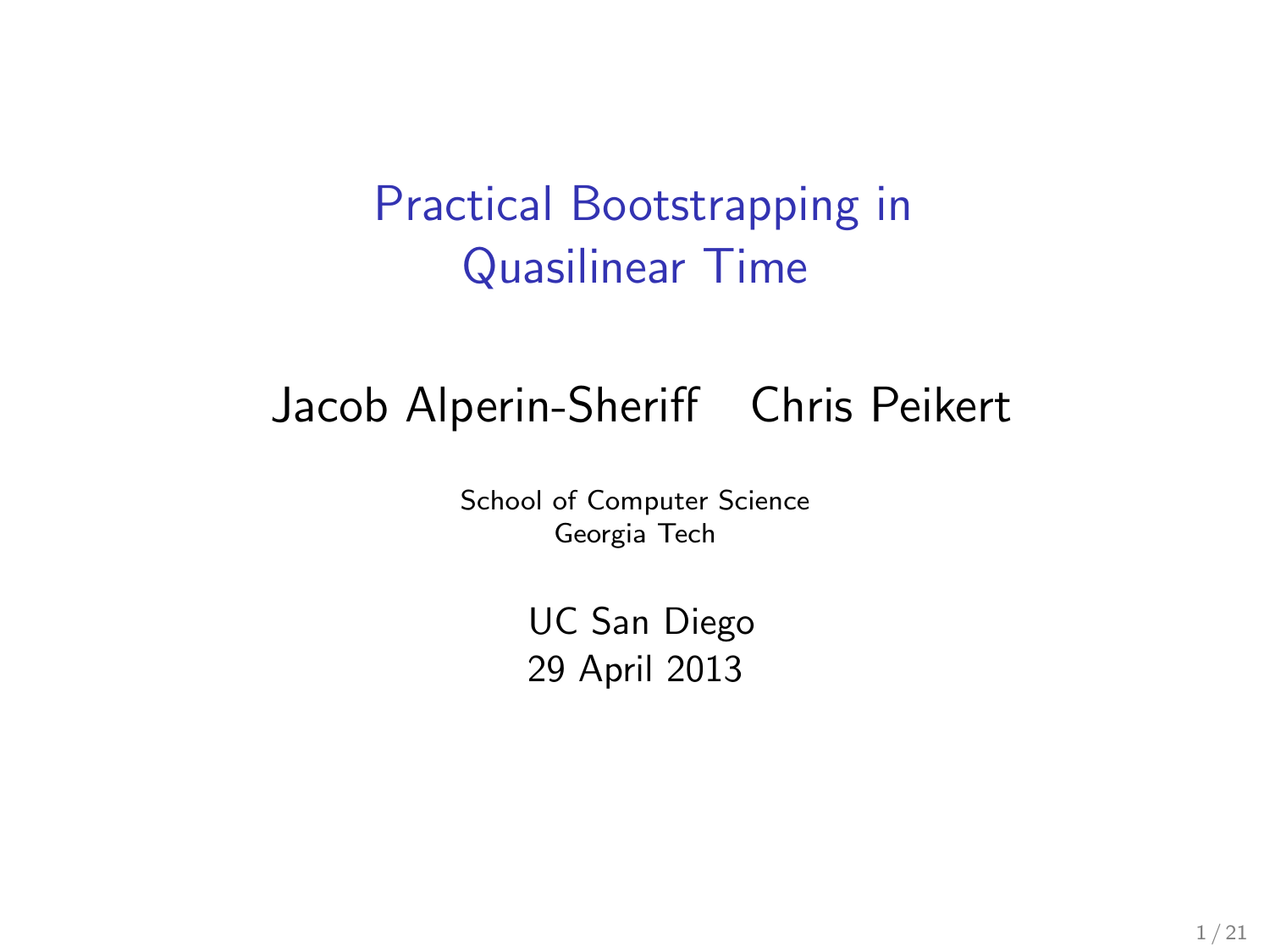### Fully Homomorphic Encryption [RAD'78, Gen'09]

 $\blacktriangleright$  FHE lets you do this:

$$
\boxed{\mu} \longrightarrow \boxed{\text{Eval}\left(f, \boxed{\mu}\right)} \longrightarrow \boxed{f(\mu)}
$$

where  $|f(\mu)|$  and decryption time don't depend on  $|f|$ .

A cryptographic "holy grail" with tons of applications.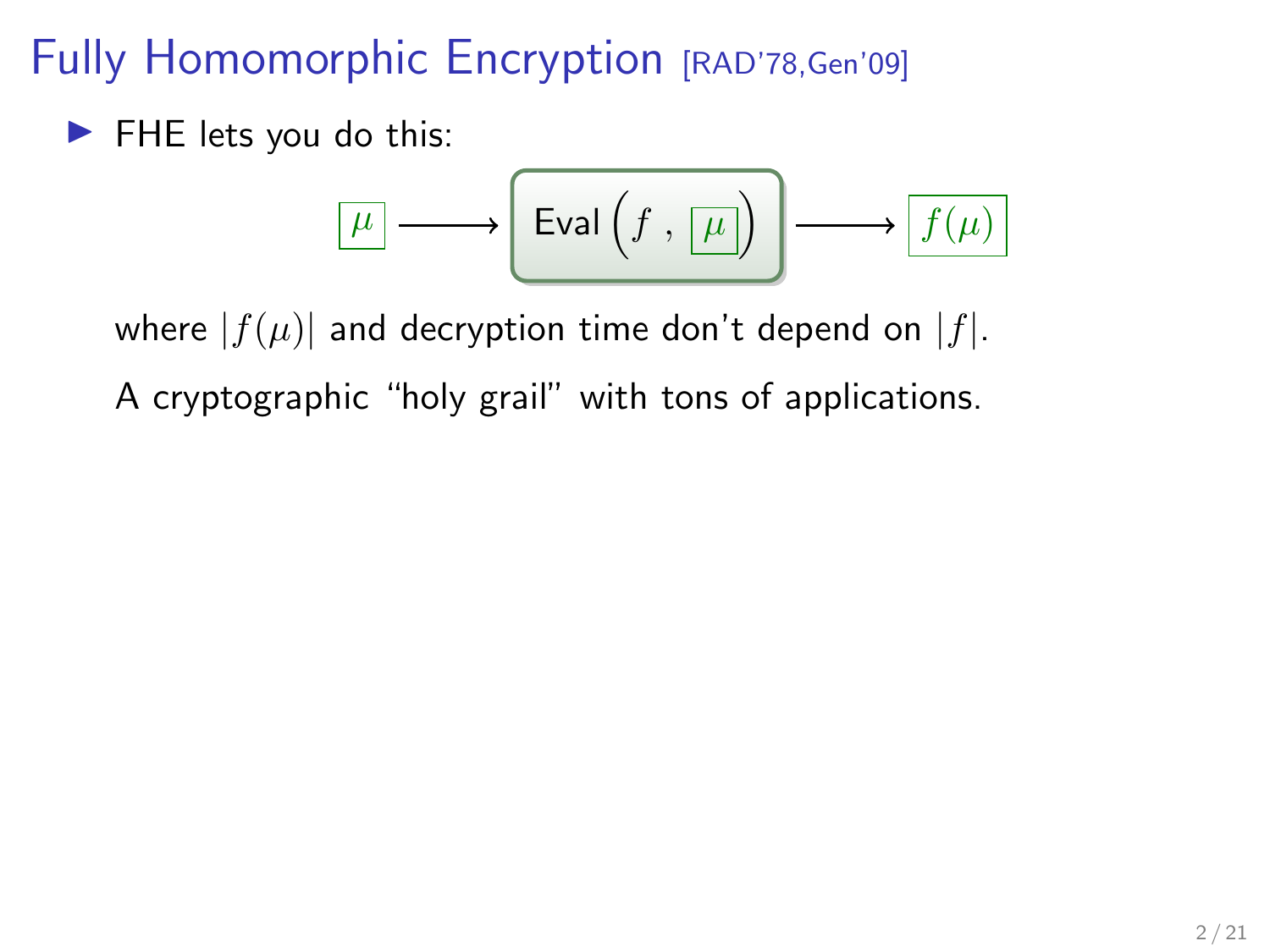### Fully Homomorphic Encryption [RAD'78, Gen'09]

 $\blacktriangleright$  FHE lets you do this:

$$
\boxed{\mu} \longrightarrow \boxed{\text{Eval}\left(f\ ,\ \boxed{\mu}\right)} \longrightarrow \boxed{f(\mu)}
$$

where  $|f(\mu)|$  and decryption time don't depend on  $|f|$ .

A cryptographic "holy grail" with tons of applications.

 $\triangleright$  Naturally occurring schemes are "somewhat homomorphic" (SHE): they can only evaluate functions of an a *priori* bounded depth.

$$
\boxed{\mu} \to \boxed{\mathrm{Eval}\left(f, \boxed{\mu}\right)} \to \boxed{f(\mu)} \to \boxed{\mathrm{Eval}\left(g, \boxed{f(\mu)}\right)} \to \boxed{g(f(\mu))}
$$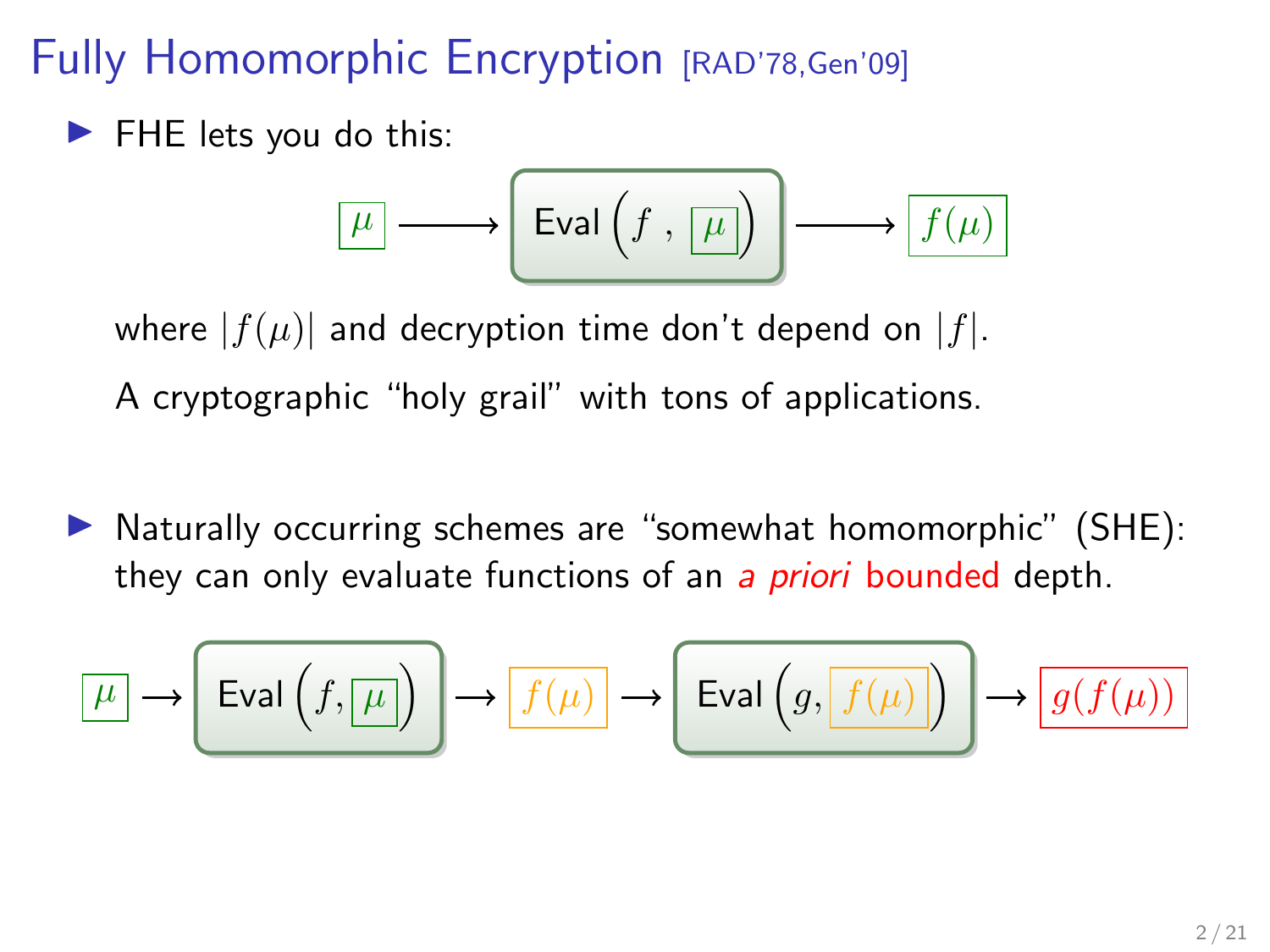▶ Homomorphically evaluates the SHE decryption function to "refresh" a ciphertext  $\boxed{\mu}$ , allowing further homomorphic operations.

$$
\boxed{sk} \longrightarrow \boxed{\text{Eval}\left(\ f(x) = \text{Dec}_x(\boxed{\mu}\right), \boxed{sk}\ \right)} \longrightarrow \boxed{\mu}
$$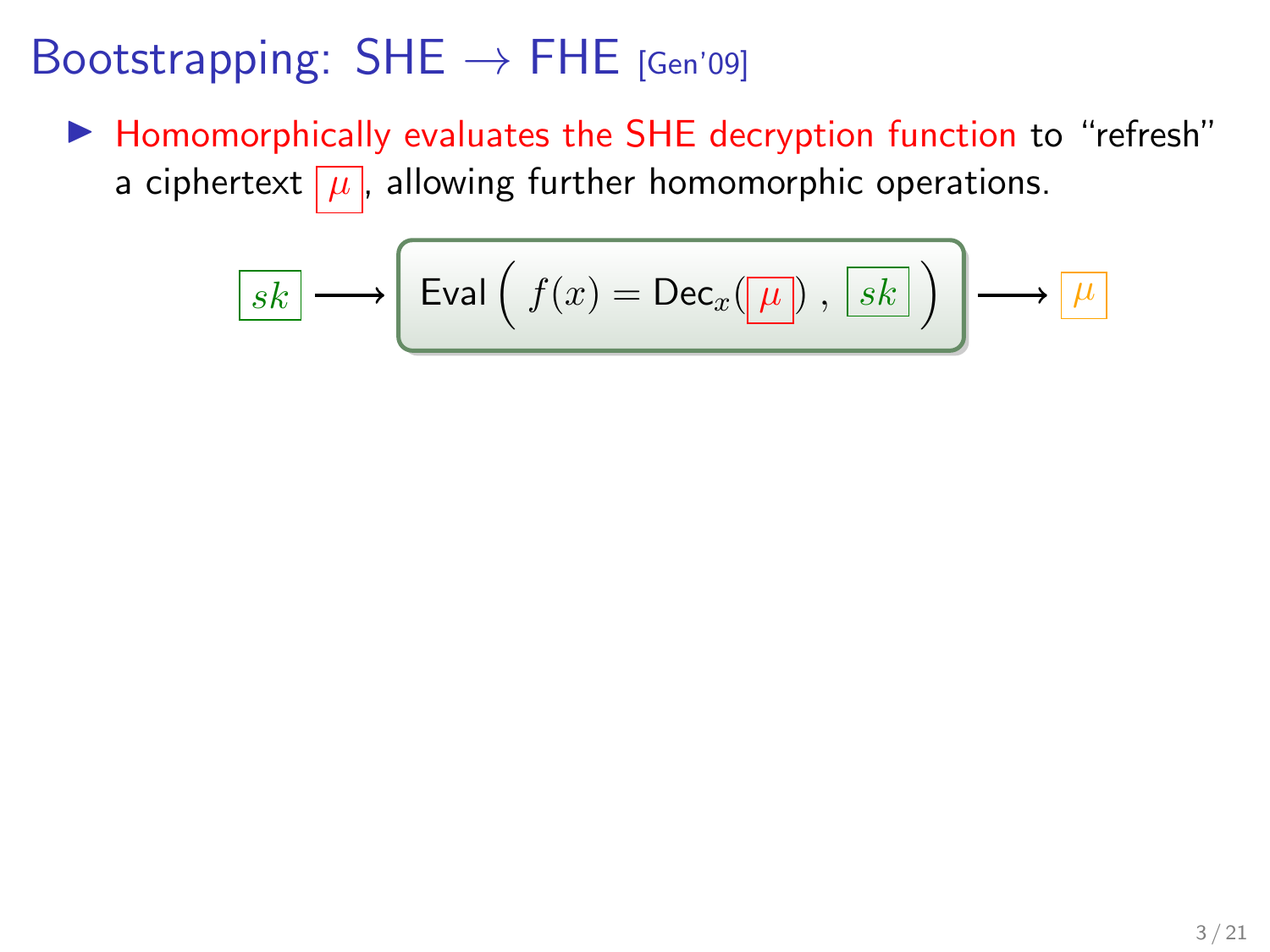▶ Homomorphically evaluates the SHE decryption function to "refresh" a ciphertext  $\mu$ , allowing further homomorphic operations.

$$
\boxed{sk} \longrightarrow \boxed{\mathsf{Eval}\left(\ f(x) = \mathsf{Dec}_x(\boxed{\mu}\right)\, ,\, \boxed{sk}\ \right)\longrightarrow \boxed{\mu}
$$

- $\star$  The only known way of obtaining unbounded FHE.
- $\star$  Goal: Efficiency! Minimize depth d and size s of decryption "circuit."
- $\star$  Best SHEs [BGV'12] can evaluate in time  $\tilde{O}(d \cdot s \cdot \lambda)$ .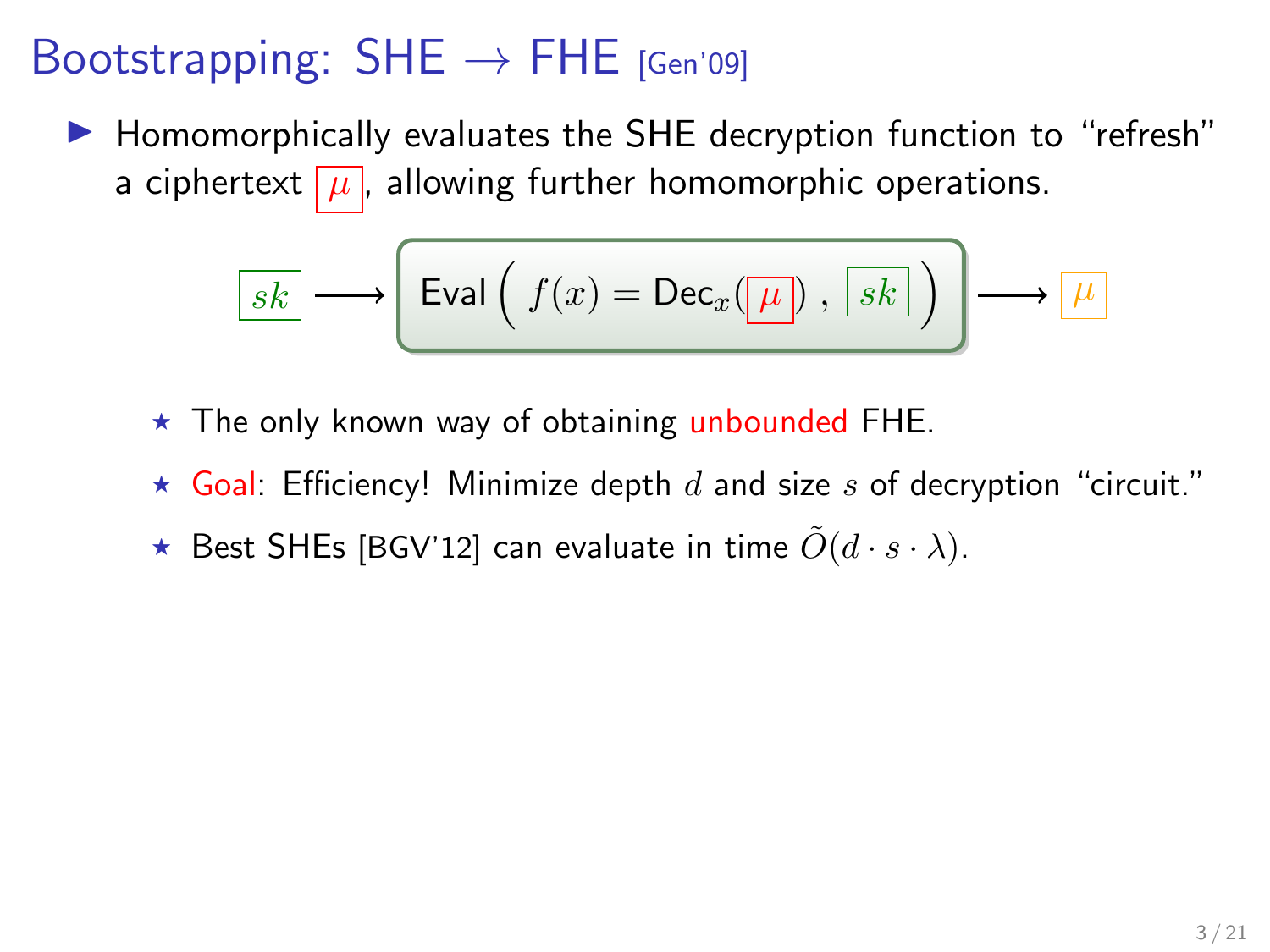$\blacktriangleright$  Homomorphically evaluates the SHE decryption function to "refresh" a ciphertext  $\mu$ , allowing further homomorphic operations.

$$
\boxed{sk} \longrightarrow \boxed{\text{Eval}\left(\ f(x) = \text{Dec}_x(\boxed{\mu}\right), \boxed{sk}\ \right)} \longrightarrow \boxed{\mu}
$$

- $\star$  The only known way of obtaining unbounded FHE.
- $\star$  Goal: Efficiency! Minimize depth d and size s of decryption "circuit."
- $\star$  Best SHEs [BGV'12] can evaluate in time  $\tilde{O}(d \cdot s \cdot \lambda)$ .
- Intensive study, many techniques  $[G'09,GH'11a,GH'11b,GHS'12b]$ , but still very inefficient – the main bottleneck in FHE, by far.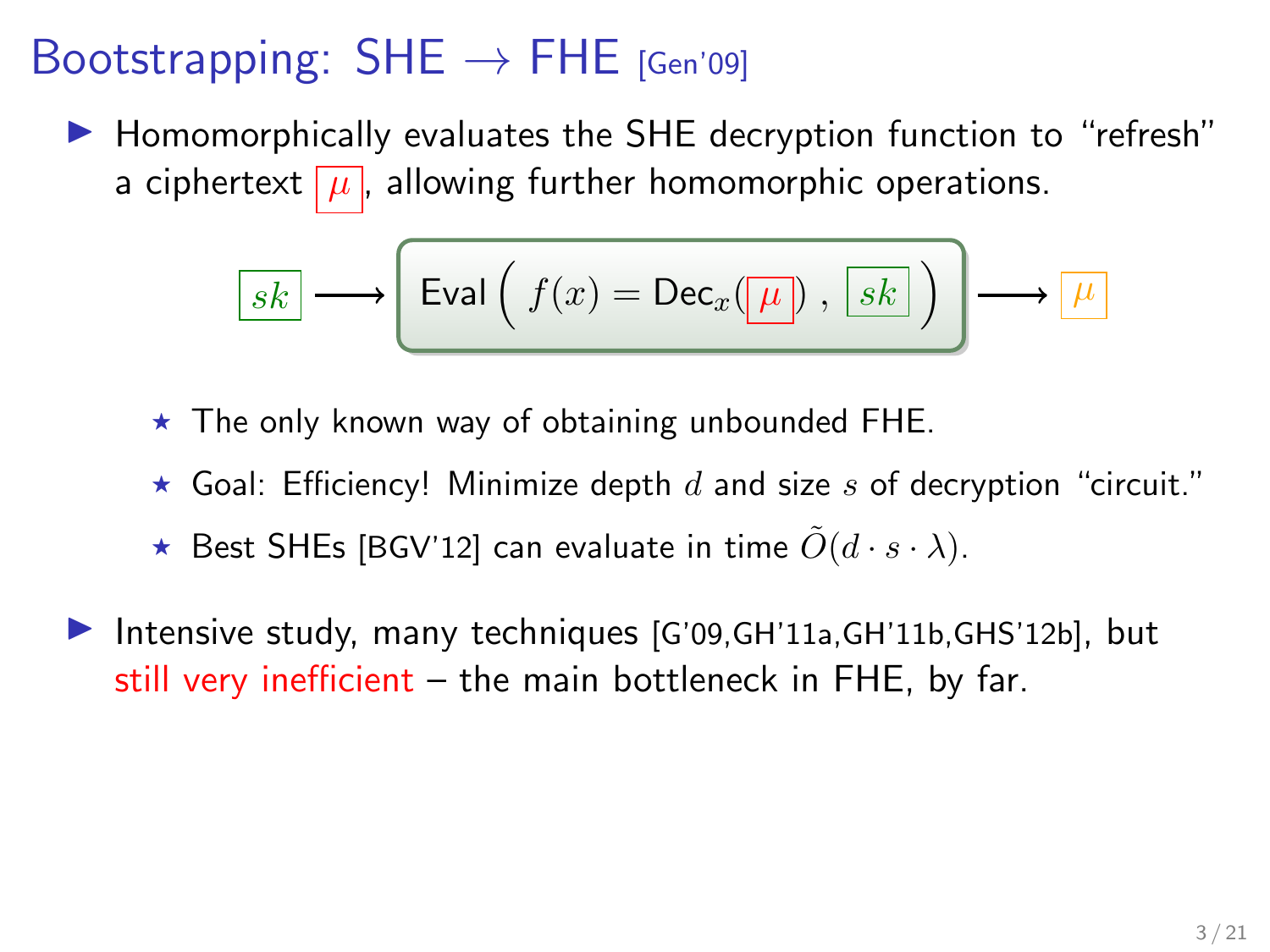$\blacktriangleright$  Homomorphically evaluates the SHE decryption function to "refresh" a ciphertext  $\boxed{\mu}$ , allowing further homomorphic operations.

$$
\boxed{sk} \longrightarrow \boxed{\text{Eval}\left(\ f(x) = \text{Dec}_x(\boxed{\mu}\right), \boxed{sk}\ \right)} \longrightarrow \boxed{\mu}
$$

- $\star$  The only known way of obtaining unbounded FHE.
- $\star$  Goal: Efficiency! Minimize depth d and size s of decryption "circuit."
- $\star$  Best SHEs [BGV'12] can evaluate in time  $\tilde{O}(d \cdot s \cdot \lambda)$ .
- Intensive study, many techniques  $[G'09,GH'11a,GH'11b,GHS'12b]$ , but still very inefficient – the main bottleneck in FHE, by far.
- $\blacktriangleright$  The asymptotically most efficient methods on "packed" ciphertexts [GHS'12a,GHS'12b] are very complex, and appear practically worse than asymptotically slower methods.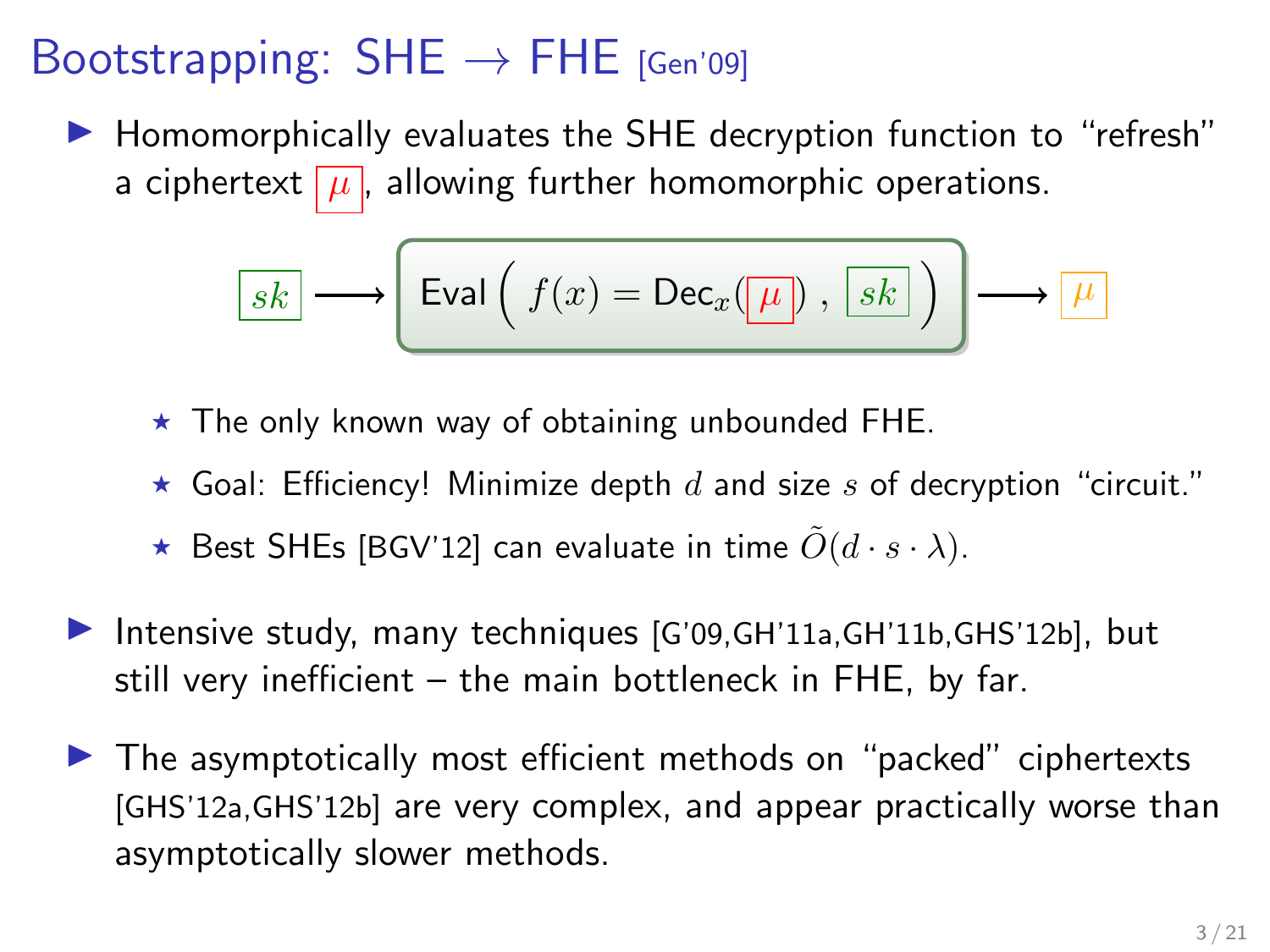Milestones in Bootstrapping [Gen'09]:  $\tilde{O}(\lambda^4)$  runtime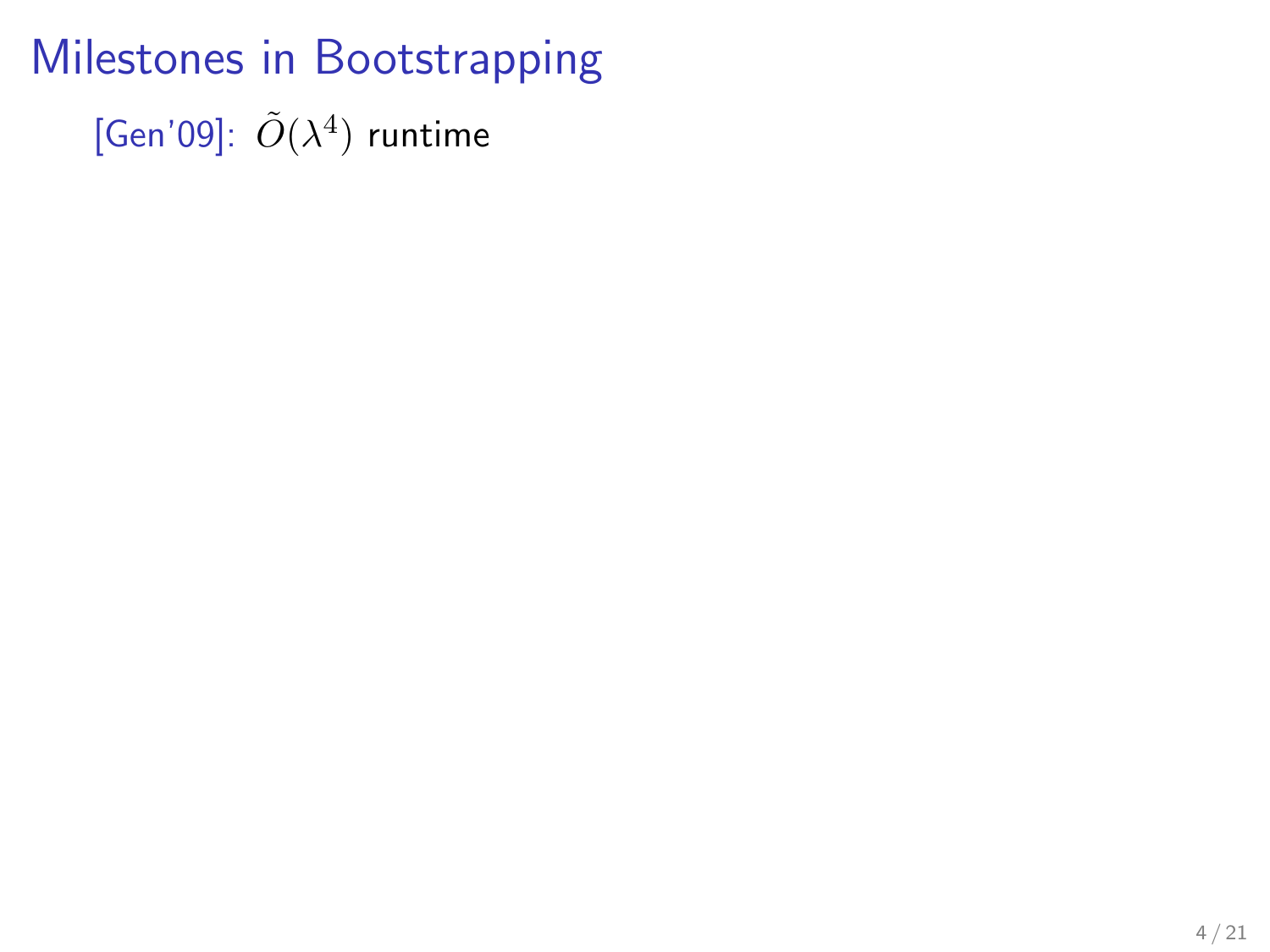[Gen'09]:  $\tilde{O}(\lambda^4)$  runtime

[BGV'12]:  $\tilde{O}(\lambda^2)$  runtime, or  $\tilde{O}(\lambda)$  amortized over  $\lambda$  ciphertexts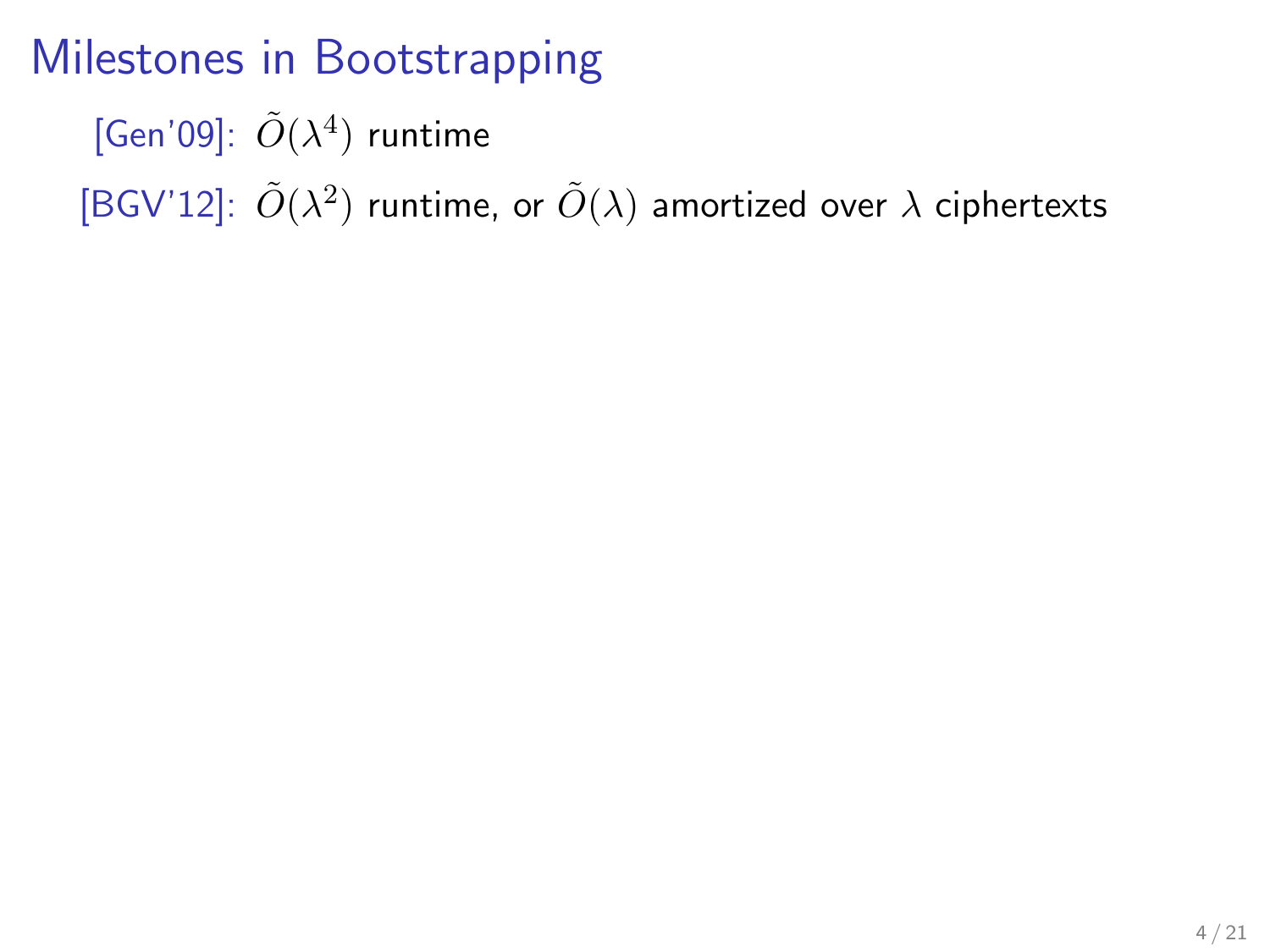[Gen'09]:  $\tilde{O}(\lambda^4)$  runtime

[BGV'12]:  $\tilde{O}(\lambda^2)$  runtime, or  $\tilde{O}(\lambda)$  amortized over  $\lambda$  ciphertexts

Mainly via improved SHE homomorphic capacity. Amortized method requires "exotic" plaintext rings, emulating  $\mathbb{Z}_2$  arithmetic in  $\mathbb{Z}_n$ .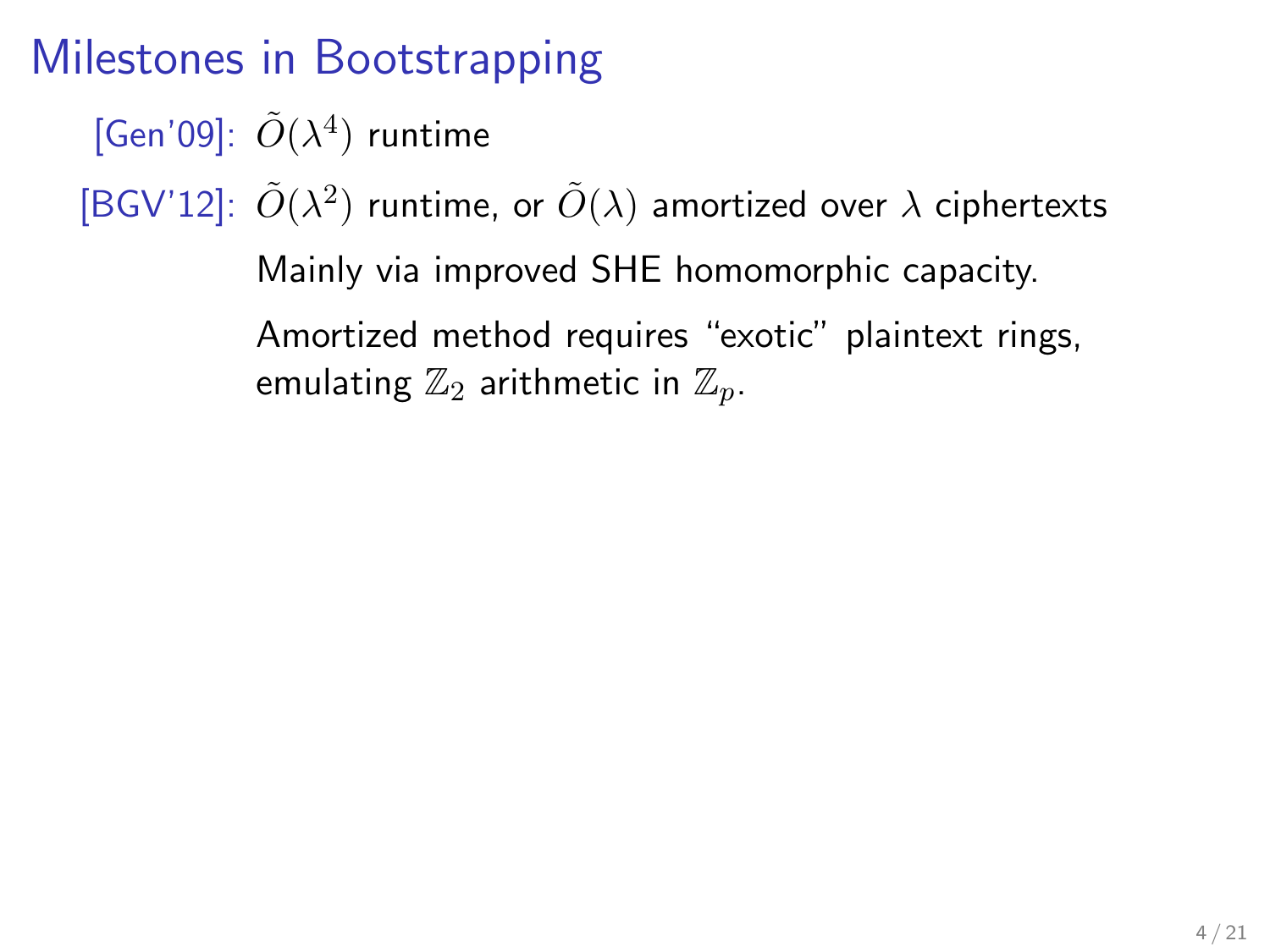[Gen'09]:  $\tilde{O}(\lambda^4)$  runtime [BGV'12]:  $\tilde{O}(\lambda^2)$  runtime, or  $\tilde{O}(\lambda)$  amortized over  $\lambda$  ciphertexts

> Mainly via improved SHE homomorphic capacity. Amortized method requires "exotic" plaintext rings, emulating  $\mathbb{Z}_2$  arithmetic in  $\mathbb{Z}_n$ .

[GHS'12b]:  $\tilde{O}(\lambda)$  runtime, for "packed" plaintexts. Declare victory?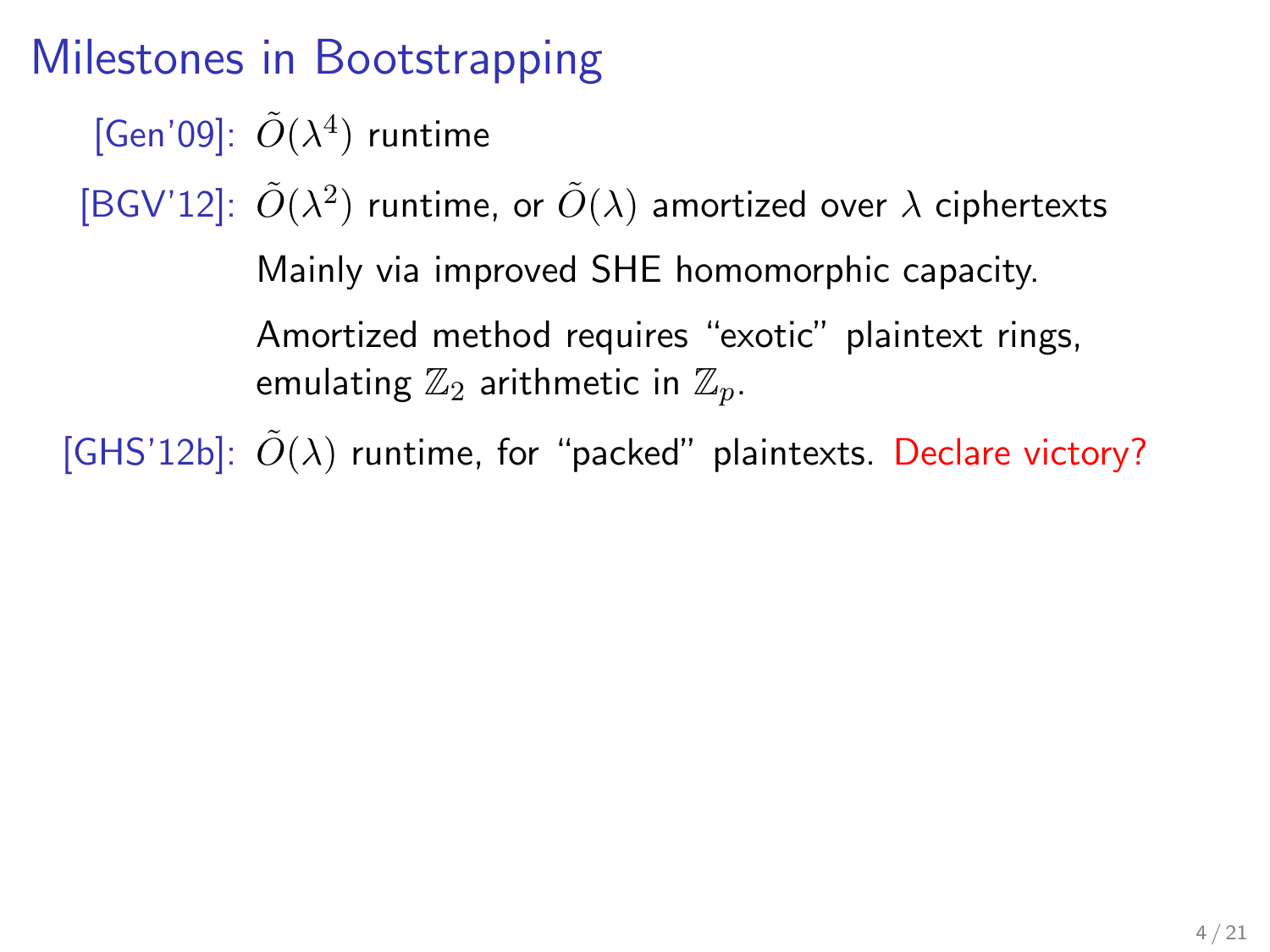[Gen'09]:  $\tilde{O}(\lambda^4)$  runtime

[BGV'12]:  $\tilde{O}(\lambda^2)$  runtime, or  $\tilde{O}(\lambda)$  amortized over  $\lambda$  ciphertexts Mainly via improved SHE homomorphic capacity. Amortized method requires "exotic" plaintext rings, emulating  $\mathbb{Z}_2$  arithmetic in  $\mathbb{Z}_n$ .

[GHS'12b]:  $\tilde{O}(\lambda)$  runtime, for "packed" plaintexts. Declare victory?

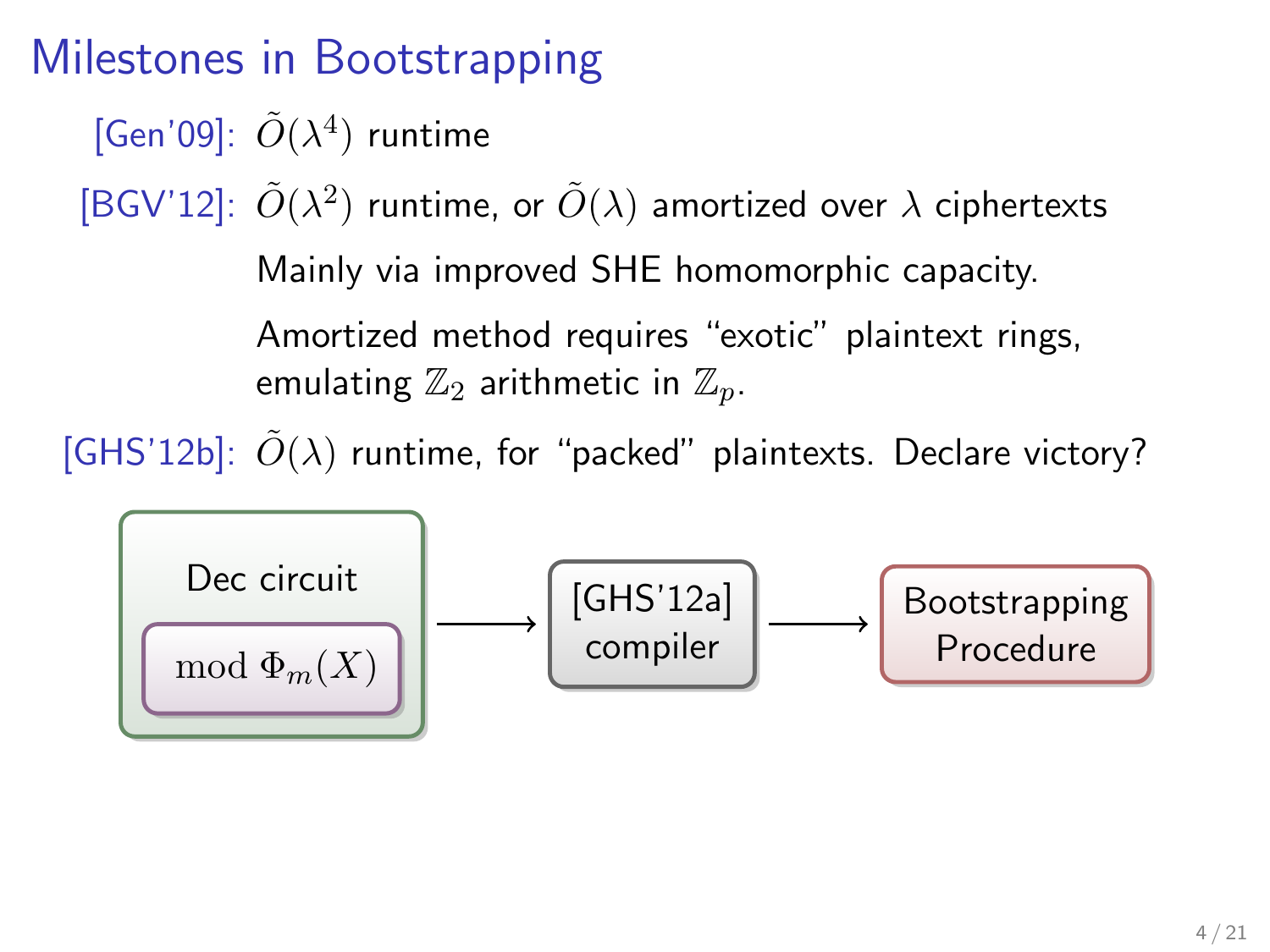[Gen'09]:  $\tilde{O}(\lambda^4)$  runtime

[BGV'12]:  $\tilde{O}(\lambda^2)$  runtime, or  $\tilde{O}(\lambda)$  amortized over  $\lambda$  ciphertexts Mainly via improved SHE homomorphic capacity. Amortized method requires "exotic" plaintext rings, emulating  $\mathbb{Z}_2$  arithmetic in  $\mathbb{Z}_n$ .

[GHS'12b]:  $O(\lambda)$  runtime, for "packed" plaintexts. Declare victory?



**X** Log-depth mod- $\Phi_m(X)$  circuit is complex, w/large hidden constants.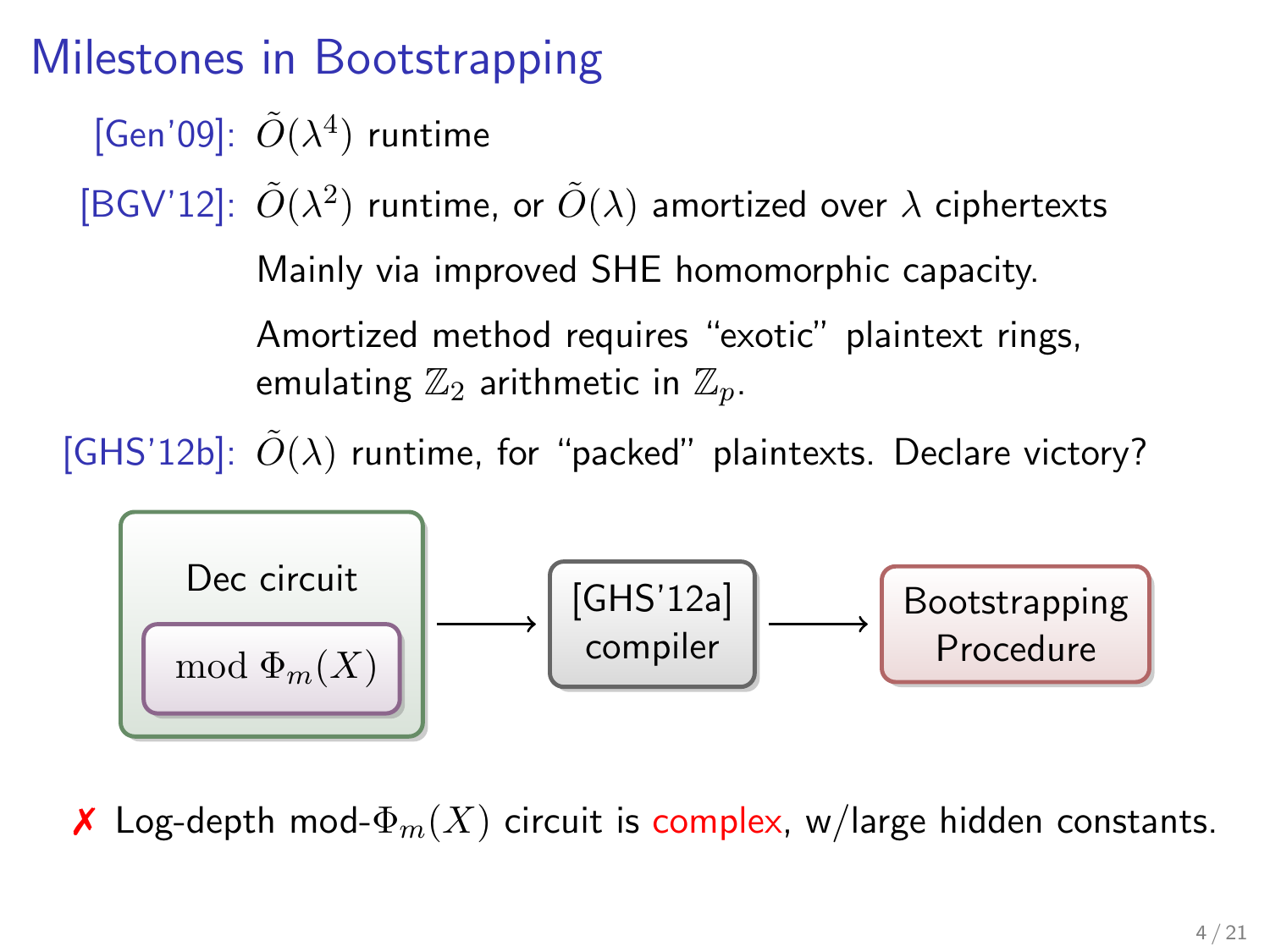[Gen'09]:  $\tilde{O}(\lambda^4)$  runtime

[BGV'12]:  $\tilde{O}(\lambda^2)$  runtime, or  $\tilde{O}(\lambda)$  amortized over  $\lambda$  ciphertexts Mainly via improved SHE homomorphic capacity. Amortized method requires "exotic" plaintext rings, emulating  $\mathbb{Z}_2$  arithmetic in  $\mathbb{Z}_n$ .

[GHS'12b]:  $\tilde{O}(\lambda)$  runtime, for "packed" plaintexts. Declare victory?



**X** Log-depth mod- $\Phi_m(X)$  circuit is complex, w/large hidden constants. ✗✗ [GHS'12a] compiler is very complex, w/large polylog overhead factor.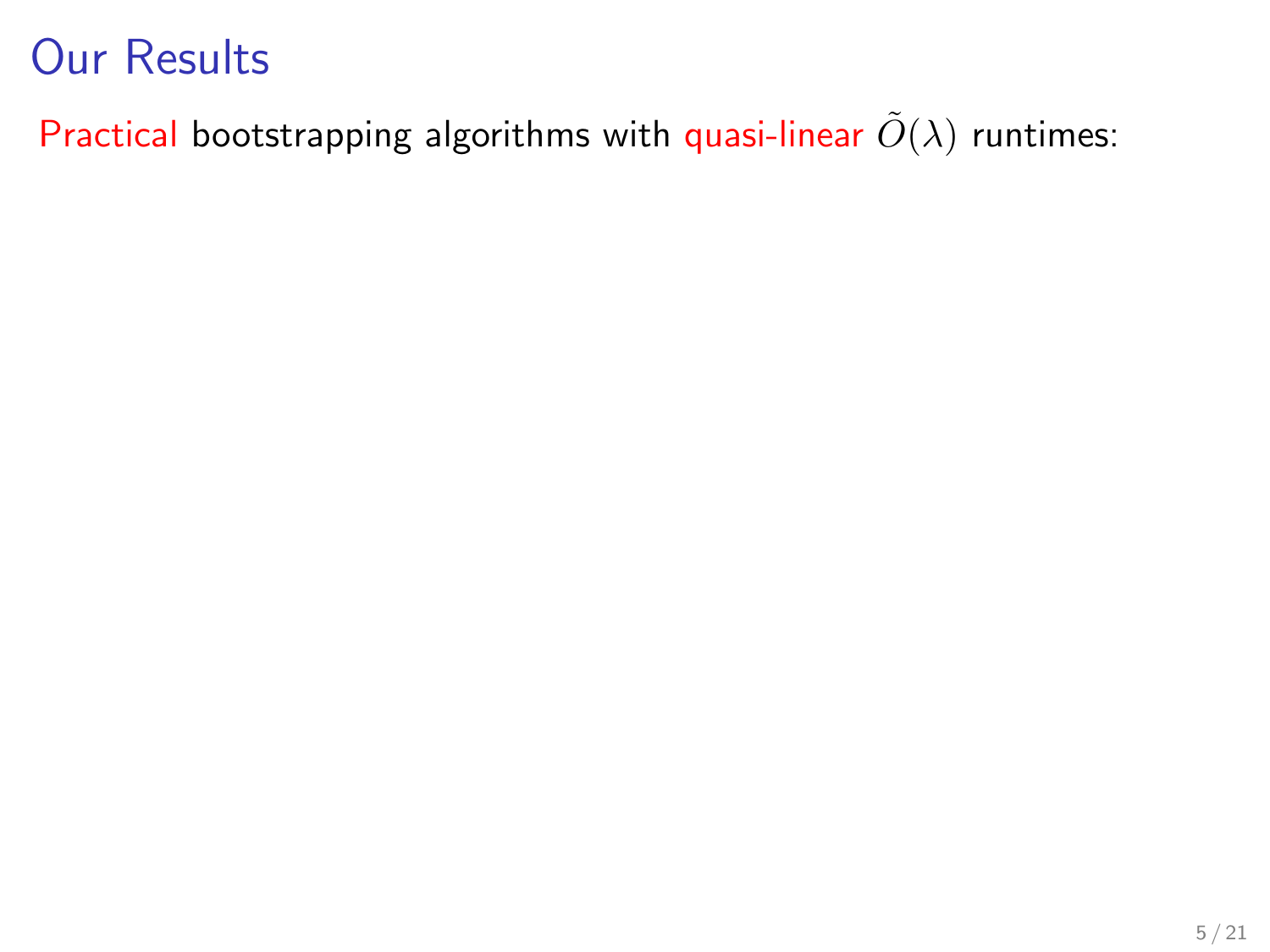- **1** For "unpacked" (single-bit) plaintexts:
	- $\vee$  Extremely simple!
	- $\vee$  Uses only power-of-2 cyclotomic rings (fast, easy to implement).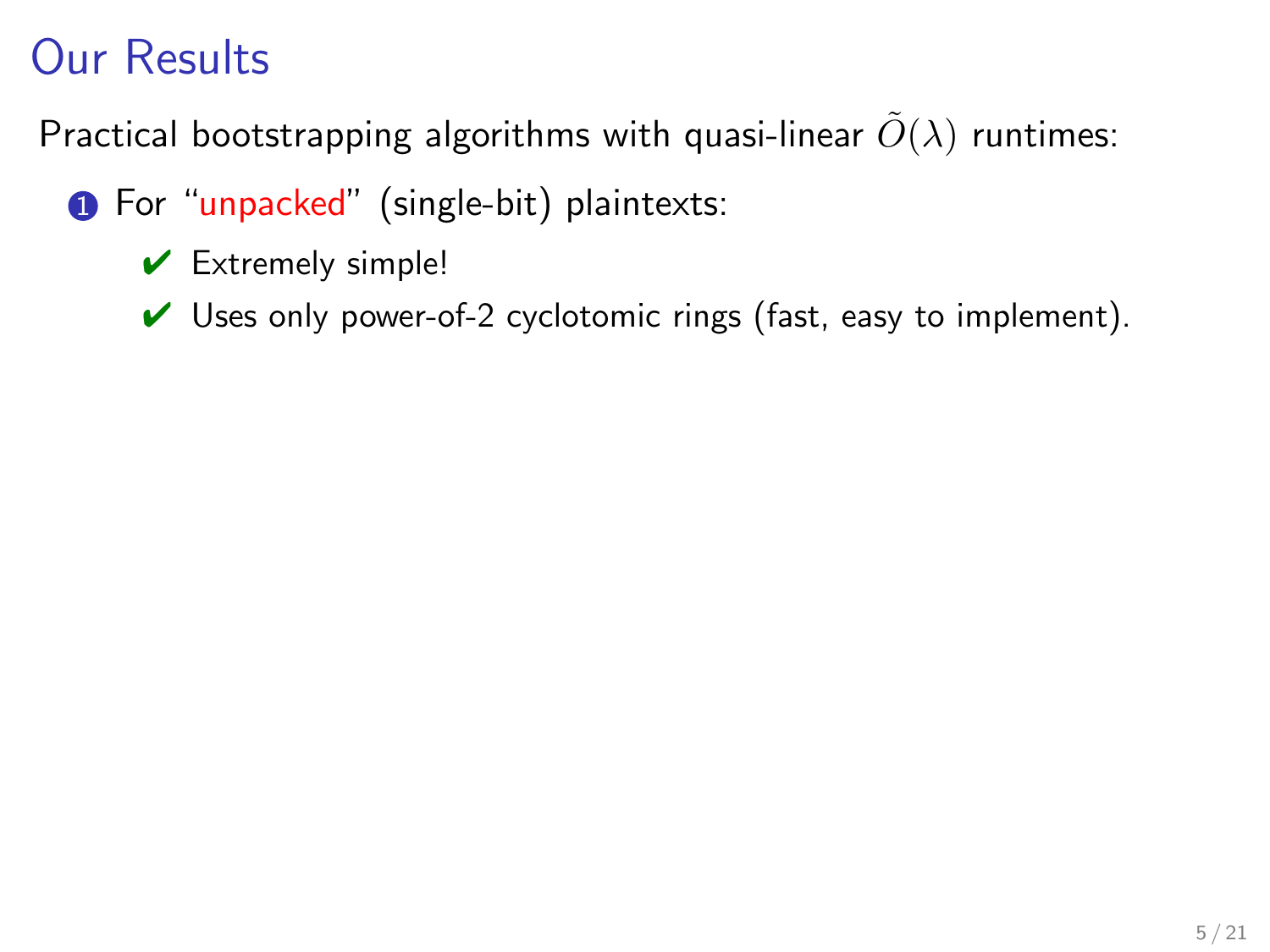- **1** For "unpacked" (single-bit) plaintexts:
	- $\vee$  Extremely simple!
	- $\vee$  Uses only power-of-2 cyclotomic rings (fast, easy to implement).
	- **★** Cf. [BGV'12]:  $\tilde{O}(\lambda)$  amortized across  $\lambda$  ciphertexts, exotic rings.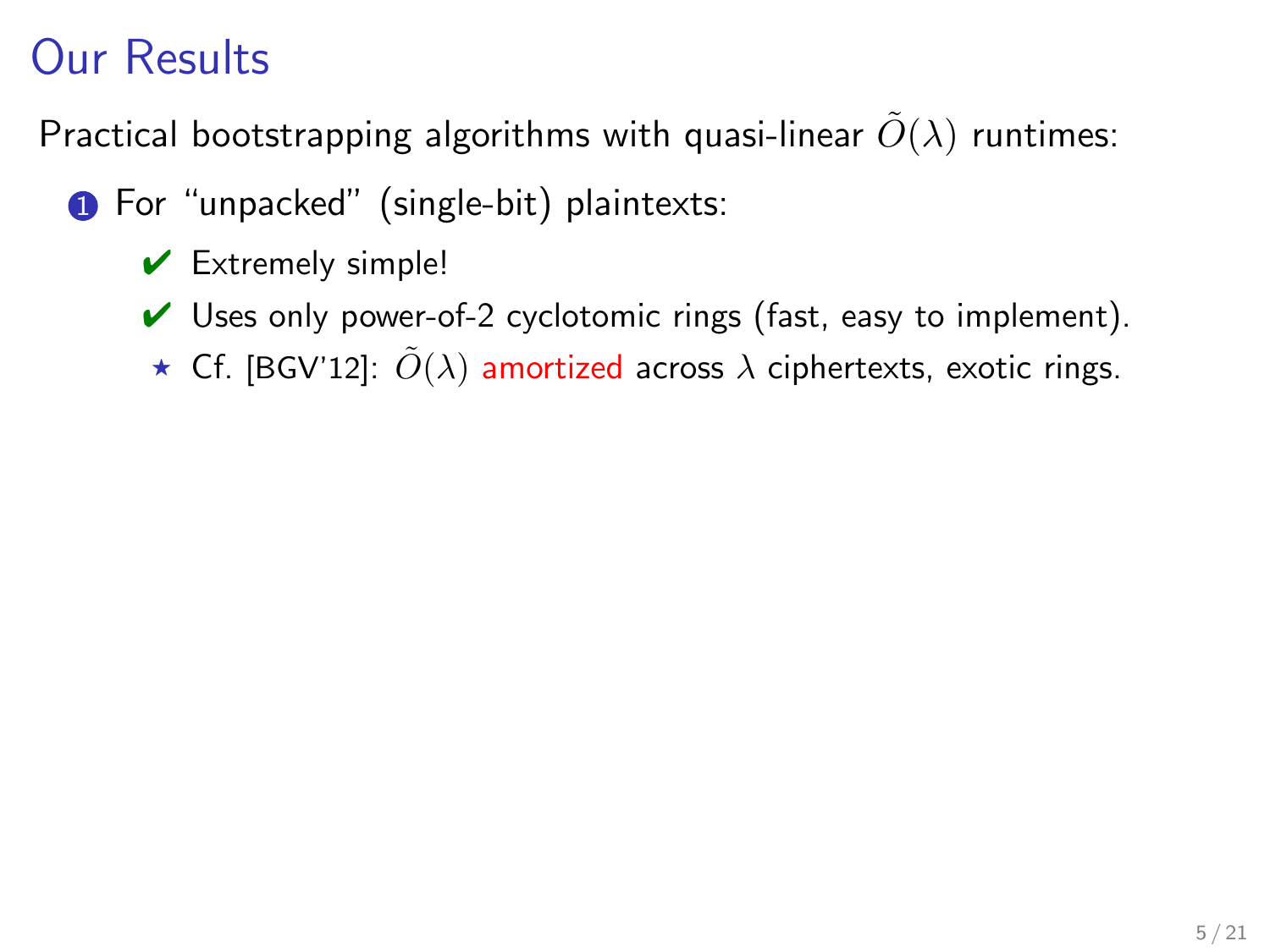- **1** For "unpacked" (single-bit) plaintexts:
	- $\vee$  Extremely simple!
	- $\vee$  Uses only power-of-2 cyclotomic rings (fast, easy to implement).
	- $\star$  Cf. [BGV'12]:  $\tilde{O}(\lambda)$  amortized across  $\lambda$  ciphertexts, exotic rings.
- 2 For "packed" (many-bit) plaintexts: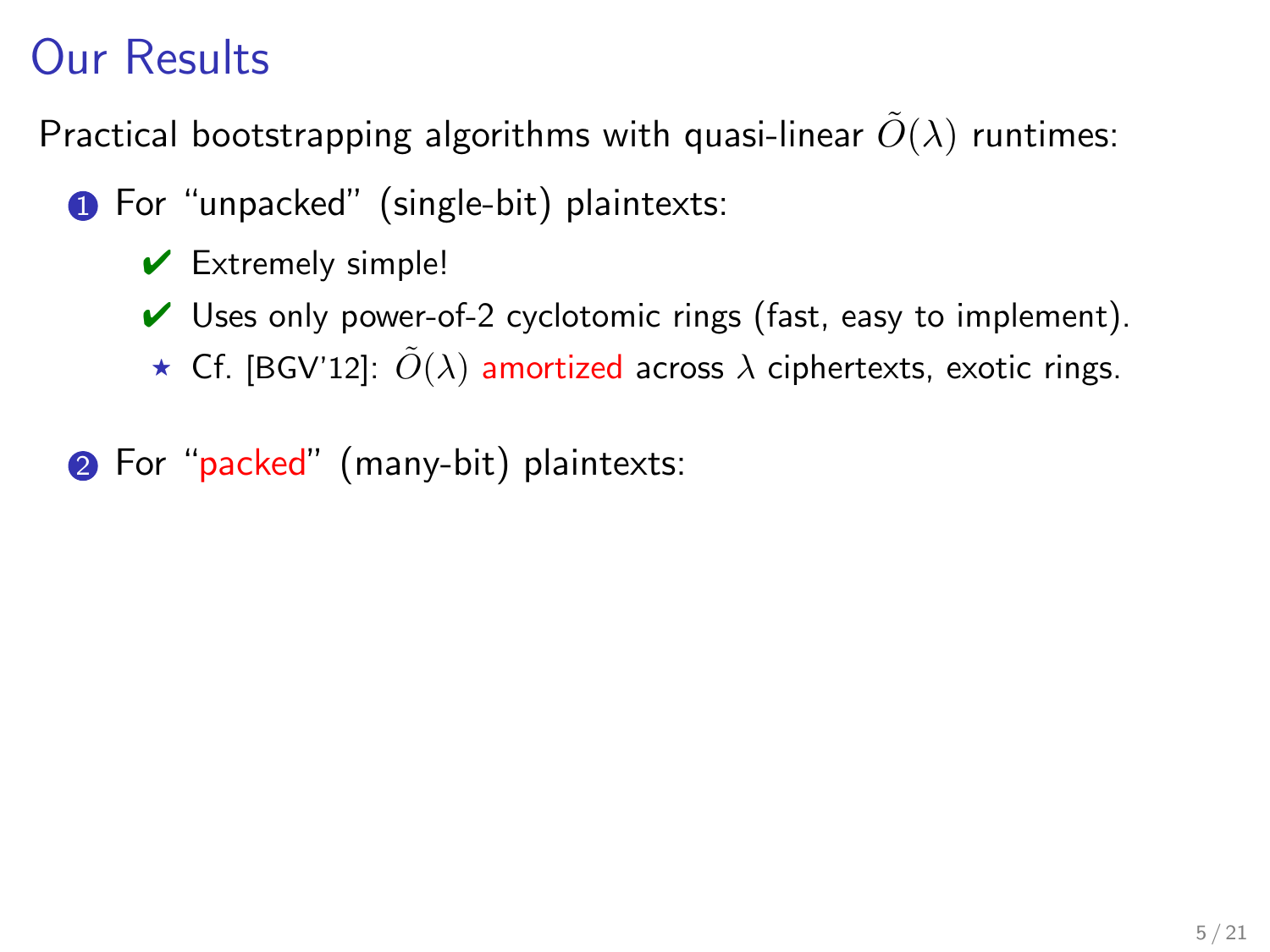- **1** For "unpacked" (single-bit) plaintexts:
	- $\vee$  Extremely simple!
	- $\vee$  Uses only power-of-2 cyclotomic rings (fast, easy to implement).
	- $\star$  Cf. [BGV'12]:  $\tilde{O}(\lambda)$  amortized across  $\lambda$  ciphertexts, exotic rings.
- **2** For "packed" (many-bit) plaintexts:
	- $\star$  Based on a substantial enhancement of "ring-switching" [GHPS'12] to non-subrings.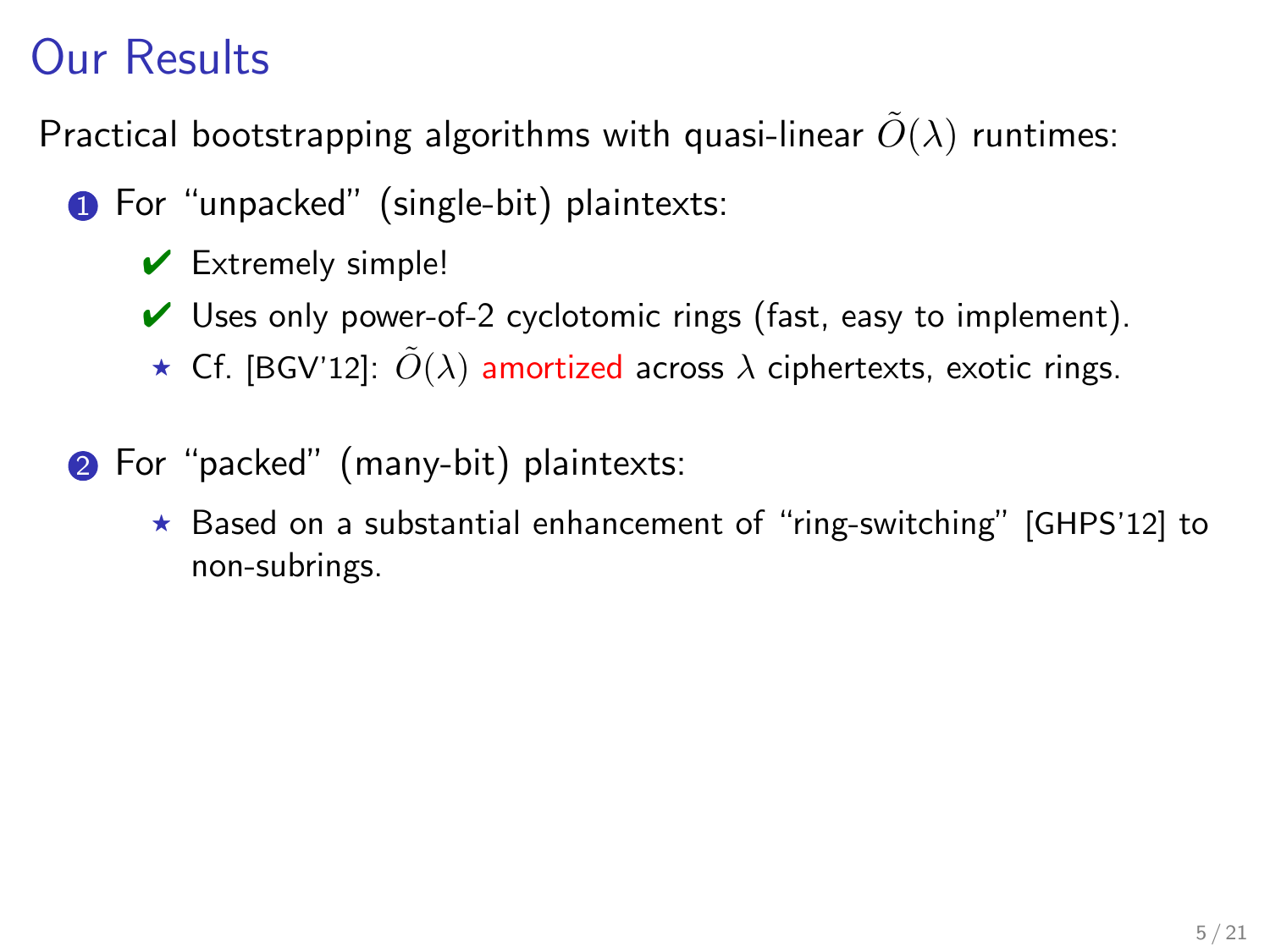- **1** For "unpacked" (single-bit) plaintexts:
	- $\vee$  Extremely simple!
	- $\vee$  Uses only power-of-2 cyclotomic rings (fast, easy to implement).
	- $\star$  Cf. [BGV'12]:  $\tilde{O}(\lambda)$  amortized across  $\lambda$  ciphertexts, exotic rings.
- **2** For "packed" (many-bit) plaintexts:
	- $\star$  Based on a substantial enhancement of "ring-switching" [GHPS'12] to non-subrings.
	- $\blacktriangleright$  Appears quite practical, avoids both main inefficiencies of [GHS'12b]: no homomorphic reduction modulo  $\Phi_m(X)$ , no generic compilation.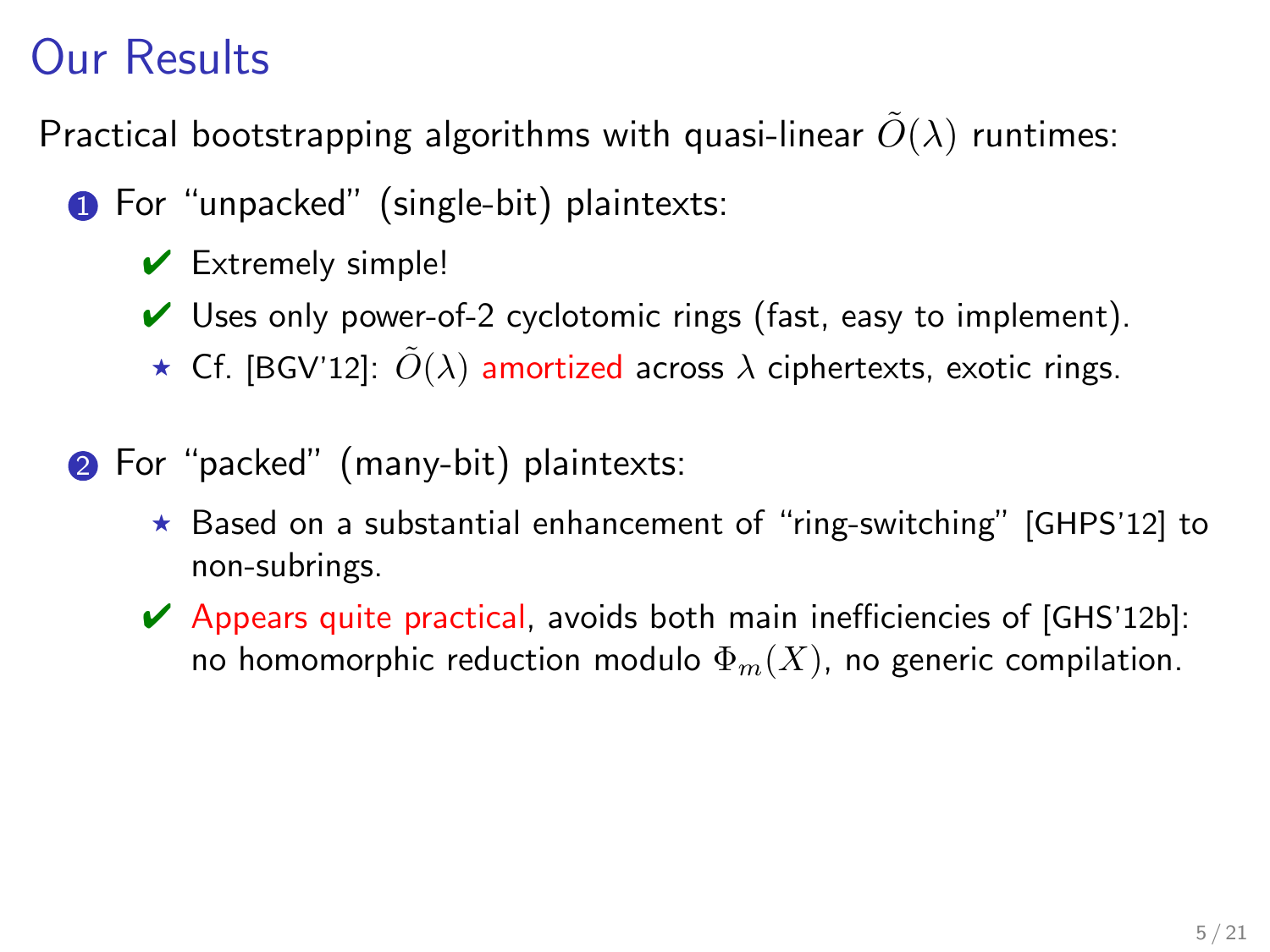- **1** For "unpacked" (single-bit) plaintexts:
	- $\vee$  Extremely simple!
	- $\vee$  Uses only power-of-2 cyclotomic rings (fast, easy to implement).
	- $\star$  Cf. [BGV'12]:  $\tilde{O}(\lambda)$  amortized across  $\lambda$  ciphertexts, exotic rings.
- **2** For "packed" (many-bit) plaintexts:
	- $\star$  Based on a substantial enhancement of "ring-switching" [GHPS'12] to non-subrings.
	- $\blacktriangleright$  Appears quite practical, avoids both main inefficiencies of [GHS'12b]: no homomorphic reduction modulo  $\Phi_m(X)$ , no generic compilation.
	- $\triangleright$  Special purpose, completely algebraic description no "circuits."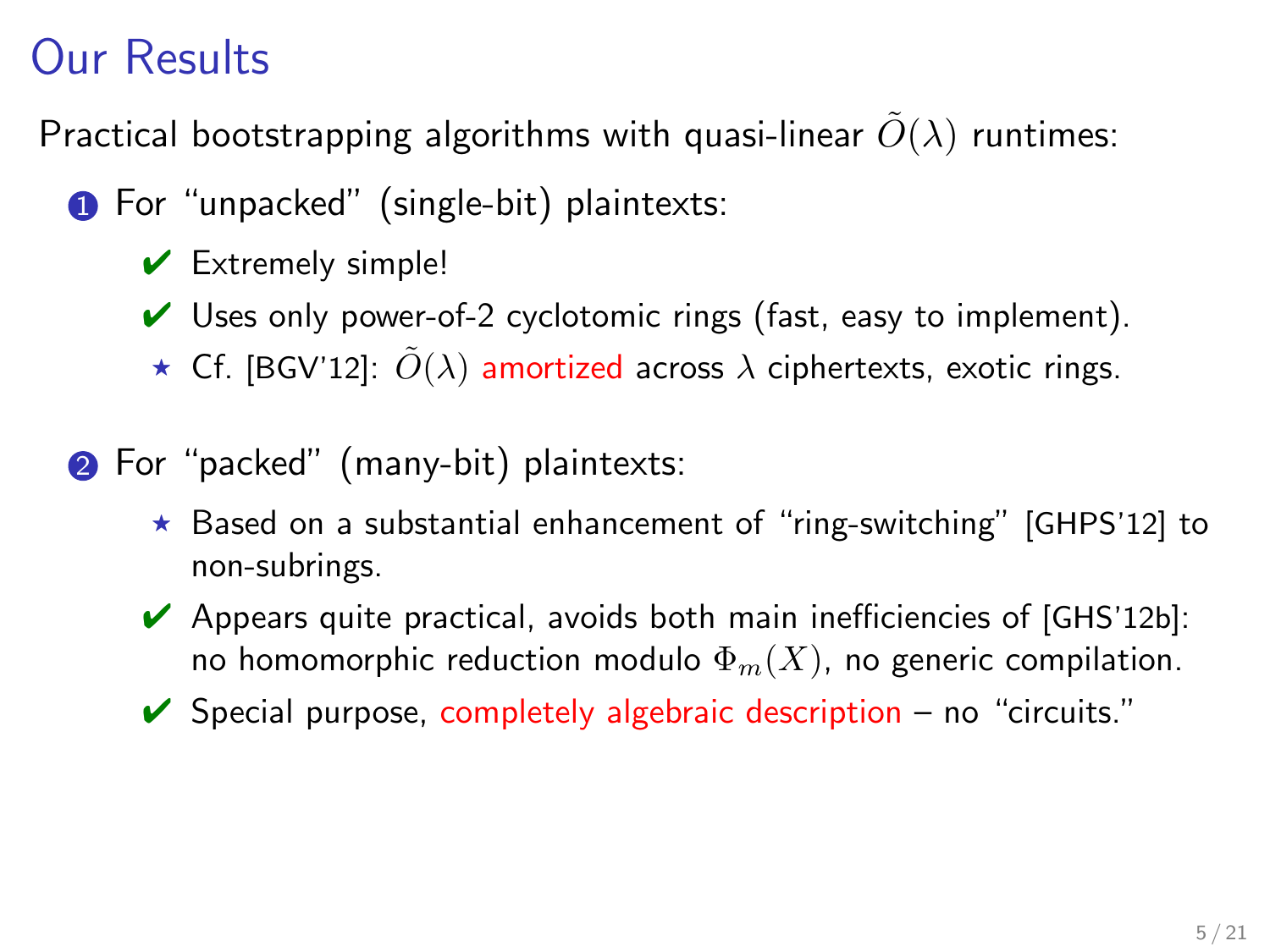- **1** For "unpacked" (single-bit) plaintexts:
	- $\vee$  Extremely simple!
	- $\vee$  Uses only power-of-2 cyclotomic rings (fast, easy to implement).
	- $\star$  Cf. [BGV'12]:  $\tilde{O}(\lambda)$  amortized across  $\lambda$  ciphertexts, exotic rings.
- **2** For "packed" (many-bit) plaintexts:
	- $\star$  Based on a substantial enhancement of "ring-switching" [GHPS'12] to non-subrings.
	- $\blacktriangleright$  Appears quite practical, avoids both main inefficiencies of [GHS'12b]: no homomorphic reduction modulo  $\Phi_m(X)$ , no generic compilation.
	- $\triangleright$  Special purpose, completely algebraic description no "circuits."
	- $\vee$  Completely decouples the algebraic structure of SHE plaintext ring from that needed for bootstrapping.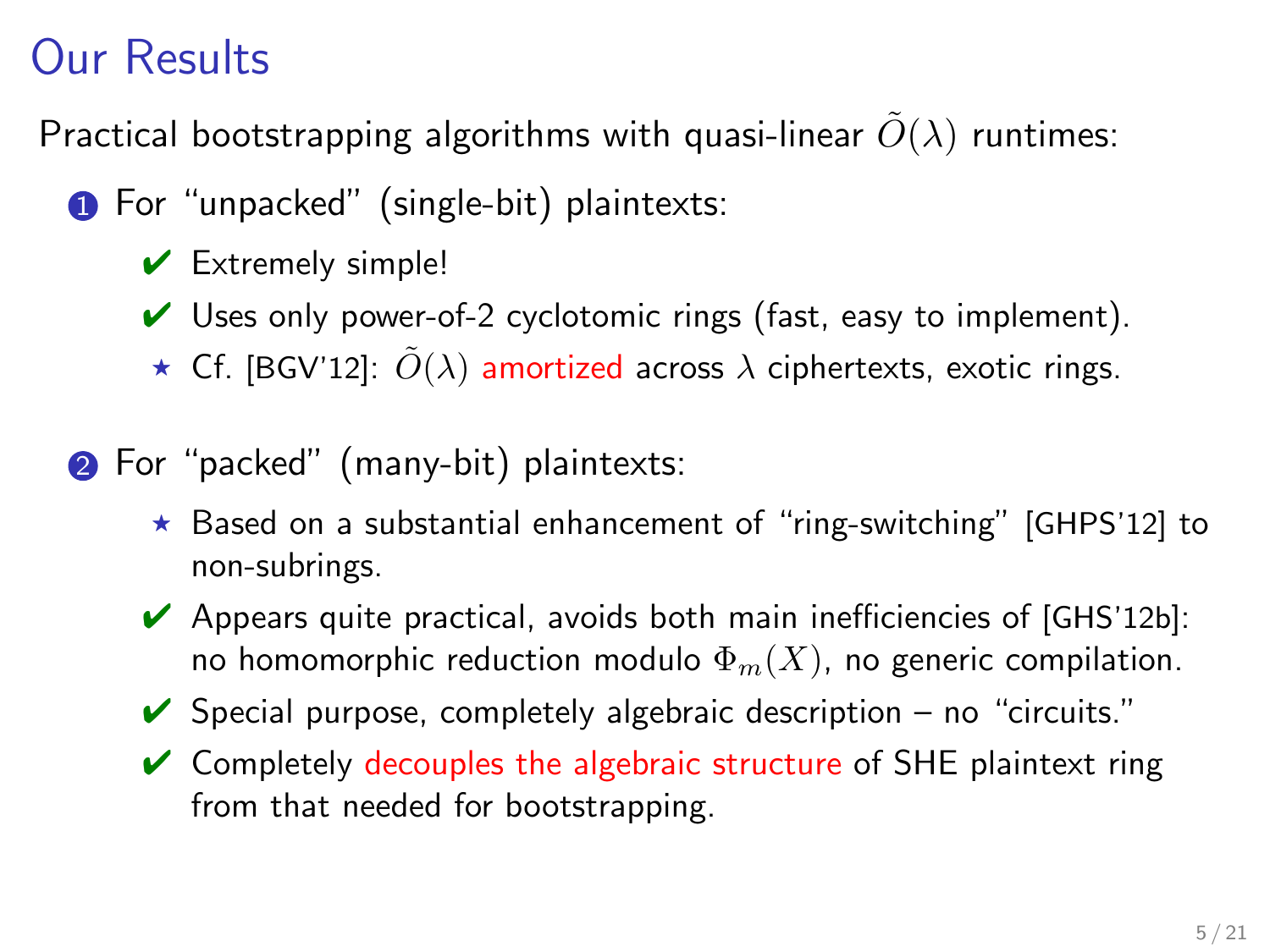In Let  $R = \mathbb{Z}[X]/(X^{k/2} + 1)$ , for k a power of 2. (The kth cyclotomic ring.)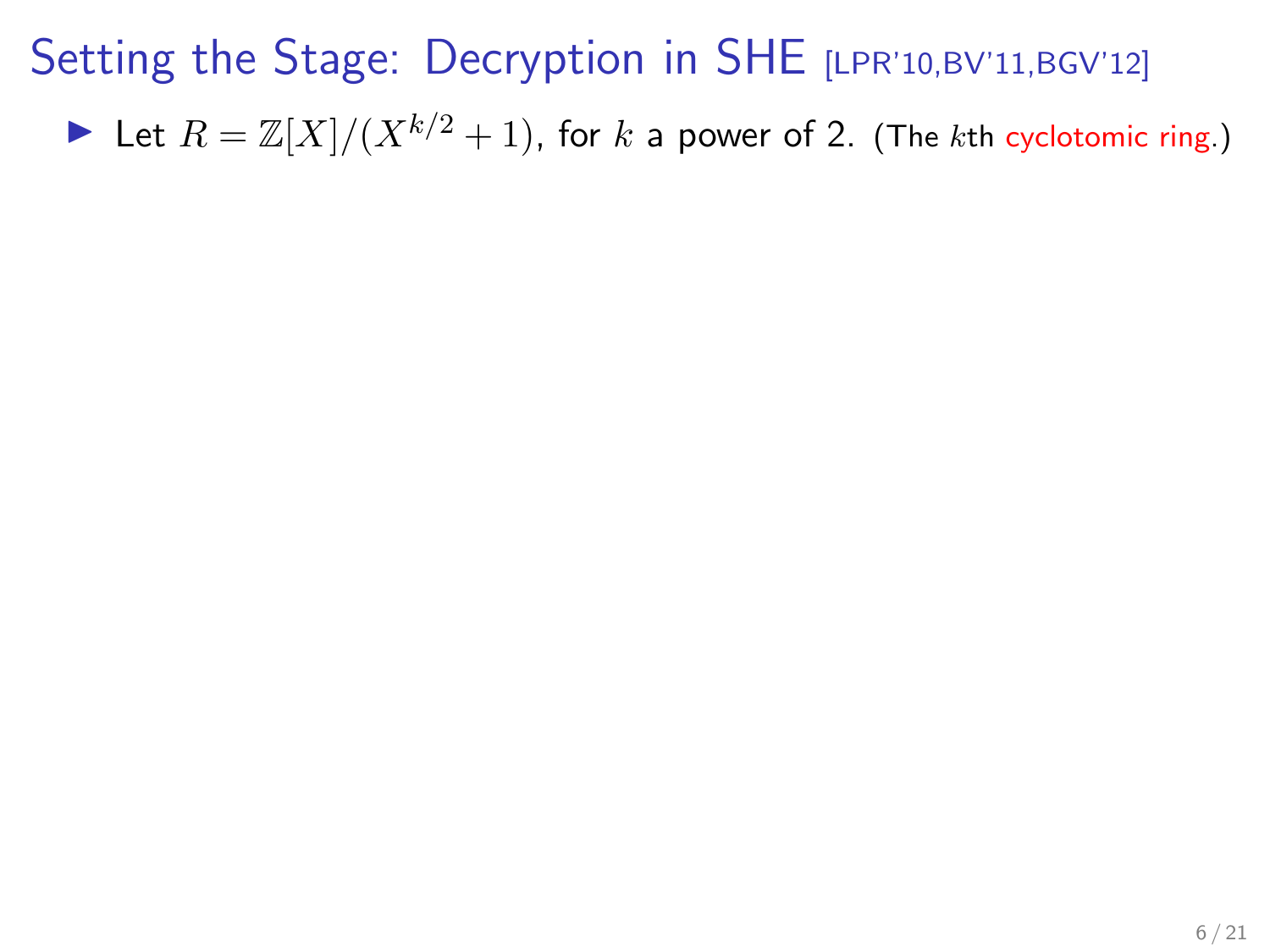In Let  $R = \mathbb{Z}[X]/(X^{k/2} + 1)$ , for k a power of 2. (The kth cyclotomic ring.) Let  $R_a = R/qR = \mathbb{Z}_a[X]/(X^{k/2} + 1)$  for any integer q.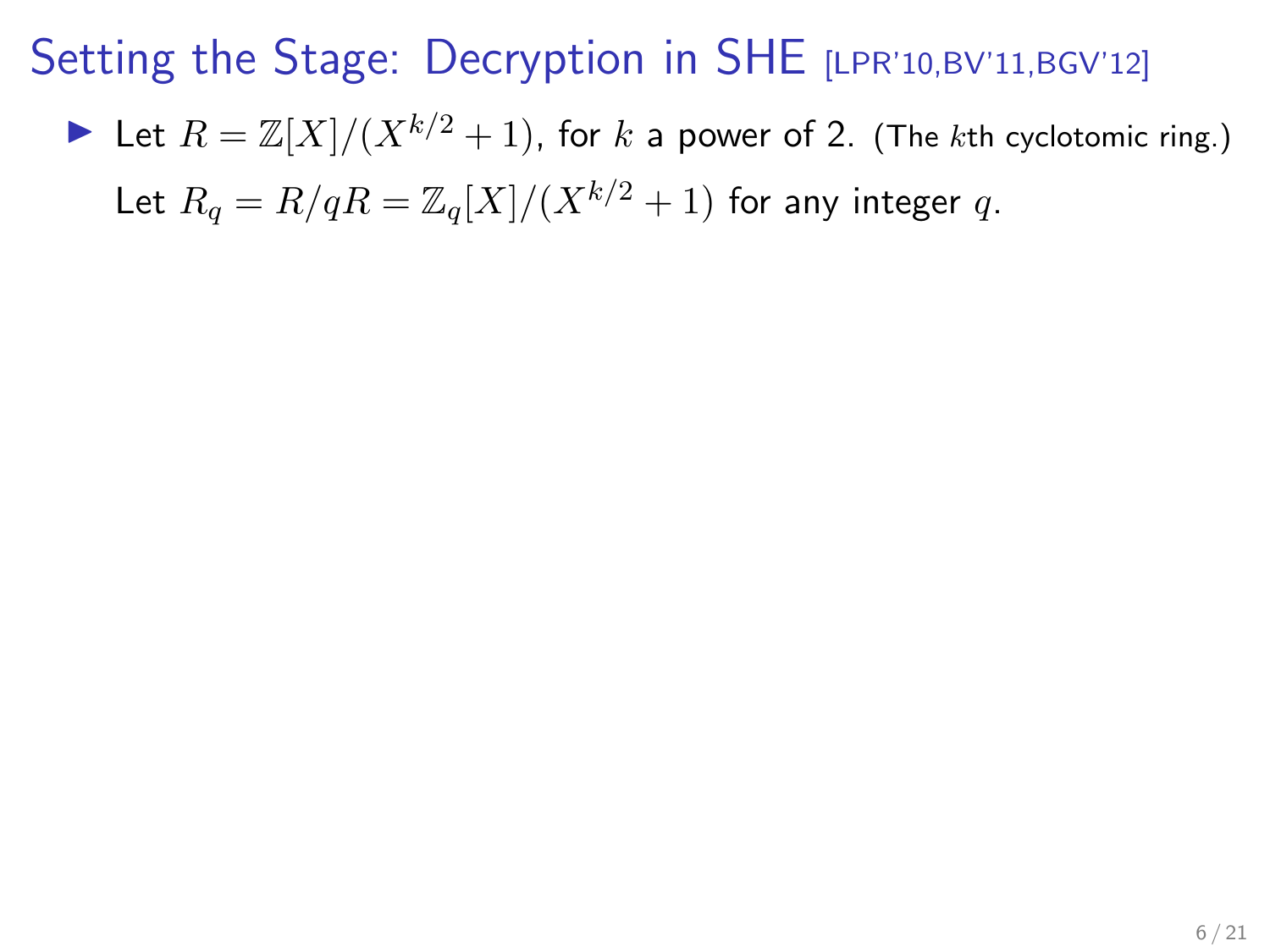- In Let  $R = \mathbb{Z}[X]/(X^{k/2} + 1)$ , for k a power of 2. (The kth cyclotomic ring.) Let  $R_a = R/qR = \mathbb{Z}_q[X]/(X^{k/2} + 1)$  for any integer q.
- Plaintext ring is  $R_2$ , ciphertext ring is  $R_q$  for  $q \gg 2$ . Can assume  $k, q = \tilde{O}(\lambda)$  by ring- and modulus-switching.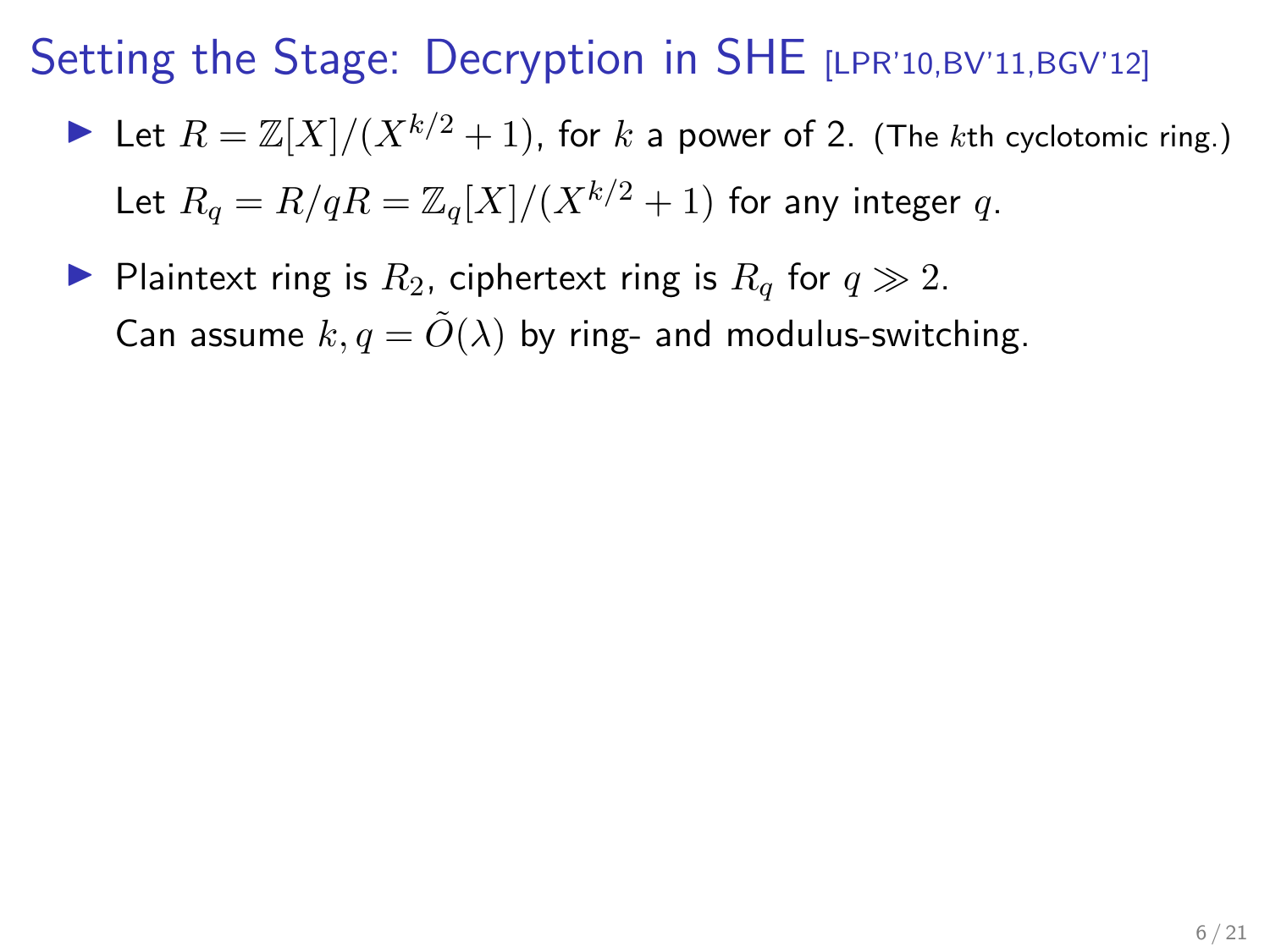- In Let  $R = \mathbb{Z}[X]/(X^{k/2} + 1)$ , for k a power of 2. (The kth cyclotomic ring.) Let  $R_a = R/qR = \mathbb{Z}_q[X]/(X^{k/2} + 1)$  for any integer q.
- Plaintext ring is  $R_2$ , ciphertext ring is  $R_q$  for  $q \gg 2$ . Can assume  $k, q = \tilde{O}(\lambda)$  by ring- and modulus-switching.
- ► Ciphertext  $c = (c_0, c_1) \in R_q^2$  encrypting  $\mu \in R_2$  under  $s \in R$  satisfies

$$
v = c_0 + c_1 \cdot s \approx \frac{q}{2}\mu \pmod{qR}.
$$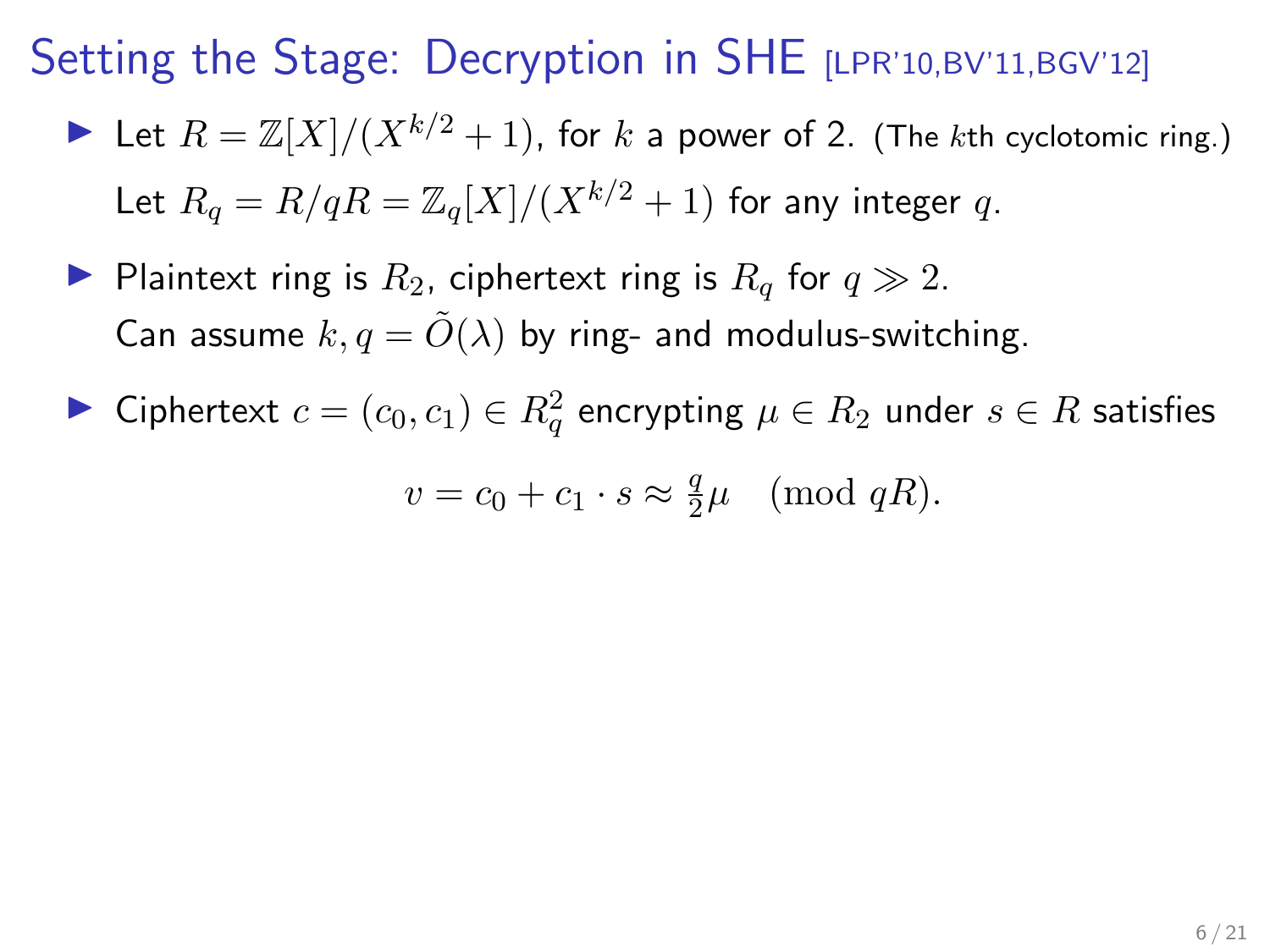- In Let  $R = \mathbb{Z}[X]/(X^{k/2} + 1)$ , for k a power of 2. (The kth cyclotomic ring.) Let  $R_q = R/qR = \mathbb{Z}_q[X]/(X^{k/2} + 1)$  for any integer q.
- Plaintext ring is  $R_2$ , ciphertext ring is  $R_q$  for  $q \gg 2$ . Can assume  $k, q = \tilde{O}(\lambda)$  by ring- and modulus-switching.
- ► Ciphertext  $c = (c_0, c_1) \in R_q^2$  encrypting  $\mu \in R_2$  under  $s \in R$  satisfies

$$
v = c_0 + c_1 \cdot s \approx \frac{q}{2}\mu \pmod{qR}.
$$

Define the decryption function

$$
\mathsf{Dec}_s(c) := \lfloor v \rceil = \mu \in R_2,
$$

where "rounding"  $|\cdot|: \mathbb{Z}_q \to \mathbb{Z}_2$  is applied to coeffs of  $v = v(X)$ .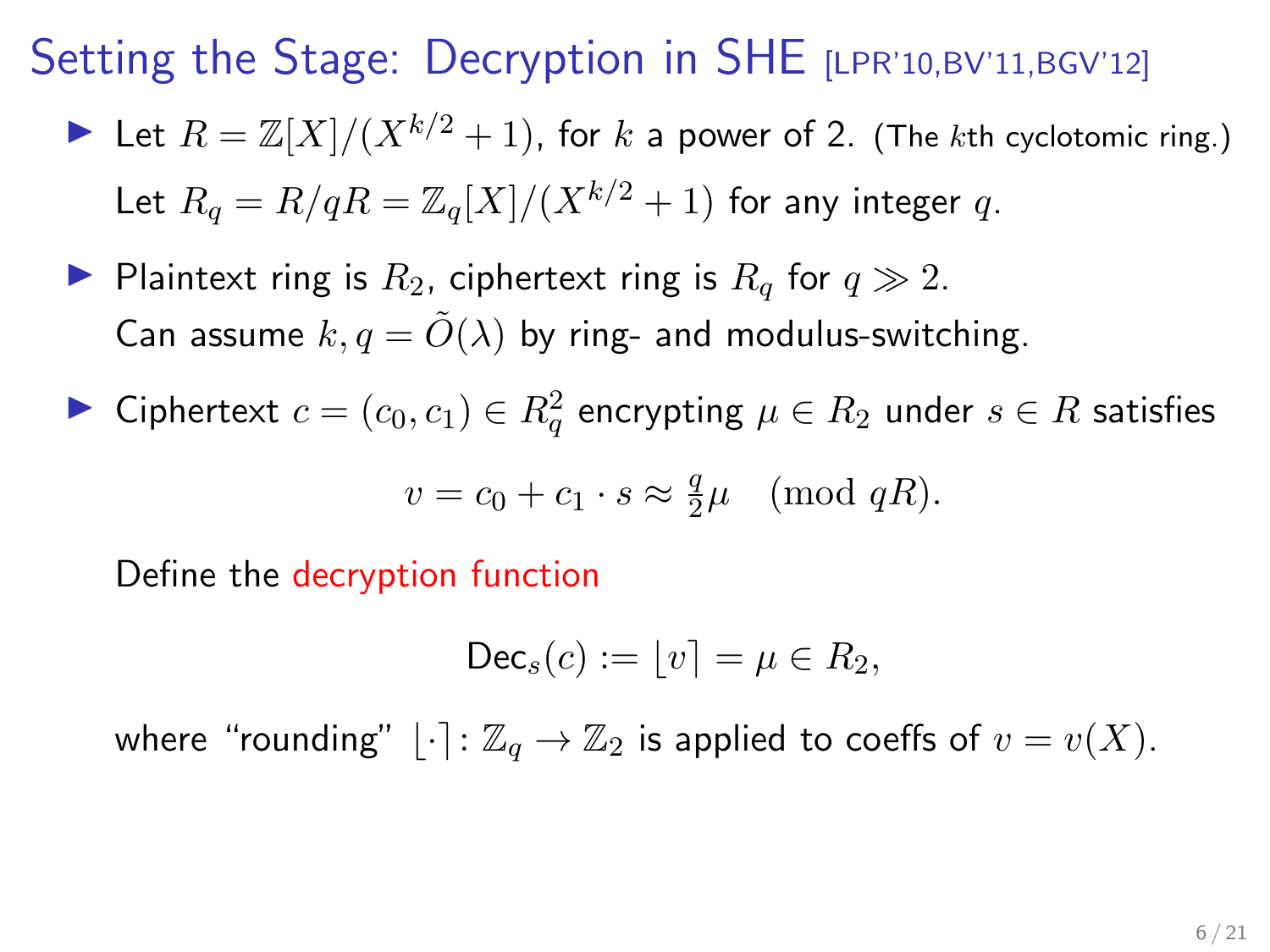- In Let  $R = \mathbb{Z}[X]/(X^{k/2} + 1)$ , for k a power of 2. (The kth cyclotomic ring.) Let  $R_a = R/qR = \mathbb{Z}_q[X]/(X^{k/2} + 1)$  for any integer q.
- Plaintext ring is  $R_2$ , ciphertext ring is  $R_q$  for  $q \gg 2$ . Can assume  $k, q = \tilde{O}(\lambda)$  by ring- and modulus-switching.
- ► Ciphertext  $c = (c_0, c_1) \in R_q^2$  encrypting  $\mu \in R_2$  under  $s \in R$  satisfies

$$
v = c_0 + c_1 \cdot s \approx \frac{q}{2}\mu \pmod{qR}.
$$

Define the decryption function

$$
\mathsf{Dec}_s(c) := \lfloor v \rfloor = \mu \in R_2,
$$

where "rounding"  $|\cdot|: \mathbb{Z}_q \to \mathbb{Z}_2$  is applied to coeffs of  $v = v(X)$ .

 $\triangleright$  "Unpacked" plaintext  $\mu \in \mathbb{Z}_2 \subseteq R_2$ , i.e., just a constant polynomial.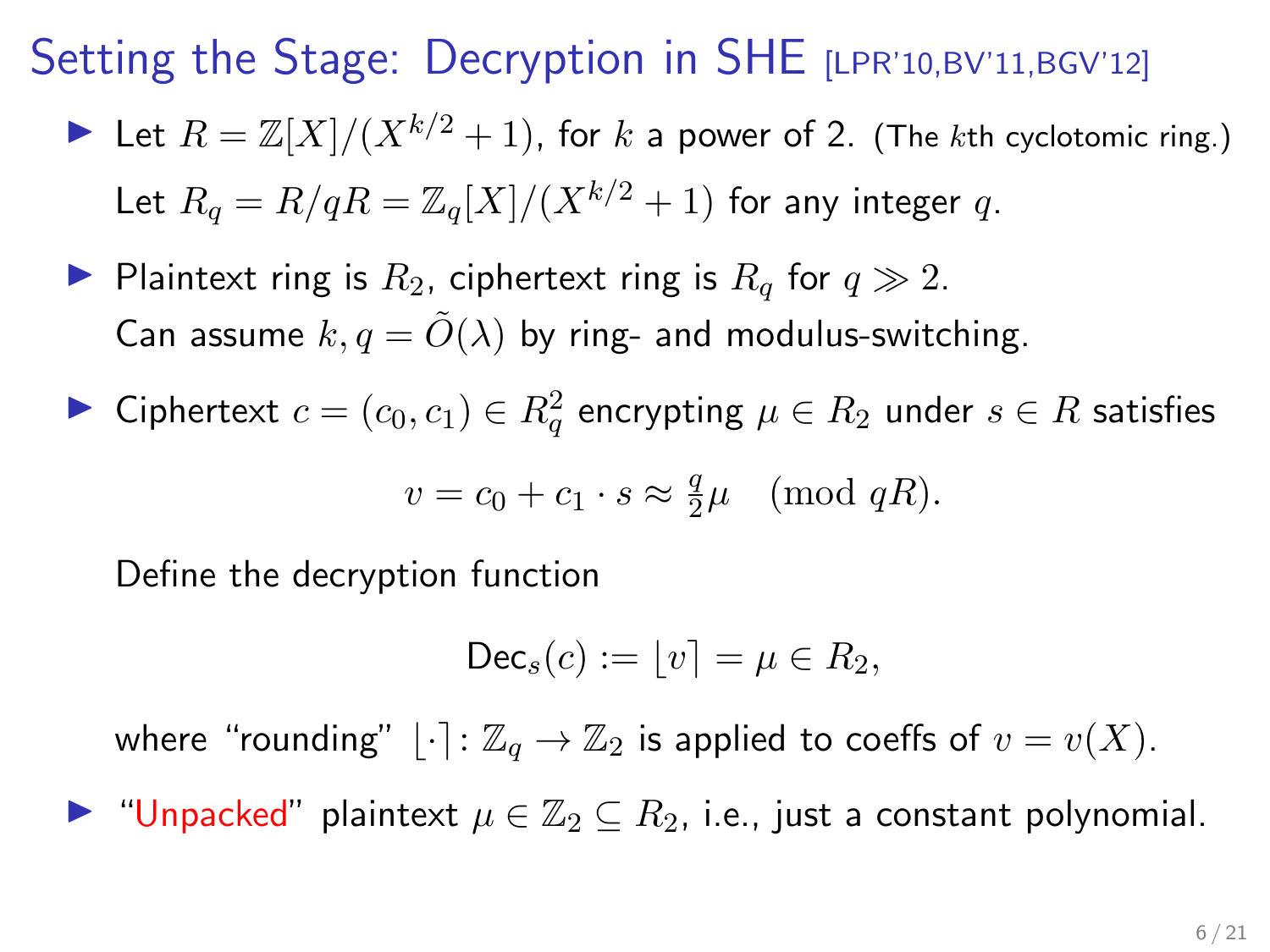- In Let  $R = \mathbb{Z}[X]/(X^{k/2} + 1)$ , for k a power of 2. (The kth cyclotomic ring.) Let  $R_a = R/qR = \mathbb{Z}_q[X]/(X^{k/2} + 1)$  for any integer q.
- Plaintext ring is  $R_2$ , ciphertext ring is  $R_q$  for  $q \gg 2$ . Can assume  $k, q = \tilde{O}(\lambda)$  by ring- and modulus-switching.
- ► Ciphertext  $c = (c_0, c_1) \in R_q^2$  encrypting  $\mu \in R_2$  under  $s \in R$  satisfies

$$
v = c_0 + c_1 \cdot s \approx \frac{q}{2}\mu \pmod{qR}.
$$

Define the decryption function

$$
\mathsf{Dec}_s(c) := \lfloor v \rfloor = \mu \in R_2,
$$

where "rounding"  $|\cdot|: \mathbb{Z}_q \to \mathbb{Z}_2$  is applied to coeffs of  $v = v(X)$ .

 $\blacktriangleright$  "Unpacked" plaintext  $\mu \in \mathbb{Z}_2 \subseteq R_2$ , i.e., just a constant polynomial. "Packed" plaintext uses more of  $R_2$ , e.g., multiple "slots" [SV'11].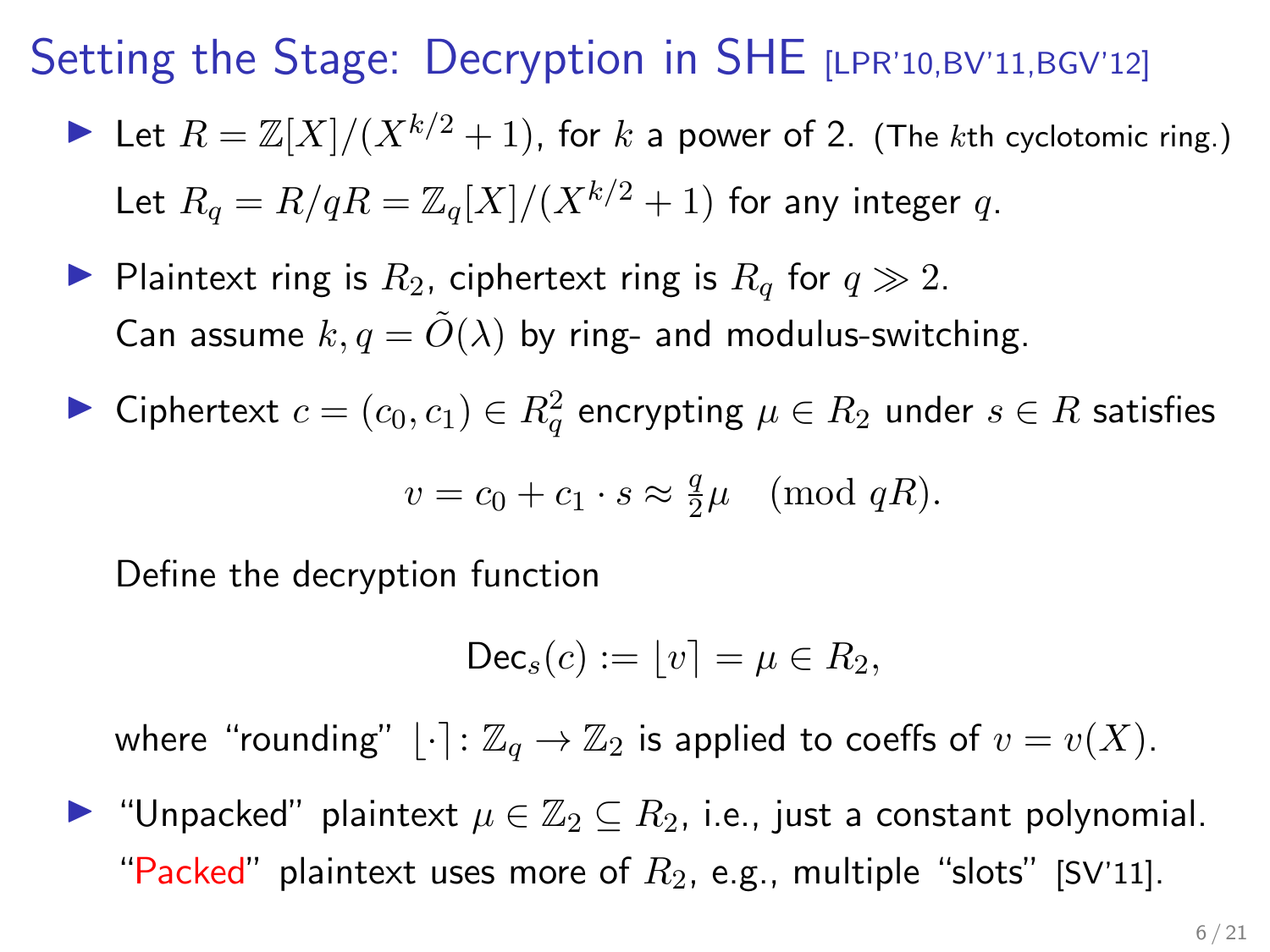Warm-Up: Bootstrapping Unpacked Ciphertexts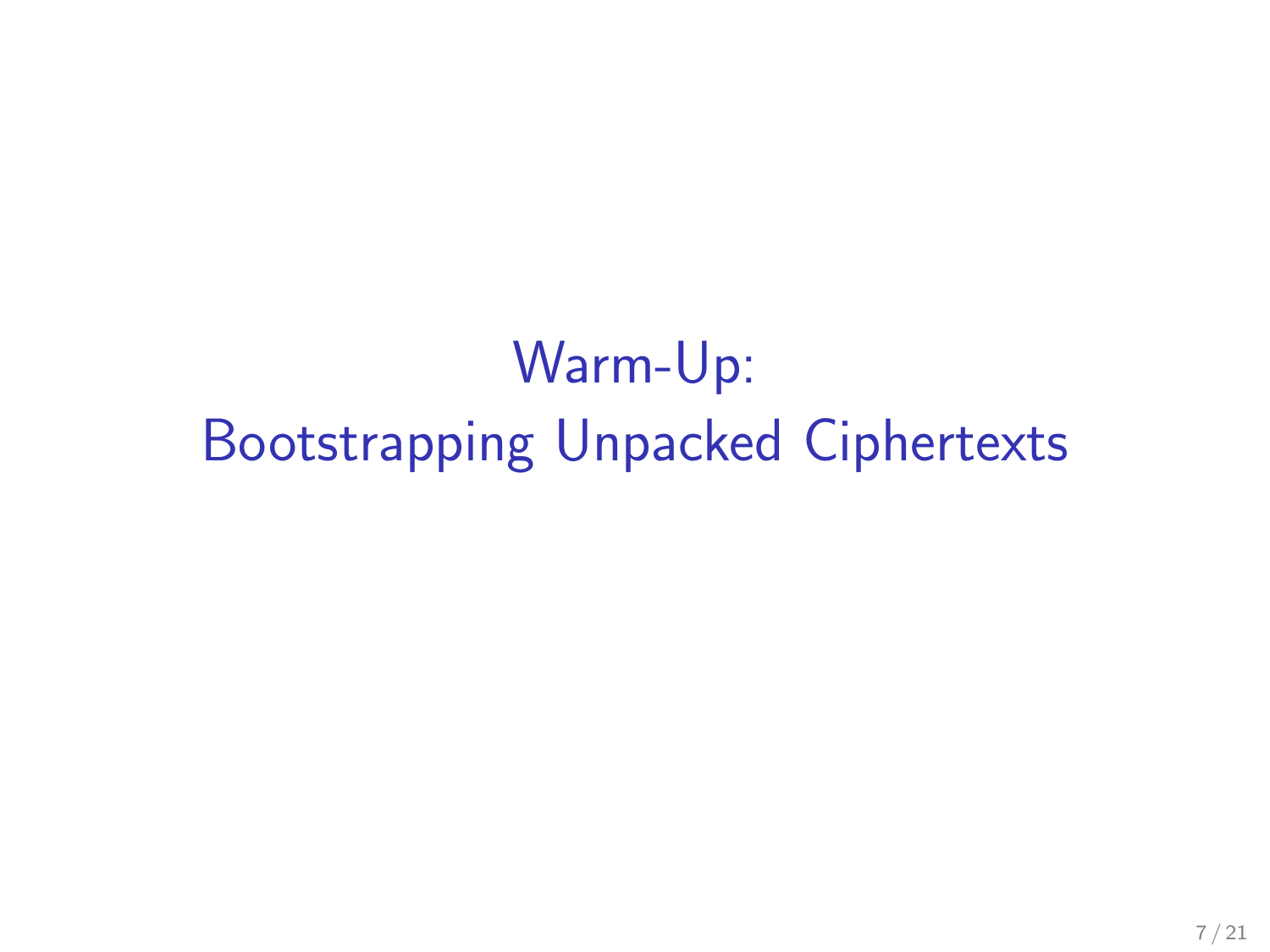### Bootstrapping Unpacked Ciphertexts: Main Idea

**1** Isolate message-carrying coefficient  $v_0$  of  $v(X)$  by homomorphically "tracing down" a tower of cyclotomic rings  $\mathcal{O}_{2k}/\mathcal{O}_k/\cdots/\mathcal{O}_4/\mathbb{Z}$ .

(Trace  $=$  sum of the two automorphisms of  $\mathcal{O}_{2i}/\mathcal{O}_i$ .)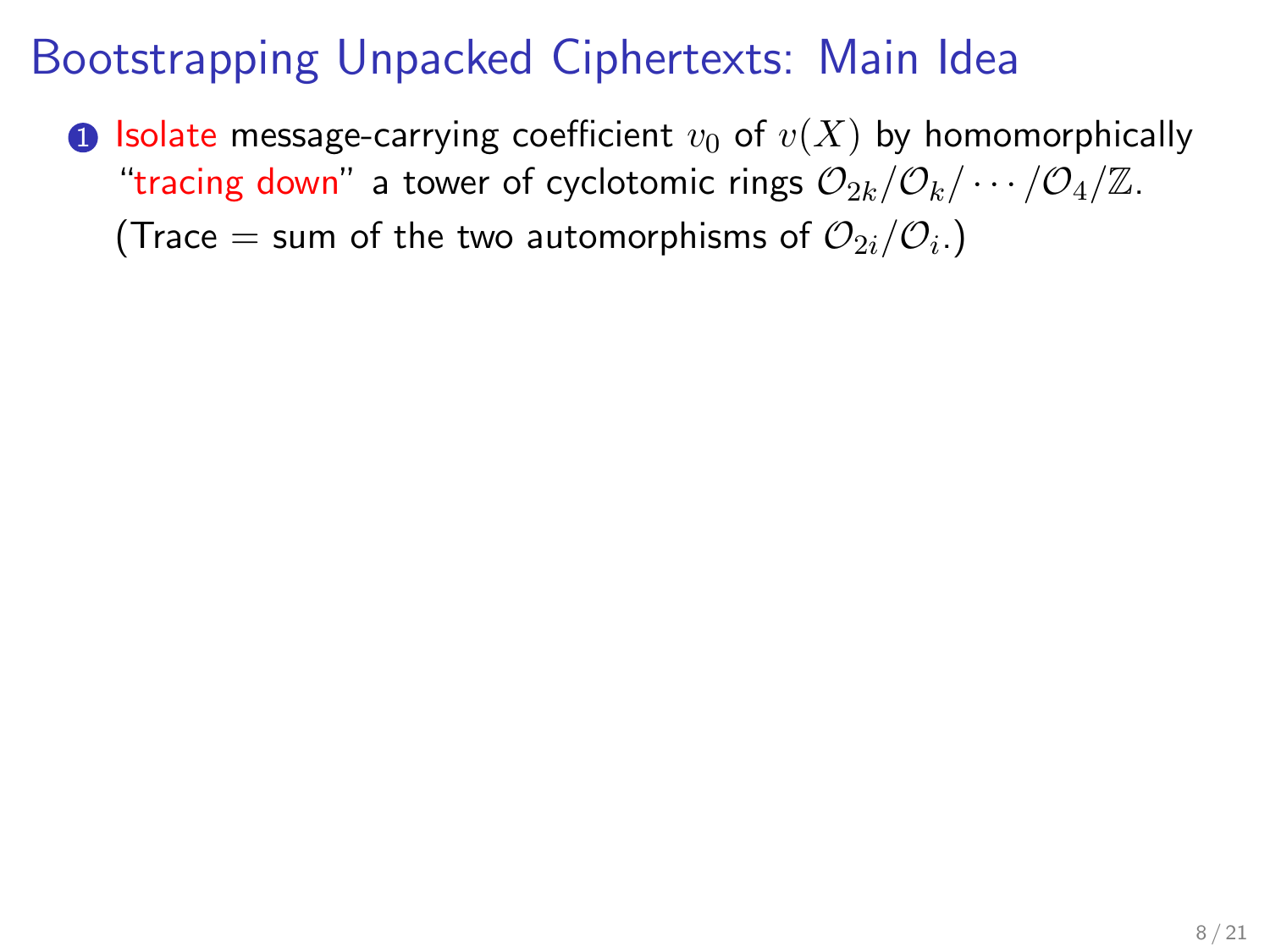#### Bootstrapping Unpacked Ciphertexts: Main Idea

**1** Isolate message-carrying coefficient  $v_0$  of  $v(X)$  by homomorphically "tracing down" a tower of cyclotomic rings  $\mathcal{O}_{2k}/\mathcal{O}_k/\cdots/\mathcal{O}_4/\mathbb{Z}$ . (Trace  $=$  sum of the two automorphisms of  $\mathcal{O}_{2i}/\mathcal{O}_i$ .)

$$
v_0 + v_1 X + v_2 X^2 + \cdots v_{k-1} X^{k-1}
$$
  
\n
$$
v_0 + 0X + v_2 X^2 + \cdots 0 X^{k-1}
$$
  
\n
$$
v_0 + v_{k/4} X^{k/4} + \cdots + v_{3k/4} X^{3k/4}
$$
  
\n
$$
v_0 + v_{k/2} X^{k/2}
$$
  
\n
$$
v_0 + v_{k/2} X^{k/2}
$$
  
\n
$$
v_0
$$
  
\n
$$
v_0
$$
  
\n
$$
v_0
$$
  
\n
$$
v_0
$$
  
\n
$$
v_0
$$
  
\n
$$
v_0
$$
  
\n
$$
v_0
$$
  
\n
$$
v_0
$$
  
\n
$$
v_0
$$
  
\n
$$
v_0
$$
  
\n
$$
v_0
$$
  
\n
$$
v_0
$$
  
\n
$$
v_0
$$
  
\n
$$
v_0
$$
  
\n
$$
v_0
$$
  
\n
$$
v_0
$$
  
\n
$$
v_0
$$
  
\n
$$
v_0
$$
  
\n
$$
v_0
$$
  
\n
$$
v_0
$$
  
\n
$$
v_0
$$
  
\n
$$
v_0
$$
  
\n
$$
v_0
$$
  
\n
$$
v_0
$$
  
\n
$$
v_0
$$
  
\n
$$
v_0
$$
  
\n
$$
v_0
$$
  
\n
$$
v_0
$$
  
\n
$$
v_0
$$
  
\n
$$
v_0
$$
  
\n
$$
v_0
$$
  
\n
$$
v_0
$$
  
\n
$$
v_0
$$
  
\n
$$
v_0
$$
  
\n
$$
v_0
$$
  
\n
$$
v_0
$$
  
\n
$$
v_0
$$
  
\n
$$
v_0
$$
  
\n
$$
v_0
$$
  
\n<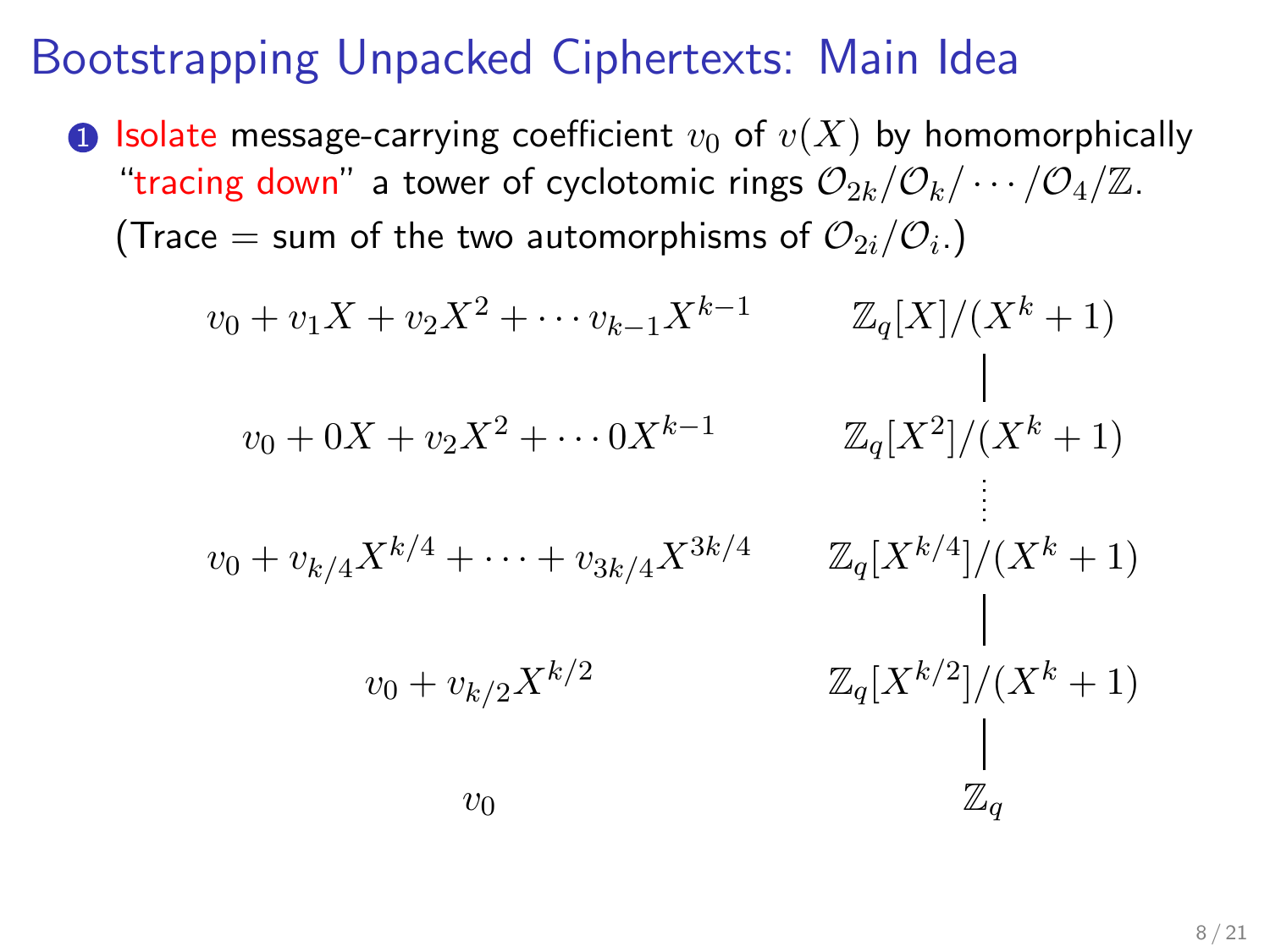#### Bootstrapping Unpacked Ciphertexts: Main Idea

**1** Isolate message-carrying coefficient  $v_0$  of  $v(X)$  by homomorphically "tracing down" a tower of cyclotomic rings  $\mathcal{O}_{2k}/\mathcal{O}_k/\cdots/\mathcal{O}_4/\mathbb{Z}$ . (Trace  $=$  sum of the two automorphisms of  $\mathcal{O}_{2i}/\mathcal{O}_i$ .)

$$
v_0 + v_1 X + v_2 X^2 + \cdots v_{k-1} X^{k-1}
$$
  
\n
$$
v_0 + 0X + v_2 X^2 + \cdots 0 X^{k-1}
$$
  
\n
$$
v_0 + v_{k/4} X^{k/4} + \cdots + v_{3k/4} X^{3k/4}
$$
  
\n
$$
v_0 + v_{k/2} X^{k/2}
$$
  
\n
$$
v_0 + v_{k/2} X^{k/2}
$$
  
\n
$$
v_0
$$
  
\n
$$
v_0
$$
  
\n
$$
v_0
$$
  
\n
$$
v_0
$$
  
\n
$$
v_0
$$
  
\n
$$
v_0
$$
  
\n
$$
v_0
$$
  
\n
$$
v_0
$$
  
\n
$$
v_0
$$
  
\n
$$
v_0
$$
  
\n
$$
v_0
$$
  
\n
$$
v_0
$$
  
\n
$$
v_0
$$
  
\n
$$
v_0
$$
  
\n
$$
v_0
$$
  
\n
$$
v_0
$$
  
\n
$$
v_0
$$
  
\n
$$
v_0
$$
  
\n
$$
v_0
$$
  
\n
$$
v_0
$$
  
\n
$$
v_0
$$
  
\n
$$
v_0
$$
  
\n
$$
v_0
$$
  
\n
$$
v_0
$$
  
\n
$$
v_0
$$
  
\n
$$
v_0
$$
  
\n
$$
v_0
$$
  
\n
$$
v_0
$$
  
\n
$$
v_0
$$
  
\n
$$
v_0
$$
  
\n
$$
v_0
$$
  
\n
$$
v_0
$$
  
\n
$$
v_0
$$
  
\n
$$
v_0
$$
  
\n
$$
v_0
$$
  
\n
$$
v_0
$$
  
\n
$$
v_0
$$
  
\n
$$
v_0
$$
  
\n
$$
v_0
$$
  
\n<

 $\bullet$  Homomorphically "round"  $v_0 \in \mathbb{Z}_q$  to the message bit  $\lfloor \frac{2}{q} \rfloor$  $\frac{2}{q} \cdot v_0 \rceil \in \mathbb{Z}_2.$ 8 / 21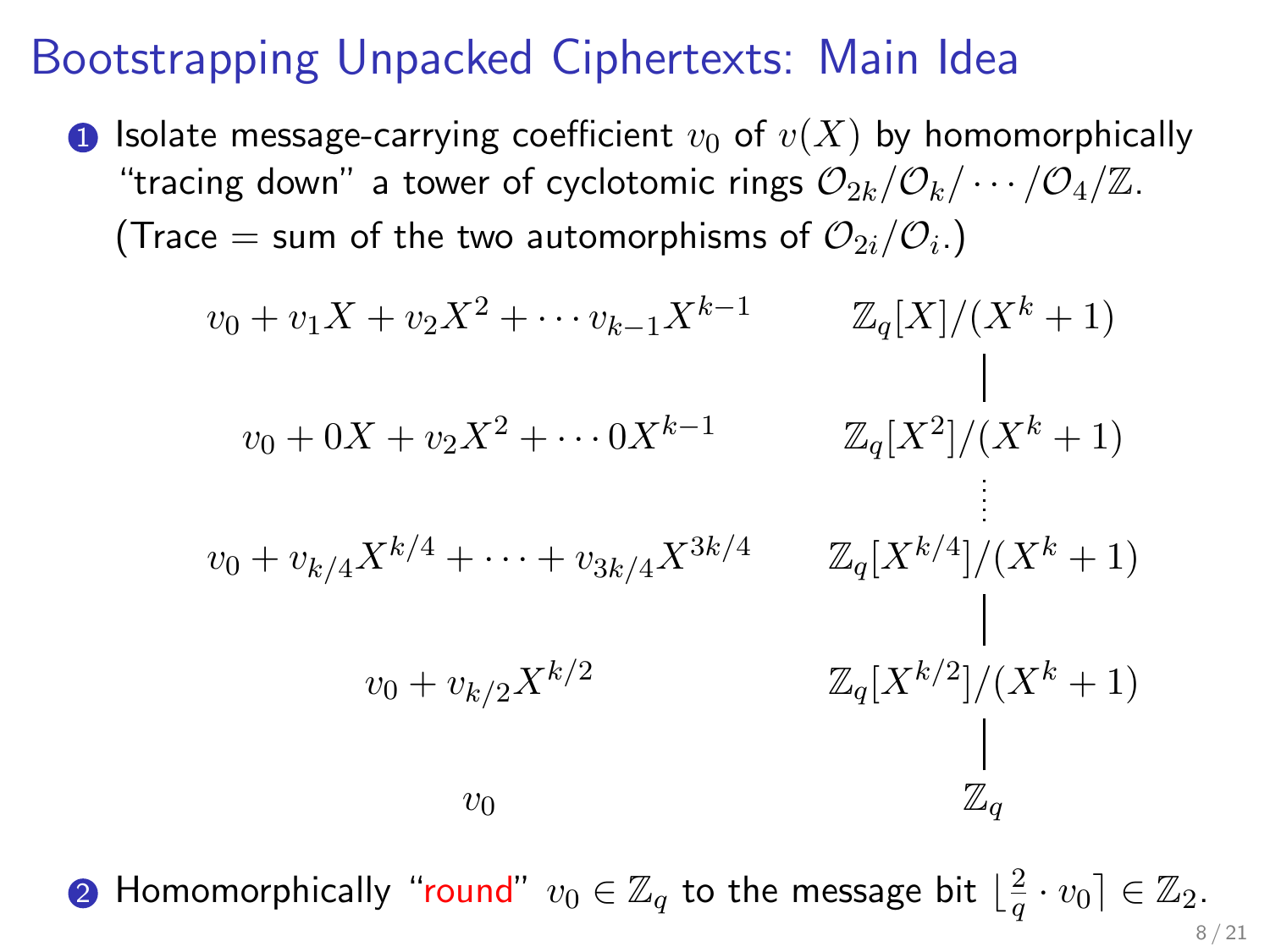Algebra: Cyclotomic Towers and Product Bases

Let  $\zeta = \zeta_k$  have order k, a power of 2. Its min. poly:  $\zeta^{k/2} + 1 = 0$ .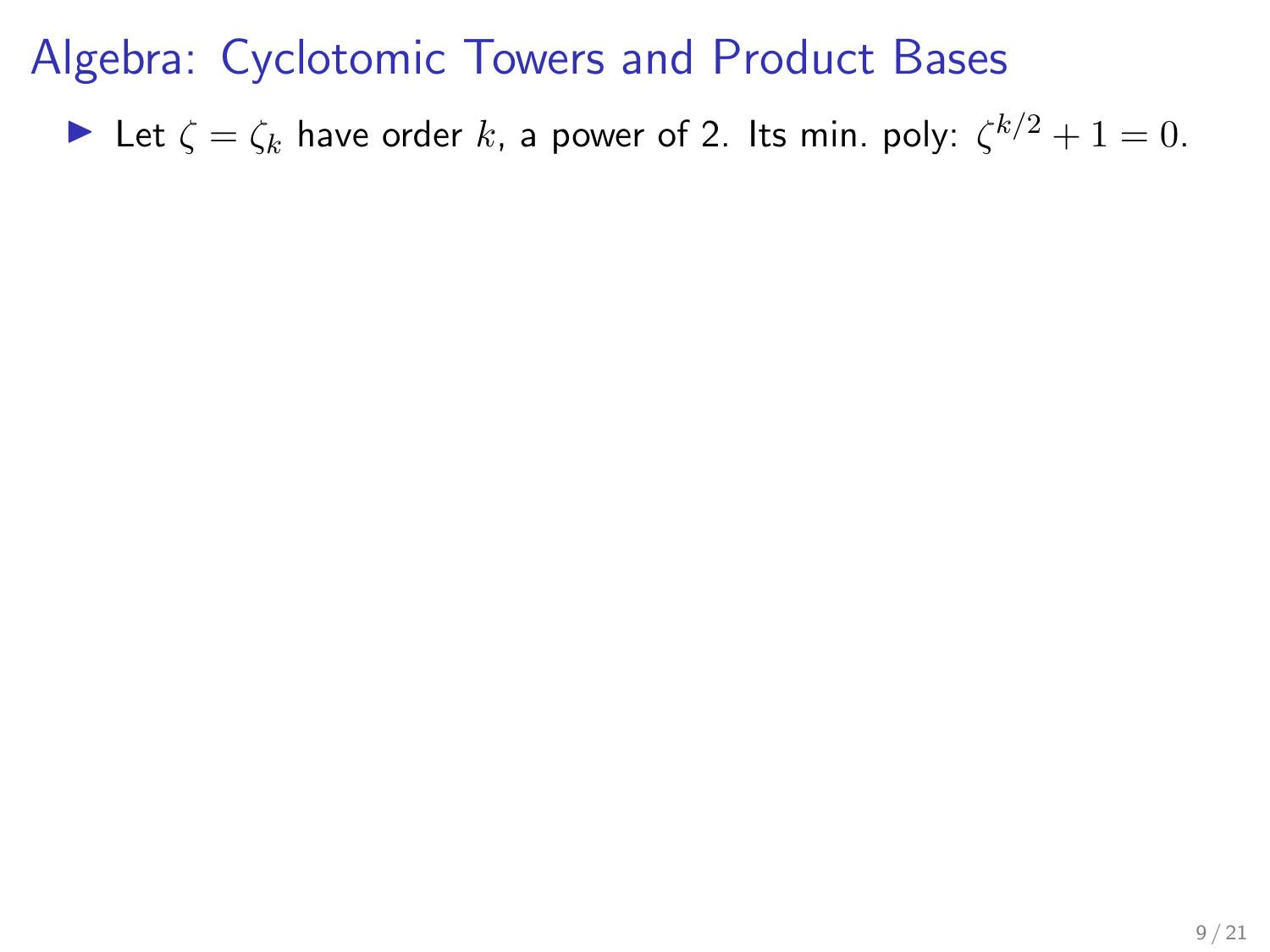### Algebra: Cyclotomic Towers and Product Bases

Let  $\zeta = \zeta_k$  have order k, a power of 2. Its min. poly:  $\zeta^{k/2} + 1 = 0$ . So  $\mathcal{O}_k = \mathbb{Z}[\zeta] \cong \mathbb{Z}[X]/(X^{k/2} + 1)$  has  $\mathbb{Z}$ -basis  $\{1, \zeta, \zeta^2, \ldots, \zeta^{k/2-1}\}.$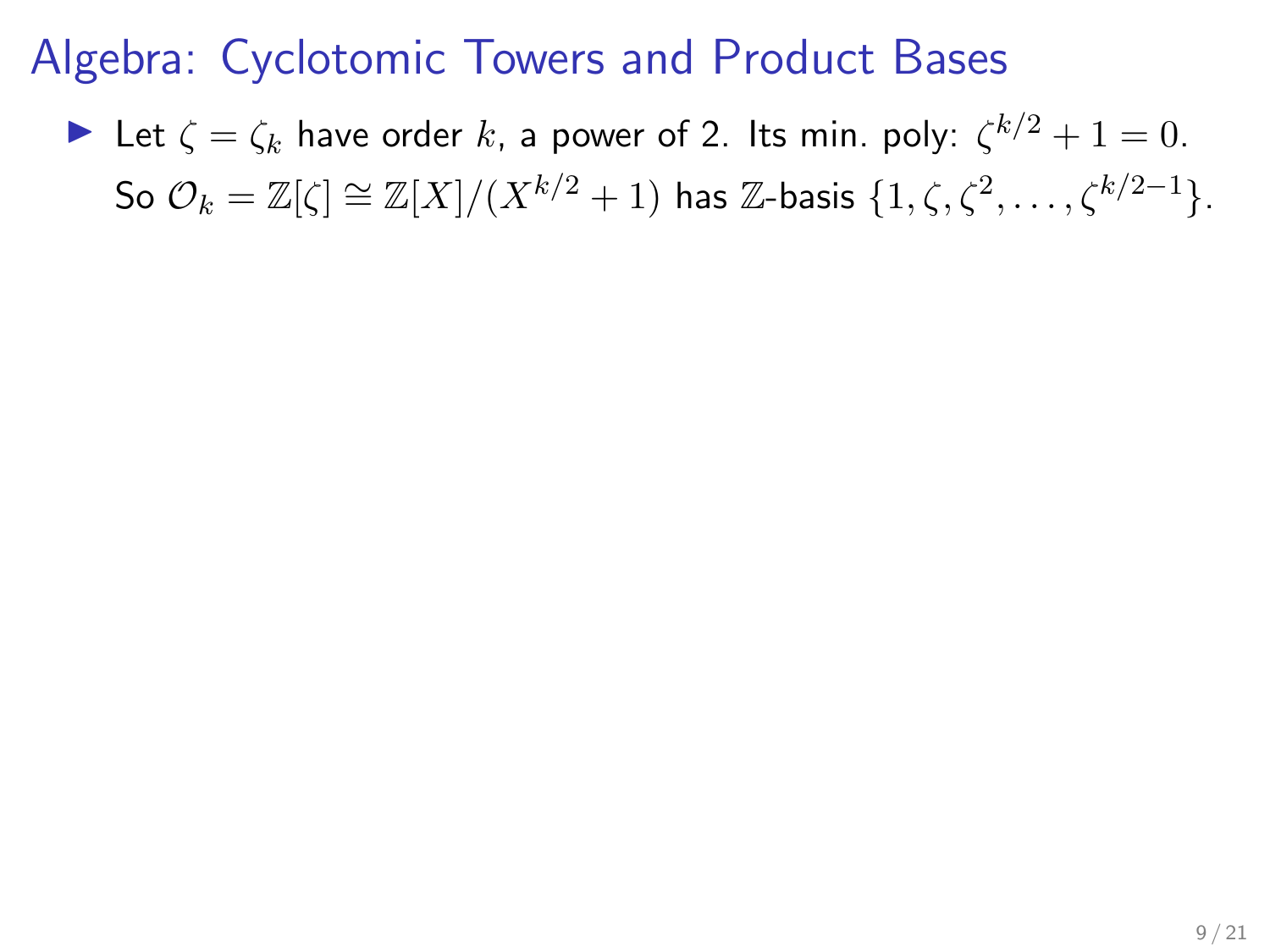### Algebra: Cyclotomic Towers and Product Bases

- Let  $\zeta = \zeta_k$  have order k, a power of 2. Its min. poly:  $\zeta^{k/2} + 1 = 0$ . So  $\mathcal{O}_k = \mathbb{Z}[\zeta] \cong \mathbb{Z}[X]/(X^{k/2} + 1)$  has  $\mathbb{Z}$ -basis  $\{1, \zeta, \zeta^2, \ldots, \zeta^{k/2-1}\}.$
- $\blacktriangleright$  Tower of quadratic extensions  $\mathcal{O}_k/\mathcal{O}_{k/2}/\cdots/\mathcal{O}_4/\mathbb{Z}$ :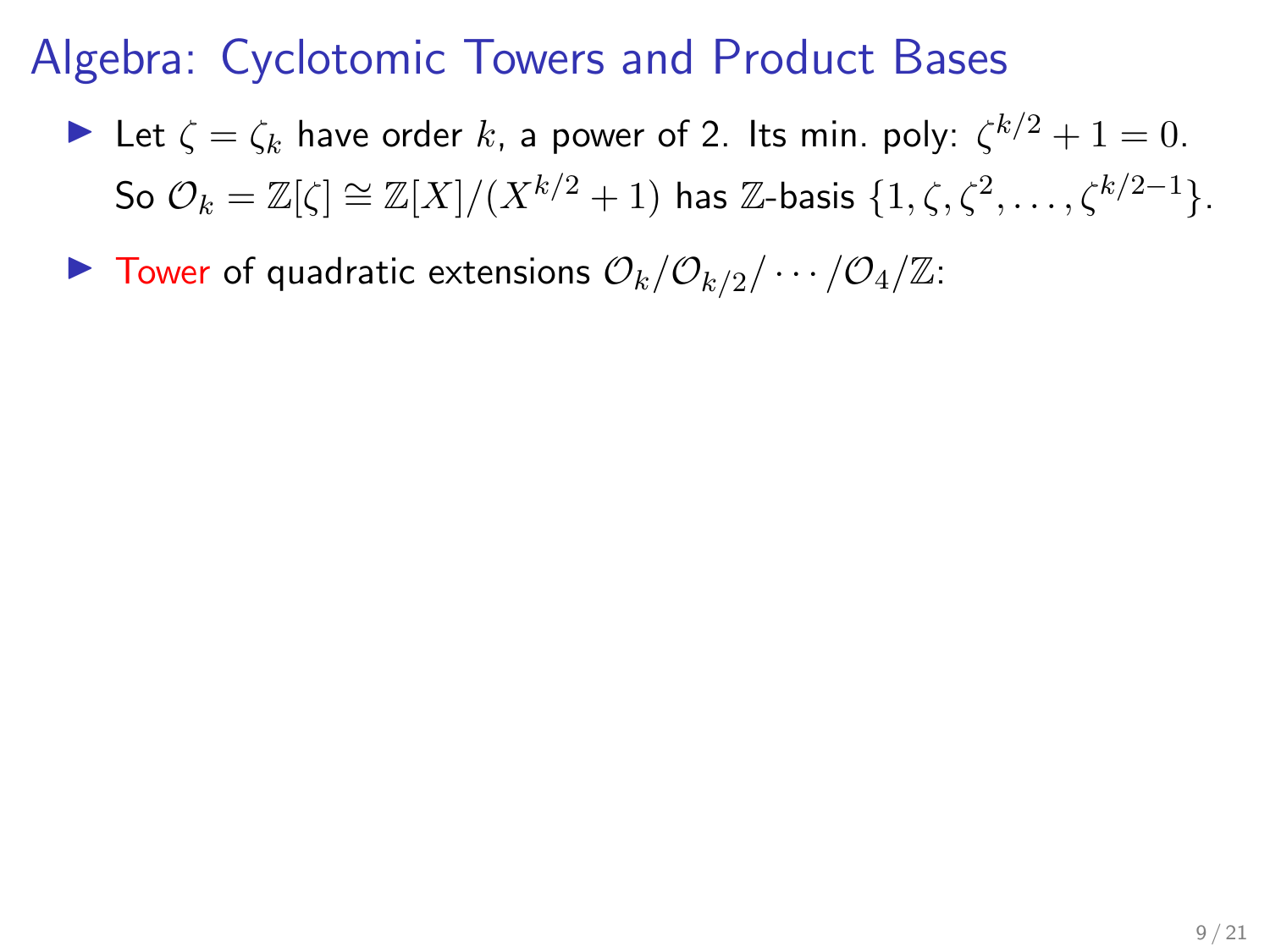#### Algebra: Cyclotomic Towers and Product Bases

- Let  $\zeta = \zeta_k$  have order k, a power of 2. Its min. poly:  $\zeta^{k/2} + 1 = 0$ . So  $\mathcal{O}_k = \mathbb{Z}[\zeta] \cong \mathbb{Z}[X]/(X^{k/2} + 1)$  has  $\mathbb{Z}$ -basis  $\{1, \zeta, \zeta^2, \ldots, \zeta^{k/2-1}\}.$
- $\blacktriangleright$  Tower of quadratic extensions  $\mathcal{O}_k/\mathcal{O}_{k/2}/\cdots/\mathcal{O}_4/\mathbb{Z}$ :

$$
\zeta_k^2 = \zeta_{k/2} \qquad \mathcal{O}_k = \mathcal{O}_{k/2}[\zeta_k] \qquad \mathcal{O}_{k/2}\text{-basis } B'_k = \{1, \zeta_k\}
$$
\n
$$
\vdots
$$
\n
$$
\zeta_8^2 = \zeta_4 \qquad \mathcal{O}_8 = \mathcal{O}_4[\zeta_8] \qquad \mathcal{O}_4\text{-basis } B'_8 = \{1, \zeta_8\}
$$
\n
$$
\zeta_4^2 = \zeta_2 \qquad \mathcal{O}_4 = \mathcal{O}_2[\zeta_4] \qquad \mathcal{O}_2\text{-basis } B'_4 = \{1, \zeta_4\}
$$
\n
$$
\zeta_2^2 = 1 \qquad \mathcal{O}_2 = \mathbb{Z}[\zeta_2] = \mathbb{Z} \qquad \mathbb{Z}\text{-basis } B'_2 = \{1\}
$$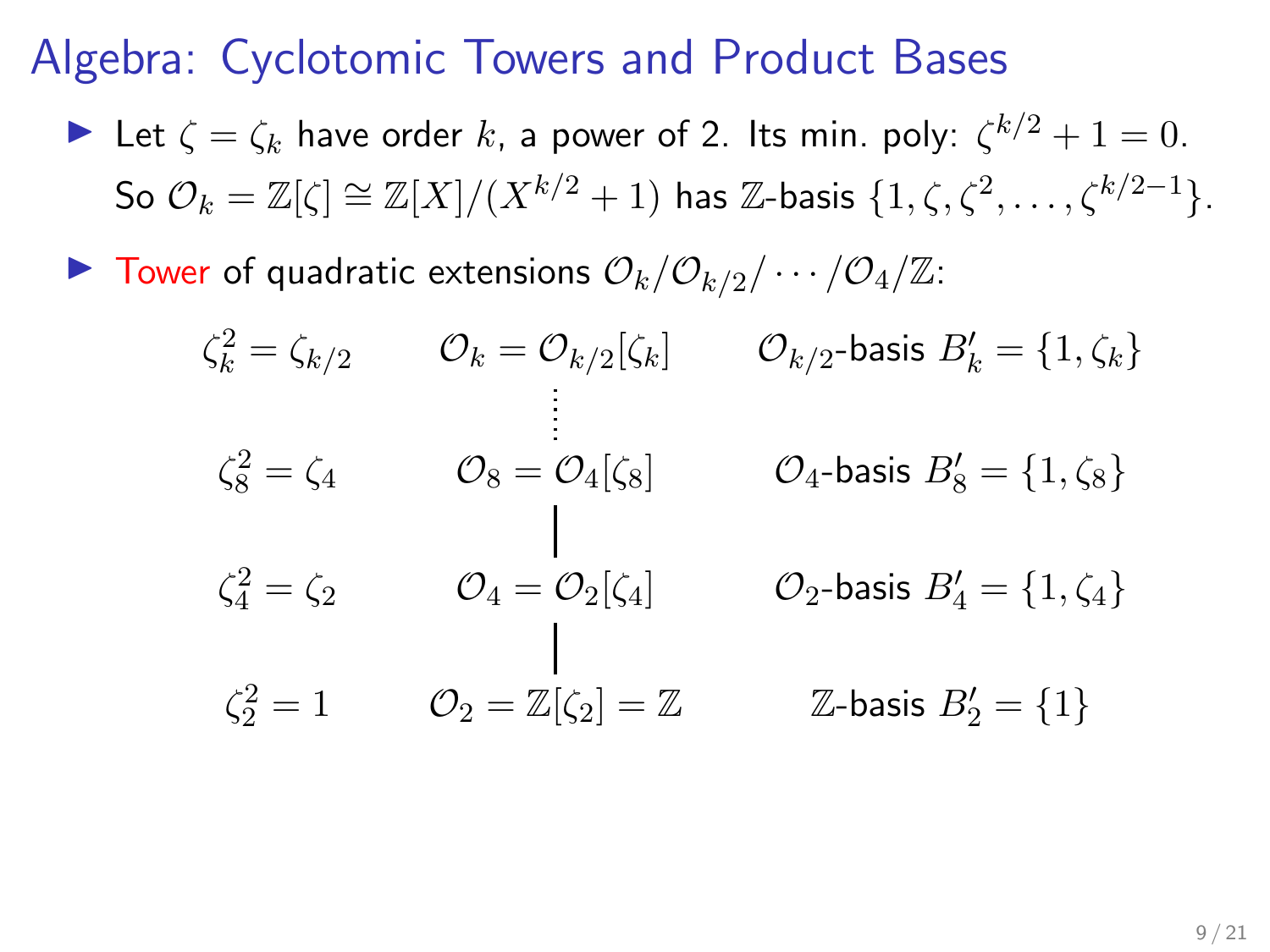#### Algebra: Cyclotomic Towers and Product Bases

- Let  $\zeta = \zeta_k$  have order k, a power of 2. Its min. poly:  $\zeta^{k/2} + 1 = 0$ . So  $\mathcal{O}_k = \mathbb{Z}[\zeta] \cong \mathbb{Z}[X]/(X^{k/2} + 1)$  has  $\mathbb{Z}$ -basis  $\{1, \zeta, \zeta^2, \ldots, \zeta^{k/2-1}\}.$
- $\blacktriangleright$  Tower of quadratic extensions  $\mathcal{O}_k/\mathcal{O}_{k/2}/\cdots/\mathcal{O}_4/\mathbb{Z}$ :

$$
\zeta_k^2 = \zeta_{k/2} \qquad \mathcal{O}_k = \mathcal{O}_{k/2}[\zeta_k] \qquad \mathcal{O}_{k/2}\text{-basis } B'_k = \{1, \zeta_k\}
$$
\n
$$
\vdots
$$
\n
$$
\zeta_8^2 = \zeta_4 \qquad \mathcal{O}_8 = \mathcal{O}_4[\zeta_8] \qquad \mathcal{O}_4\text{-basis } B'_8 = \{1, \zeta_8\}
$$
\n
$$
\zeta_4^2 = \zeta_2 \qquad \mathcal{O}_4 = \mathcal{O}_2[\zeta_4] \qquad \mathcal{O}_2\text{-basis } B'_4 = \{1, \zeta_4\}
$$
\n
$$
\zeta_2^2 = 1 \qquad \mathcal{O}_2 = \mathbb{Z}[\zeta_2] = \mathbb{Z} \qquad \mathbb{Z}\text{-basis } B'_2 = \{1\}
$$

 $\blacktriangleright$  "Product" Z-basis of  $\mathcal{O}_k$ :

 $B_k := B'_k \cdot B_{k/2} = B'_k \cdot B'_{k/2} \cdots B'_2 = \{1, \zeta, \zeta^2, \ldots, \zeta^{k/2-1}\}.$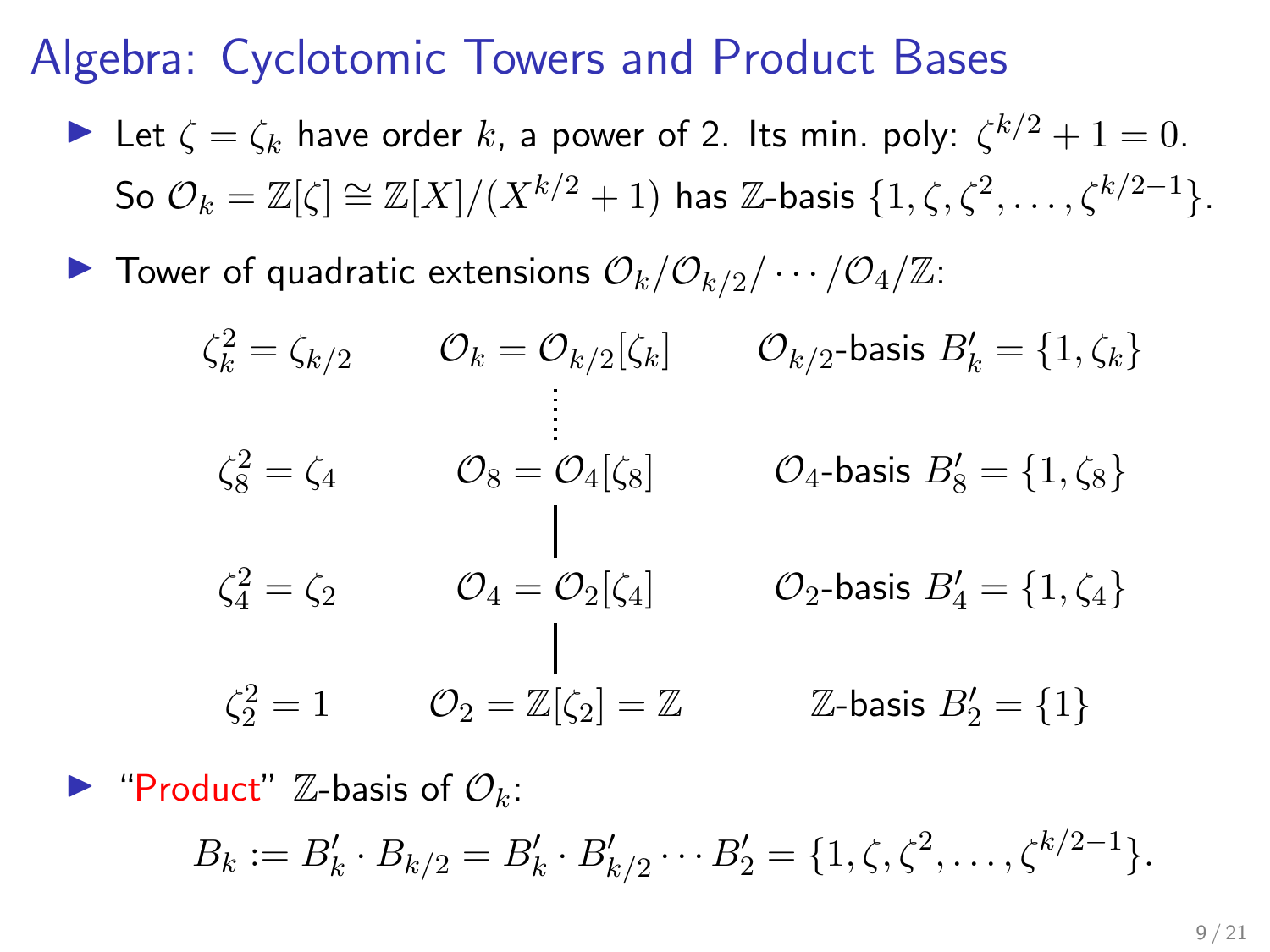Tower of quadratic extensions  $\mathcal{O}_k/\mathcal{O}_{k/2}/\cdots/\mathcal{O}_4/\mathbb{Z}$ , where  $\zeta_i^2=\zeta_{i/2}$ .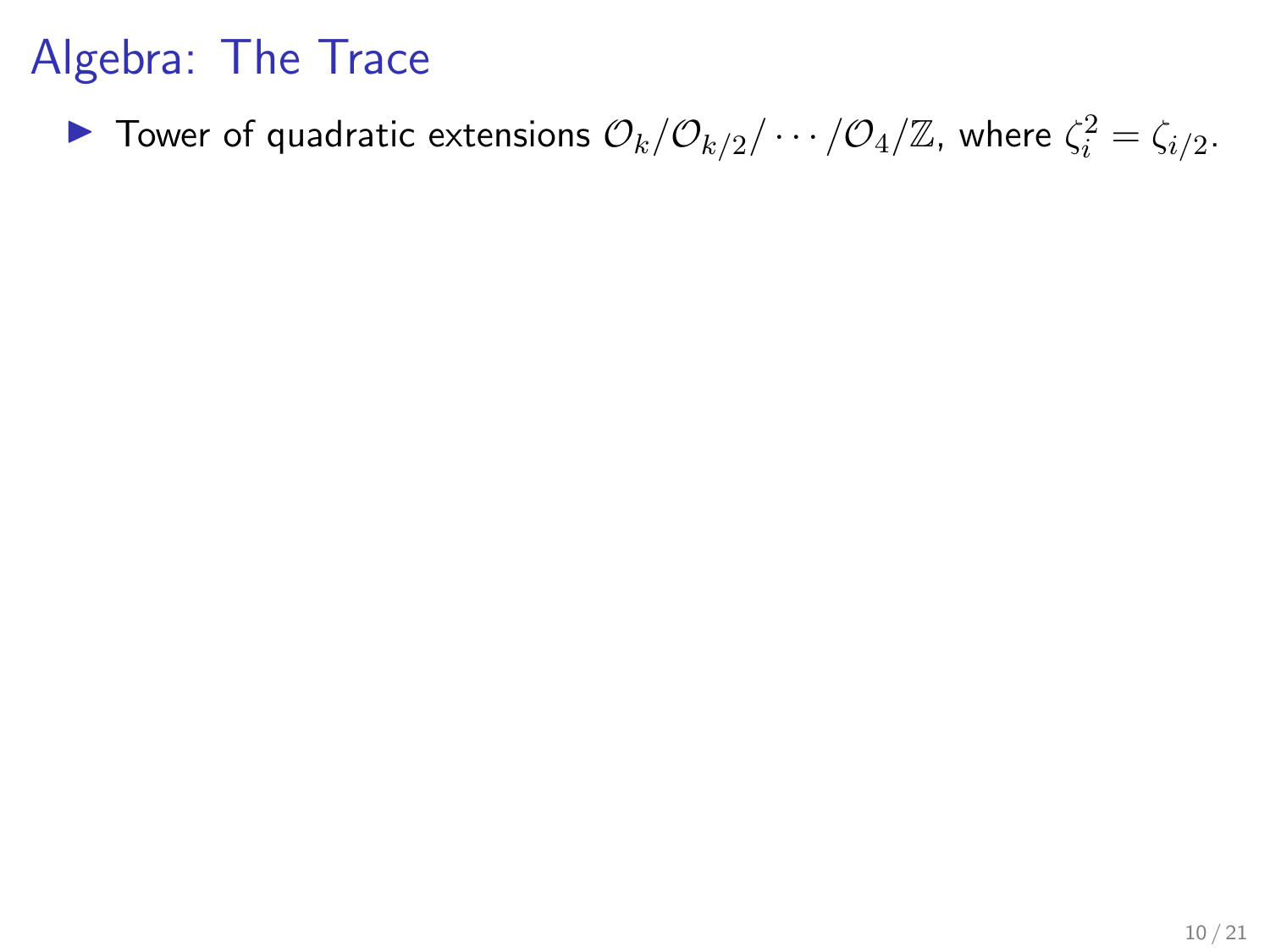- Tower of quadratic extensions  $\mathcal{O}_k/\mathcal{O}_{k/2}/\cdots/\mathcal{O}_4/\mathbb{Z}$ , where  $\zeta_i^2=\zeta_{i/2}$ .
- $\blacktriangleright$   $\mathcal{O}_i$  has exactly two automorphisms that fix  $\mathcal{O}_{i/2}$ :  $\zeta_i \mapsto \pm \zeta_i$ .

The trace function  $\text{Tr}\colon \mathcal{O}_i\rightarrow \mathcal{O}_{i/2}$  simply sums these automorphisms.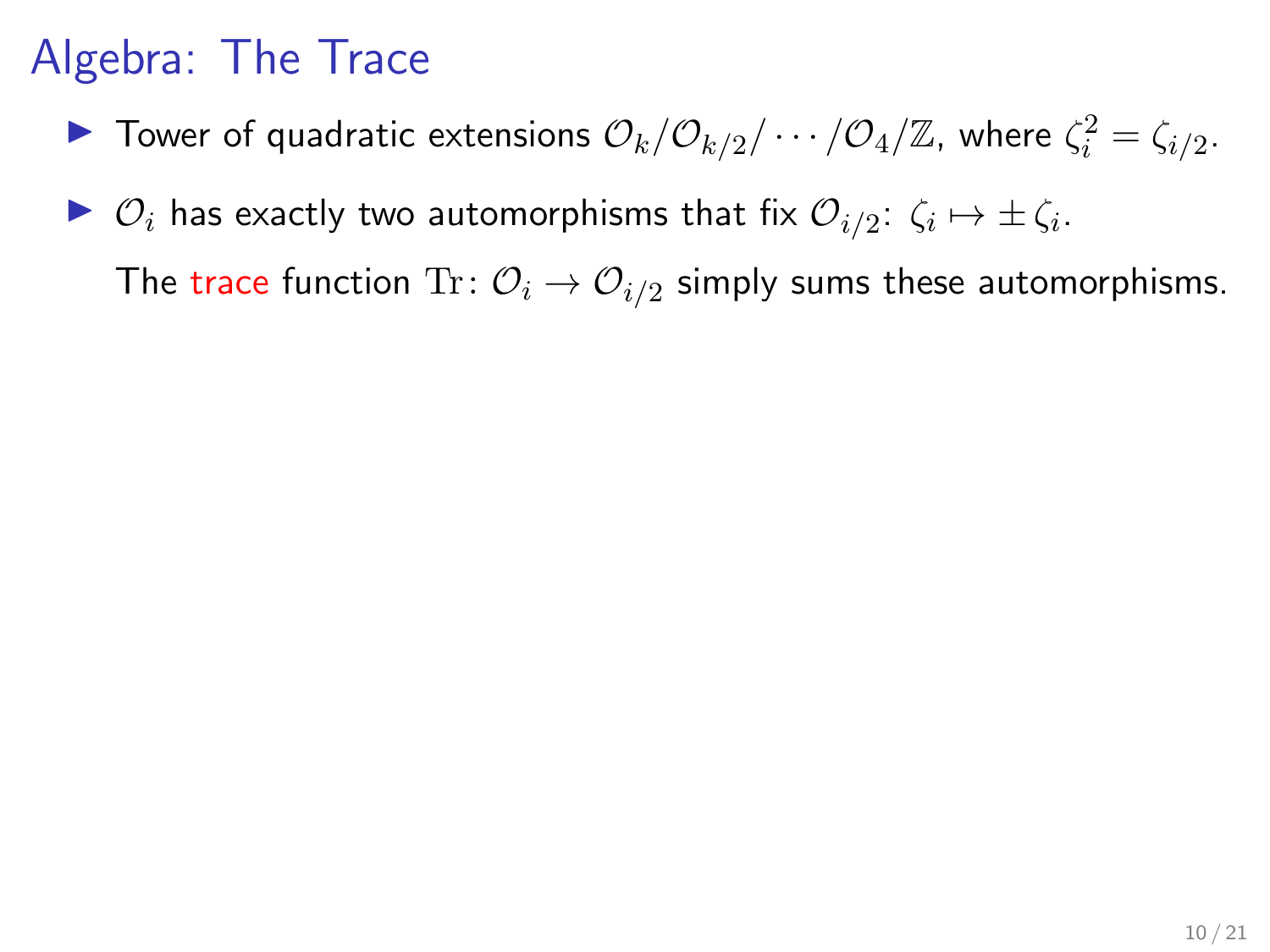- Tower of quadratic extensions  $\mathcal{O}_k/\mathcal{O}_{k/2}/\cdots/\mathcal{O}_4/\mathbb{Z}$ , where  $\zeta_i^2=\zeta_{i/2}$ .
- $\blacktriangleright$   $\mathcal{O}_i$  has exactly two automorphisms that fix  $\mathcal{O}_{i/2}$ :  $\zeta_i \mapsto \pm \zeta_i$ .

The trace function  $\text{Tr}\colon \mathcal{O}_i\rightarrow \mathcal{O}_{i/2}$  simply sums these automorphisms.

Let  $v = v_0 \cdot 1 + v_1 \cdot \zeta_i \in \mathcal{O}_i$  for  $v_0, v_1 \in \mathcal{O}_{i/2}$ .

Then  $\text{Tr}(v) = 2 \cdot v_0$ . So  $\text{Tr}(\mathcal{O}_i) = 2 \cdot \mathcal{O}_{i/2}$ .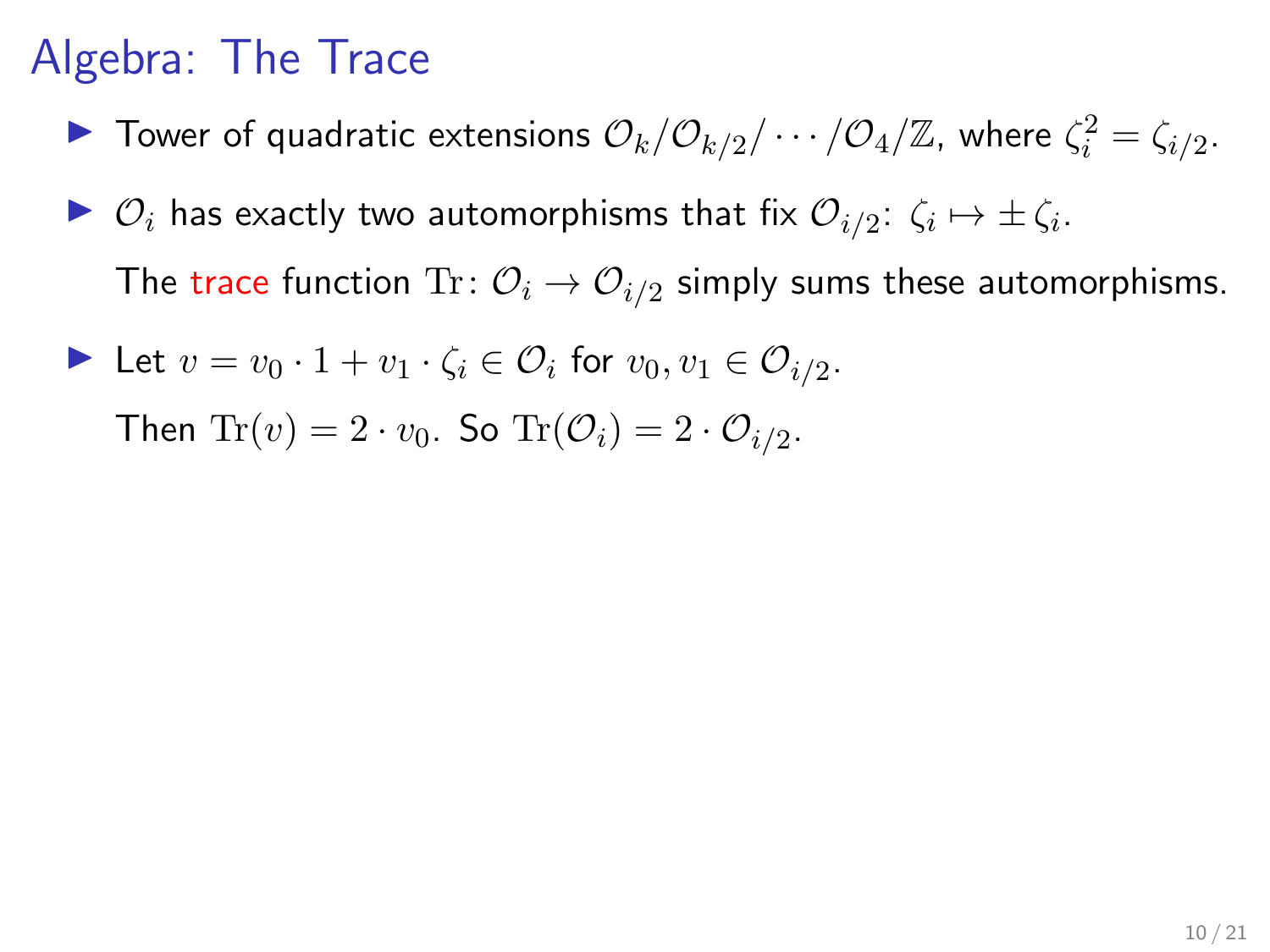- Tower of quadratic extensions  $\mathcal{O}_k/\mathcal{O}_{k/2}/\cdots/\mathcal{O}_4/\mathbb{Z}$ , where  $\zeta_i^2=\zeta_{i/2}$ .
- $\blacktriangleright$   $\mathcal{O}_i$  has exactly two automorphisms that fix  $\mathcal{O}_{i/2}$ :  $\zeta_i \mapsto \pm \zeta_i$ . The trace function  $\text{Tr}\colon \mathcal{O}_i\rightarrow \mathcal{O}_{i/2}$  simply sums these automorphisms.

\n- Let 
$$
v = v_0 \cdot 1 + v_1 \cdot \zeta_i \in \mathcal{O}_i
$$
 for  $v_0, v_1 \in \mathcal{O}_{i/2}$ . Then  $\text{Tr}(v) = 2 \cdot v_0$ . So  $\text{Tr}(\mathcal{O}_i) = 2 \cdot \mathcal{O}_{i/2}$ .
\n

 $\blacktriangleright$  More generally,  $\text{Tr}_{\mathcal{O}_i/\mathcal{O}_{i'}}$  sums the automorphisms of  $\mathcal{O}_i$  that fix  $\mathcal{O}_{i'}.$ Key facts: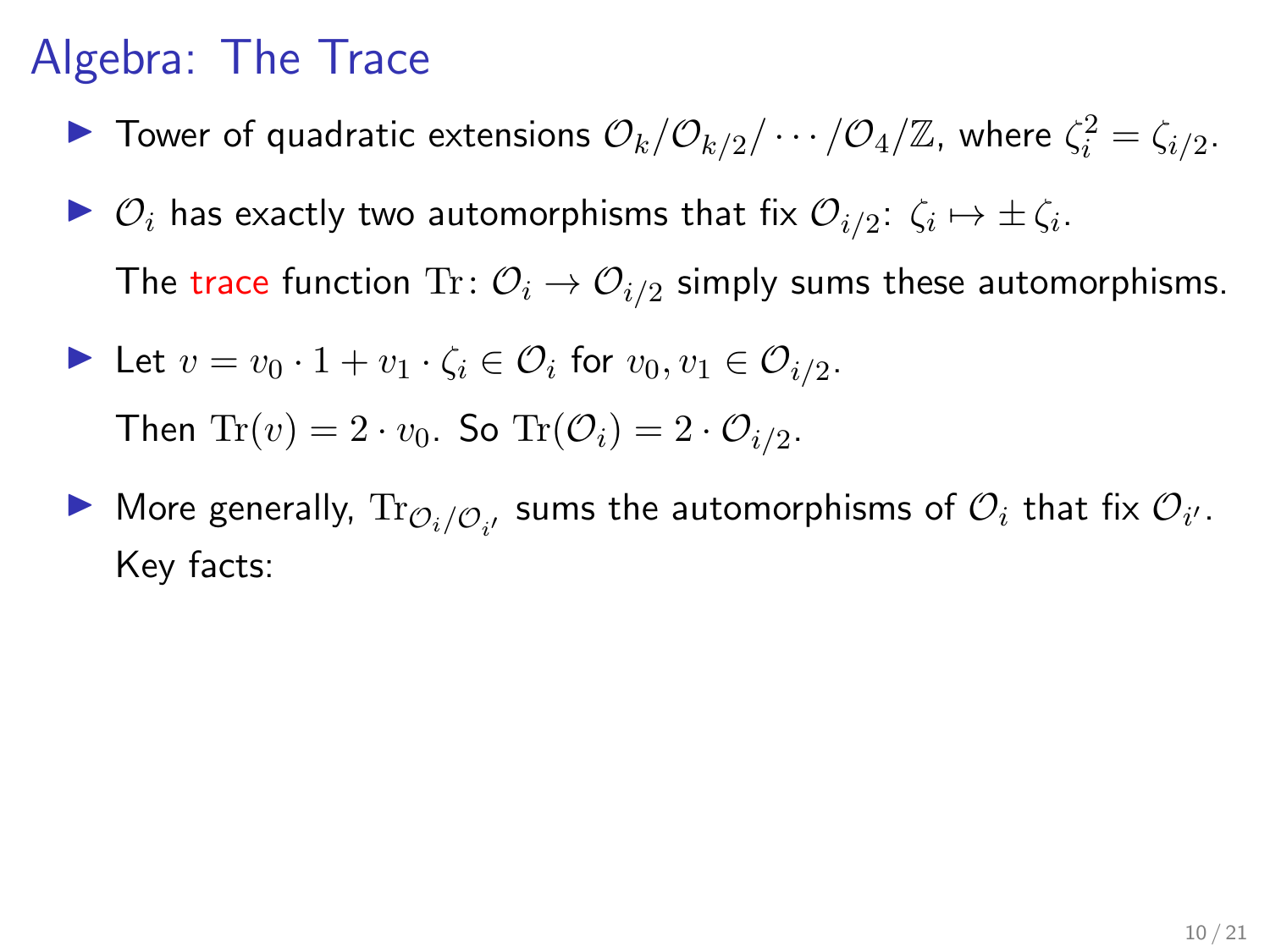- Tower of quadratic extensions  $\mathcal{O}_k/\mathcal{O}_{k/2}/\cdots/\mathcal{O}_4/\mathbb{Z}$ , where  $\zeta_i^2=\zeta_{i/2}$ .
- $\blacktriangleright$   $\mathcal{O}_i$  has exactly two automorphisms that fix  $\mathcal{O}_{i/2}$ :  $\zeta_i \mapsto \pm \zeta_i$ . The trace function  $\text{Tr}\colon \mathcal{O}_i\rightarrow \mathcal{O}_{i/2}$  simply sums these automorphisms.

\n- Let 
$$
v = v_0 \cdot 1 + v_1 \cdot \zeta_i \in \mathcal{O}_i
$$
 for  $v_0, v_1 \in \mathcal{O}_{i/2}$ . Then  $\text{Tr}(v) = 2 \cdot v_0$ . So  $\text{Tr}(\mathcal{O}_i) = 2 \cdot \mathcal{O}_{i/2}$ .
\n

 $\blacktriangleright$  More generally,  $\text{Tr}_{\mathcal{O}_i/\mathcal{O}_{i'}}$  sums the automorphisms of  $\mathcal{O}_i$  that fix  $\mathcal{O}_{i'}.$ Key facts:

$$
\star \ \operatorname{Tr}_{\mathcal{O}_i/\mathcal{O}_{i''}} = \operatorname{Tr}_{\mathcal{O}_{i'}/\mathcal{O}_{i''}} \circ \operatorname{Tr}_{\mathcal{O}_i/\mathcal{O}_{i'}}
$$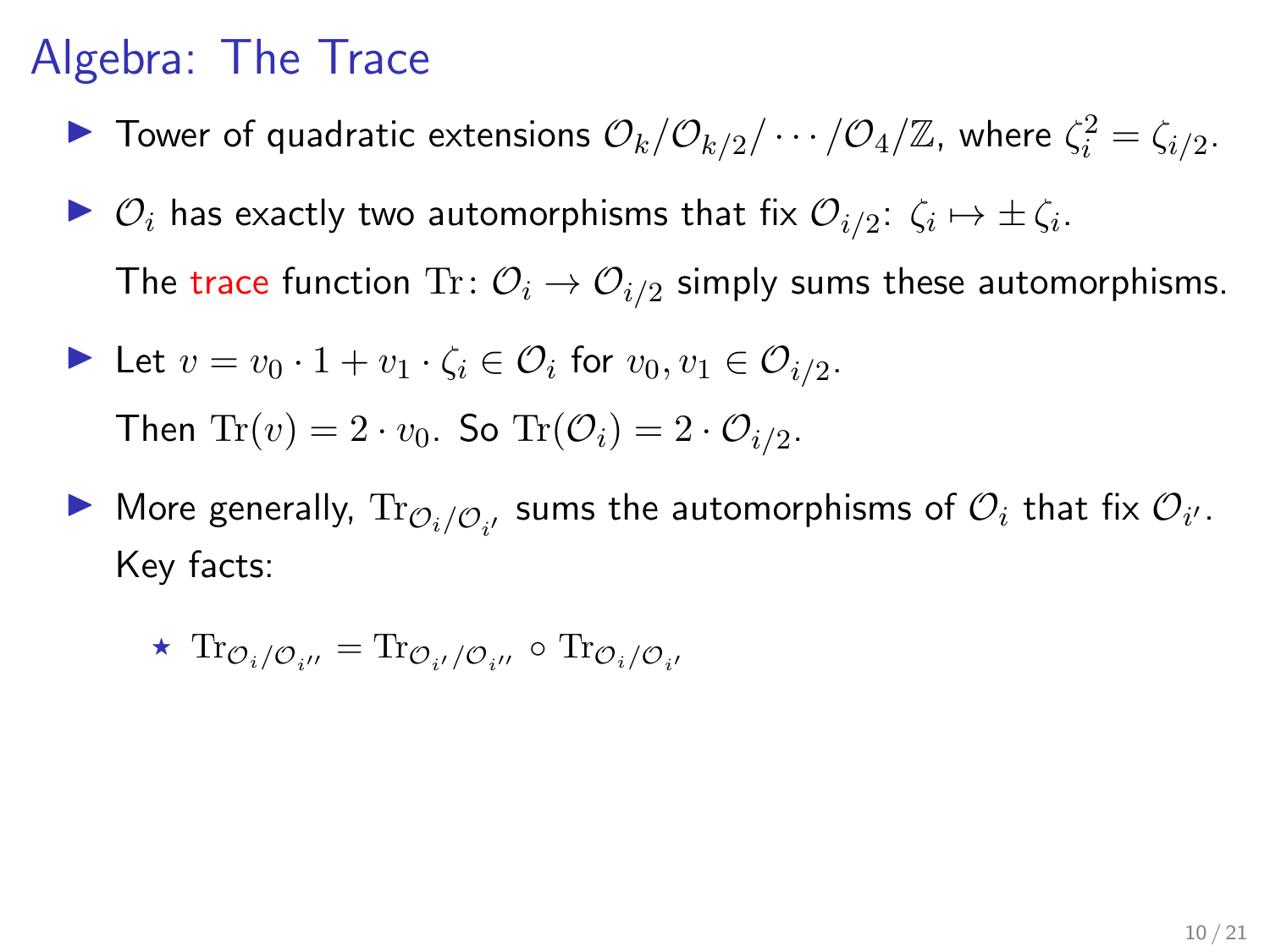- Tower of quadratic extensions  $\mathcal{O}_k/\mathcal{O}_{k/2}/\cdots/\mathcal{O}_4/\mathbb{Z}$ , where  $\zeta_i^2=\zeta_{i/2}$ .
- $\blacktriangleright$   $\mathcal{O}_i$  has exactly two automorphisms that fix  $\mathcal{O}_{i/2}$ :  $\zeta_i \mapsto \pm \zeta_i$ . The trace function  $\text{Tr}\colon \mathcal{O}_i\rightarrow \mathcal{O}_{i/2}$  simply sums these automorphisms.

\n- Let 
$$
v = v_0 \cdot 1 + v_1 \cdot \zeta_i \in \mathcal{O}_i
$$
 for  $v_0, v_1 \in \mathcal{O}_{i/2}$ . Then  $\text{Tr}(v) = 2 \cdot v_0$ . So  $\text{Tr}(\mathcal{O}_i) = 2 \cdot \mathcal{O}_{i/2}$ .
\n

 $\blacktriangleright$  More generally,  $\text{Tr}_{\mathcal{O}_i/\mathcal{O}_{i'}}$  sums the automorphisms of  $\mathcal{O}_i$  that fix  $\mathcal{O}_{i'}.$ Key facts:

$$
\star \ \operatorname{Tr}_{\mathcal{O}_i/\mathcal{O}_{i''}} = \operatorname{Tr}_{\mathcal{O}_{i'}/\mathcal{O}_{i''}} \circ \operatorname{Tr}_{\mathcal{O}_i/\mathcal{O}_{i'}}
$$

 $\Rightarrow \text{Tr}_{\mathcal{O}_{i}/\mathcal{O}_{i'}}(\mathcal{O}_{i}) = \text{deg}(\mathcal{O}_{i}/\mathcal{O}_{i'}) \cdot \mathcal{O}_{i'}.$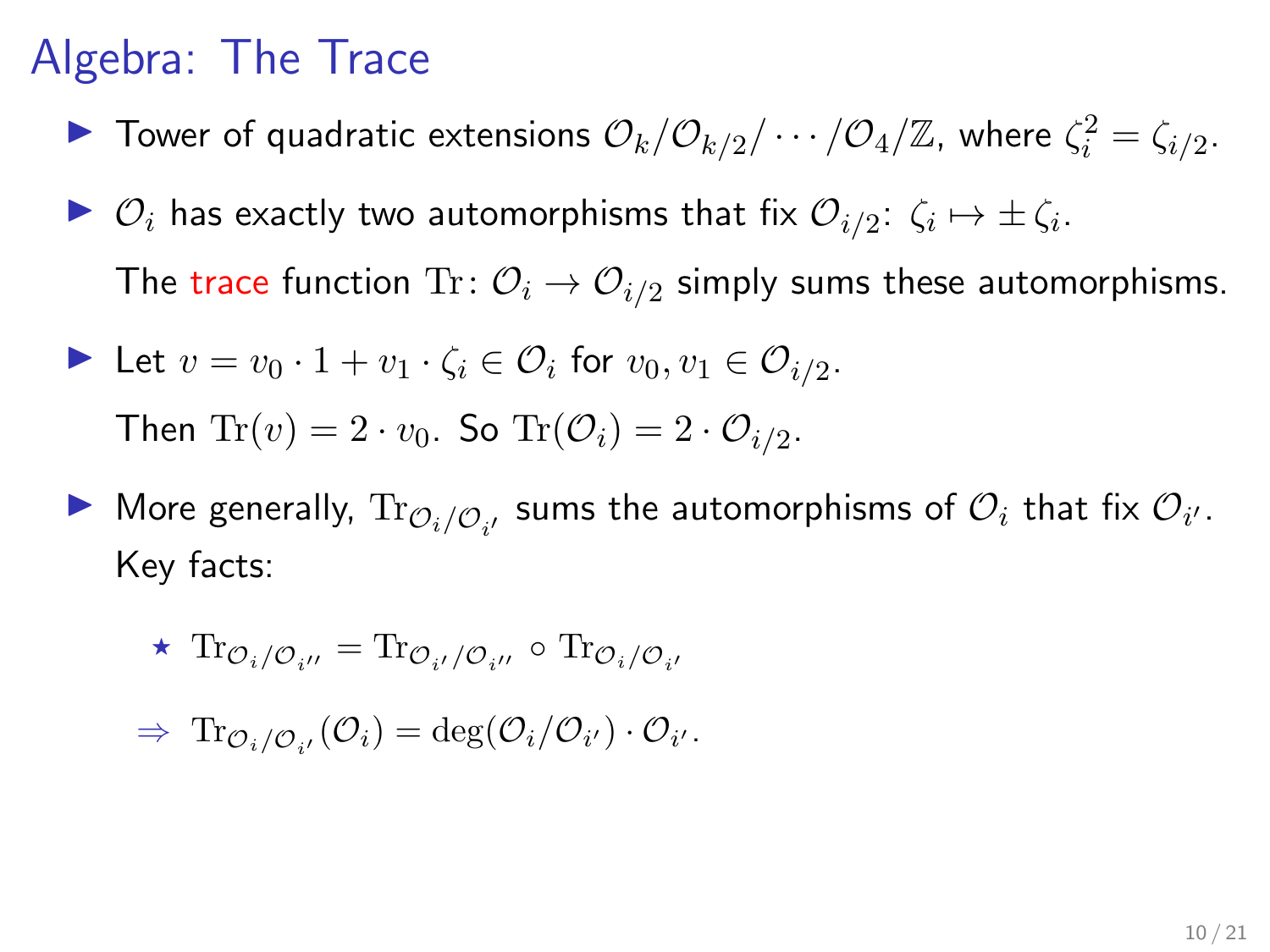- Tower of quadratic extensions  $\mathcal{O}_k/\mathcal{O}_{k/2}/\cdots/\mathcal{O}_4/\mathbb{Z}$ , where  $\zeta_i^2=\zeta_{i/2}$ .
- $\blacktriangleright$   $\mathcal{O}_i$  has exactly two automorphisms that fix  $\mathcal{O}_{i/2}$ :  $\zeta_i \mapsto \pm \zeta_i$ . The trace function  $\text{Tr}\colon \mathcal{O}_i\rightarrow \mathcal{O}_{i/2}$  simply sums these automorphisms.

\n- Let 
$$
v = v_0 \cdot 1 + v_1 \cdot \zeta_i \in \mathcal{O}_i
$$
 for  $v_0, v_1 \in \mathcal{O}_{i/2}$ . Then  $\text{Tr}(v) = 2 \cdot v_0$ . So  $\text{Tr}(\mathcal{O}_i) = 2 \cdot \mathcal{O}_{i/2}$ .
\n

 $\blacktriangleright$  More generally,  $\text{Tr}_{\mathcal{O}_i/\mathcal{O}_{i'}}$  sums the automorphisms of  $\mathcal{O}_i$  that fix  $\mathcal{O}_{i'}.$ Key facts:

$$
\star \ \operatorname{Tr}_{\mathcal{O}_i/\mathcal{O}_{i''}} = \operatorname{Tr}_{\mathcal{O}_{i'}/\mathcal{O}_{i''}} \circ \operatorname{Tr}_{\mathcal{O}_i/\mathcal{O}_{i'}}
$$

$$
\Rightarrow \operatorname{Tr}_{\mathcal{O}_i/\mathcal{O}_{i'}}(\mathcal{O}_i)=\deg(\mathcal{O}_i/\mathcal{O}_{i'})\cdot \mathcal{O}_{i'}.
$$

 $\Rightarrow \text{ Tr}_{\mathcal{O}_i/\mathbb{Z}}(v) = \frac{i}{2} \cdot v_0$ , where  $v_0 \in \mathbb{Z}$  is the coeff of  $\zeta_i^0 = 1$ .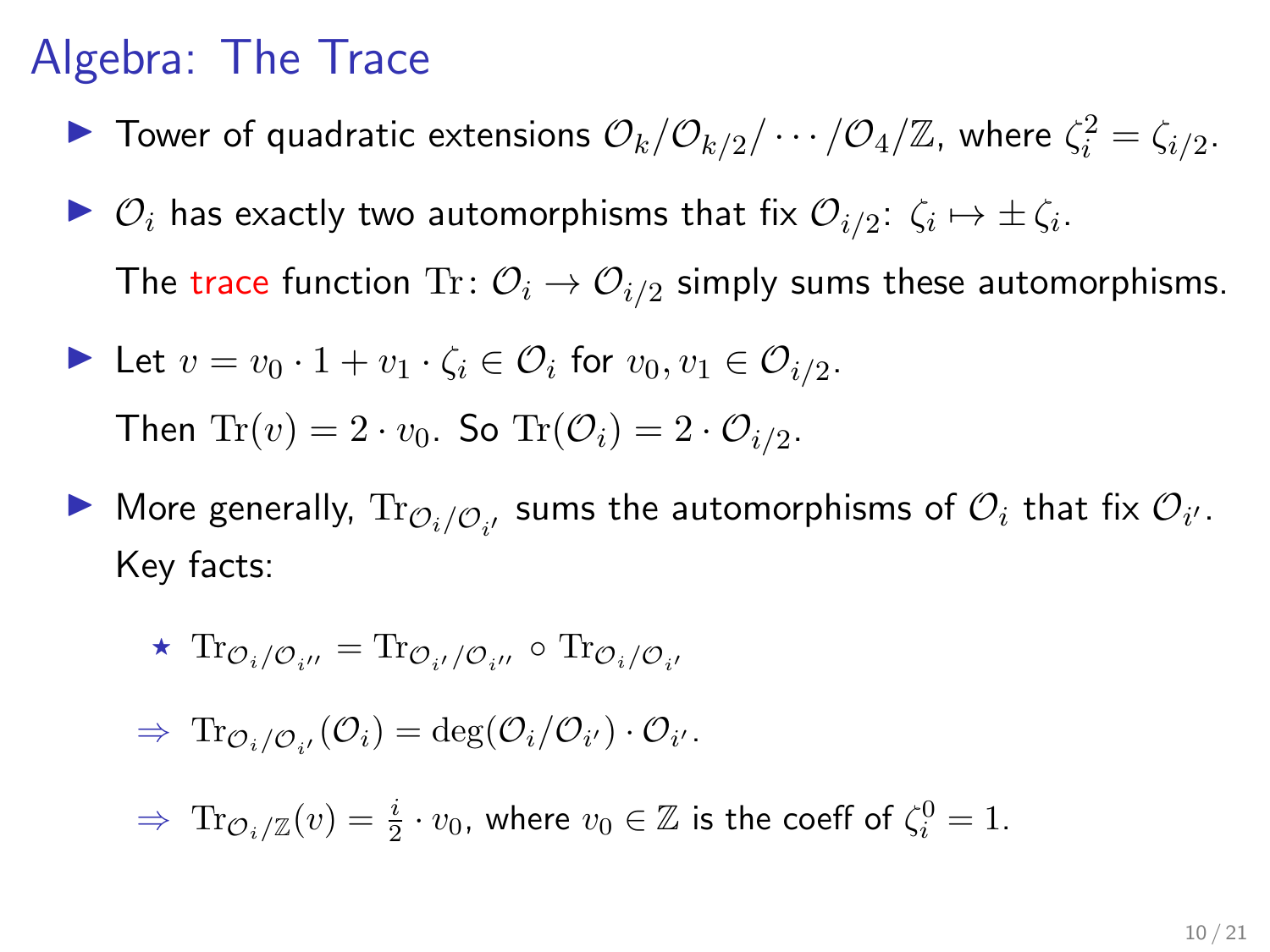Recall:  $R = \mathcal{O}_k$ , and  $v = c_0 + c_1 \cdot s \approx \frac{q}{2}$  $\frac{q}{2}\mu \in R_q$  for message  $\mu \in \mathbb{Z}_2 \subseteq R_2$ .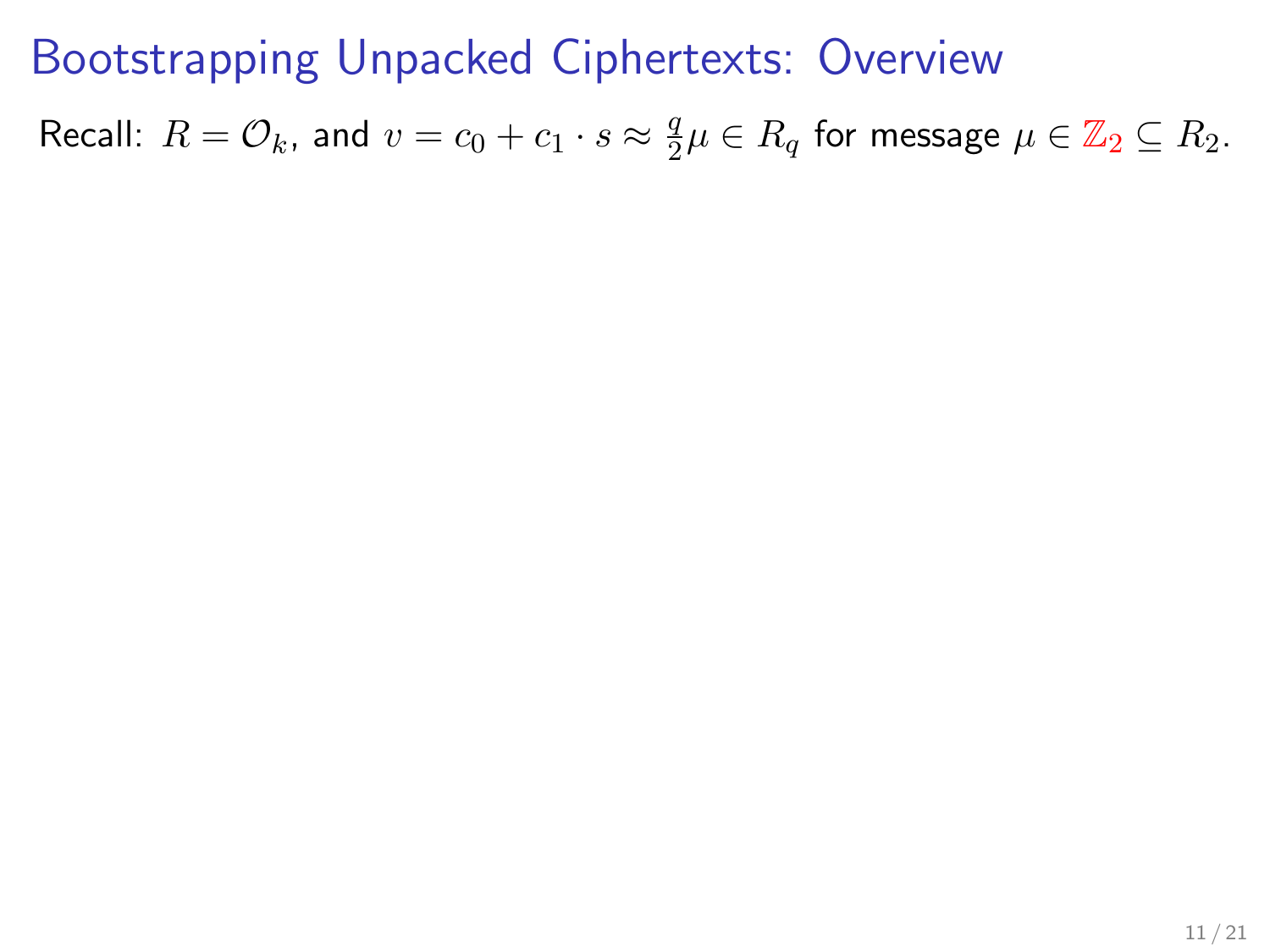Recall:  $R = \mathcal{O}_k$ , and  $v = c_0 + c_1 \cdot s \approx \frac{q}{2}$  $\frac{q}{2}\mu \in R_q$  for message  $\mu \in \mathbb{Z}_2 \subseteq R_2$ . **1** Prepare:

 $\star$  View c as a "noiseless" encryption of plaintext

$$
v = \frac{q}{q} \cdot v + 0 = c_0 + c_1 \cdot s \in R_q.
$$

Plaintext ring is now  $R_q$ , not  $R_2!$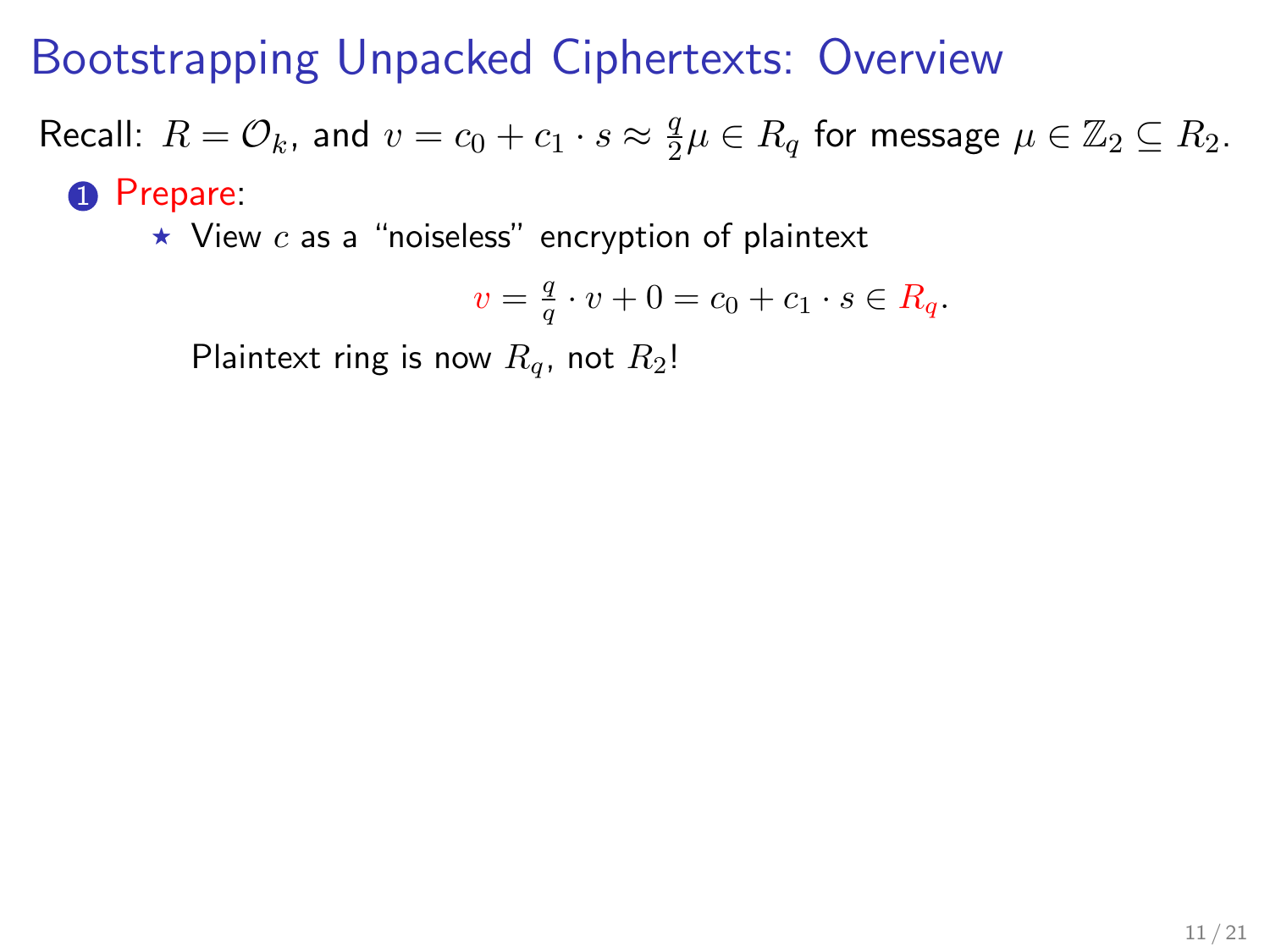Recall:  $R = \mathcal{O}_k$ , and  $v = c_0 + c_1 \cdot s \approx \frac{q}{2}$  $\frac{q}{2}\mu \in R_q$  for message  $\mu \in \mathbb{Z}_2 \subseteq R_2$ . <sup>0</sup> Prepare:

 $\star$  View c as a "noiseless" encryption of plaintext

$$
v=\tfrac{q}{q}\cdot v+0=c_0+c_1\cdot s\in R_q.
$$

Plaintext ring is now  $R_q$ , not  $R_2!$ 

★ (Switch to larger ciphertext modulus  $Q \gg q$  and ring  $\tilde{R} \supset R$ , to support upcoming homomorphic operations.)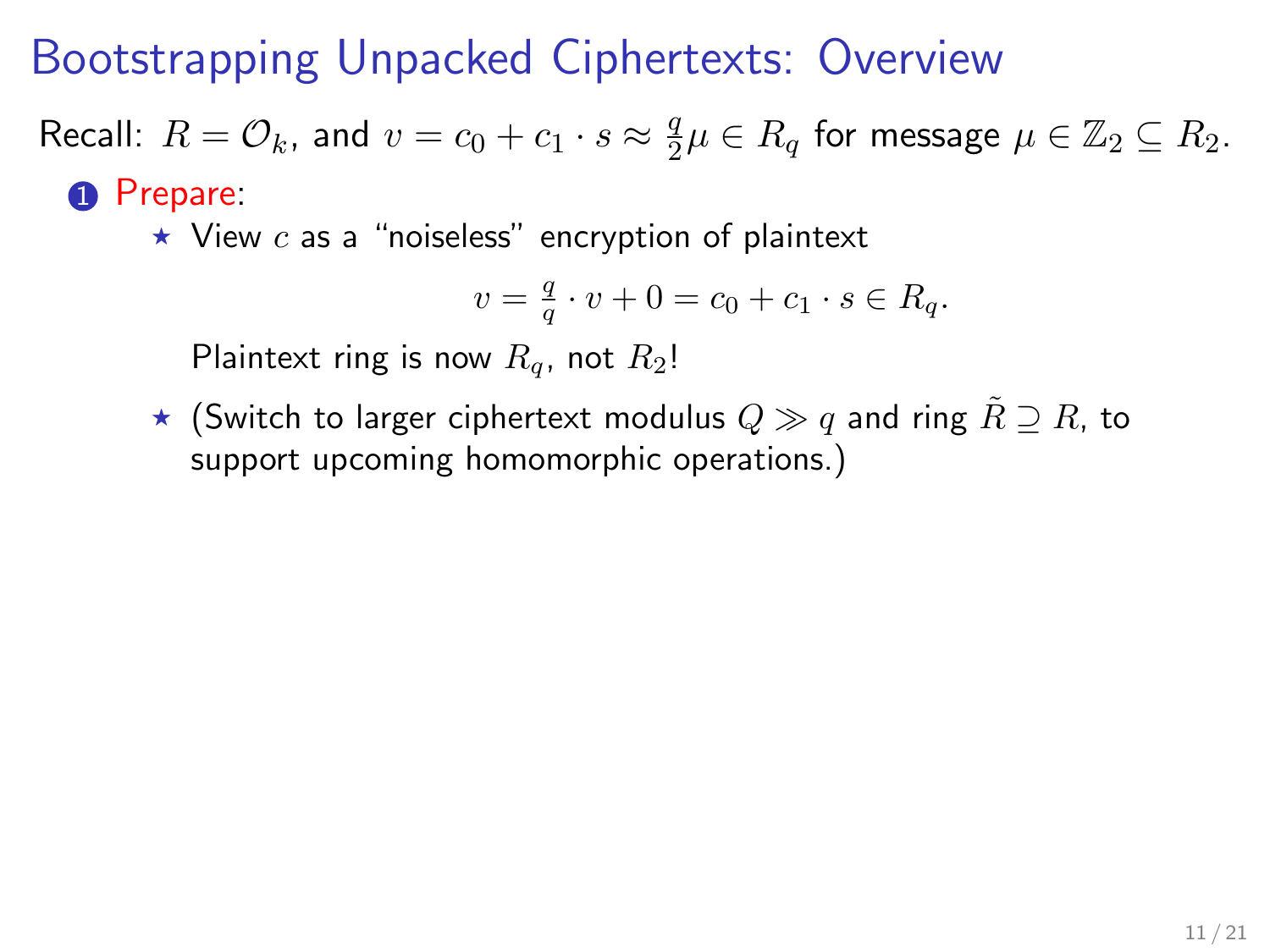Recall:  $R = \mathcal{O}_k$ , and  $v = c_0 + c_1 \cdot s \approx \frac{q}{2}$  $\frac{q}{2}\mu \in R_q$  for message  $\mu \in \mathbb{Z}_2 \subseteq R_2$ .

#### **1** Prepare:

 $\star$  View c as a "noiseless" encryption of plaintext

$$
v=\tfrac{q}{q}\cdot v+0=c_0+c_1\cdot s\in R_q.
$$

Plaintext ring is now  $R_q$ , not  $R_2!$ 

 $\star$  (Switch to larger ciphertext modulus  $Q \gg q$  and ring  $R \supset R$ , to support upcoming homomorphic operations.)

**②** Extract "constant term"  $v_0 \in \mathbb{Z}_q$  of  $v$ : homomorphically evaluate

$$
\frac{\text{Tr}_{R/\mathbb{Z}}(v)}{\deg(R/\mathbb{Z})} = v_0 \approx \frac{q}{2} \cdot \mu \in \mathbb{Z}_q.
$$

Fast, increases noise rate by only  $\approx$  $k$  factor.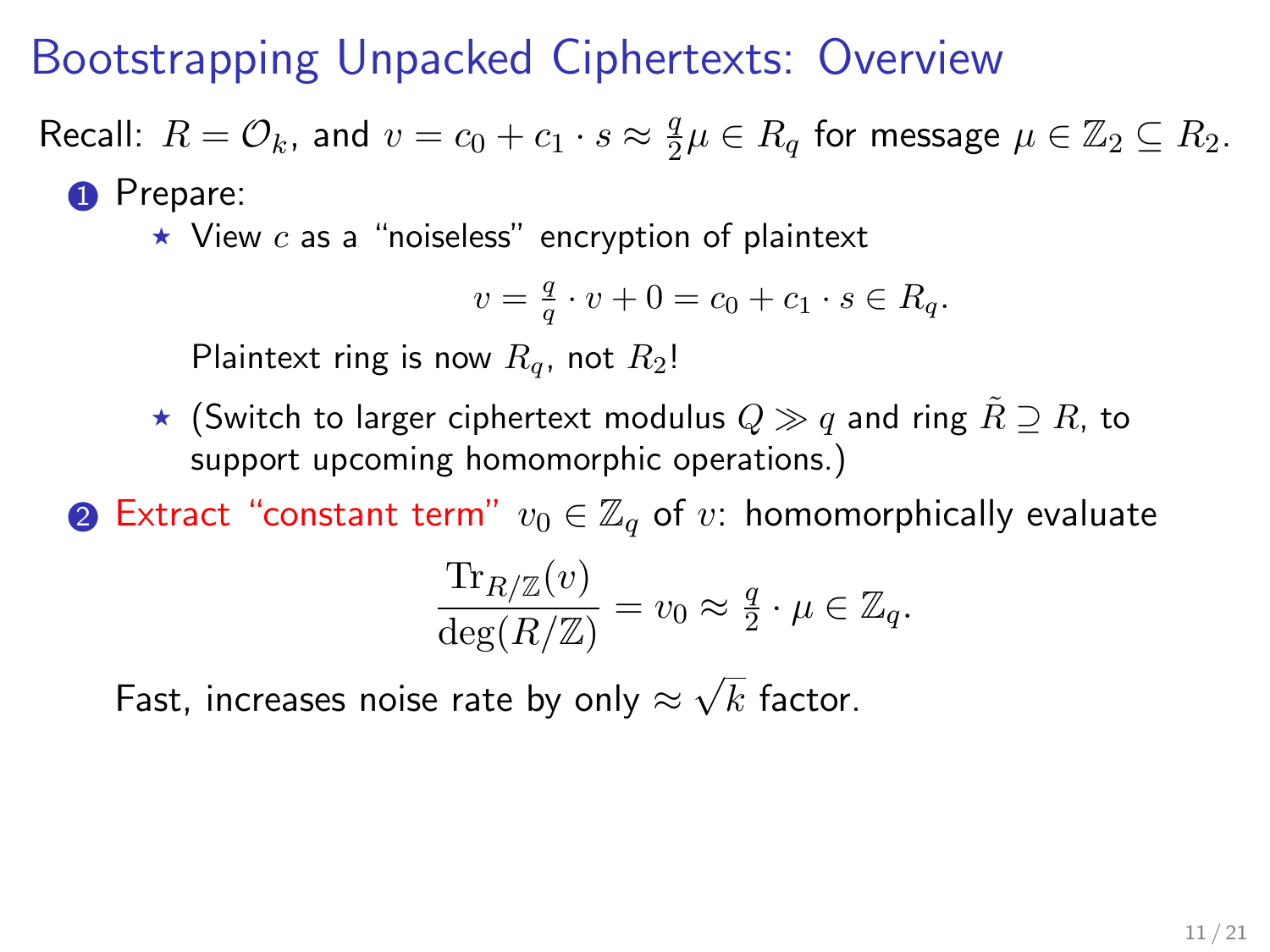Recall:  $R = \mathcal{O}_k$ , and  $v = c_0 + c_1 \cdot s \approx \frac{q}{2}$  $\frac{q}{2}\mu \in R_q$  for message  $\mu \in \mathbb{Z}_2 \subseteq R_2$ .

#### **1** Prepare:

 $\star$  View c as a "noiseless" encryption of plaintext

$$
v=\tfrac{q}{q}\cdot v+0=c_0+c_1\cdot s\in R_q.
$$

Plaintext ring is now  $R_q$ , not  $R_2!$ 

 $\star$  (Switch to larger ciphertext modulus  $Q \gg q$  and ring  $R \supset R$ , to support upcoming homomorphic operations.)

**②** Extract "constant term"  $v_0 \in \mathbb{Z}_q$  of  $v$ : homomorphically evaluate

$$
\frac{\text{Tr}_{R/\mathbb{Z}}(v)}{\deg(R/\mathbb{Z})} = v_0 \approx \frac{q}{2} \cdot \mu \in \mathbb{Z}_q.
$$

Fast, increases noise rate by only  $\approx$  $k$  factor.

**3** Round: homomorphically evaluate  $|v_0| = \mu \in \mathbb{Z}_2$ . Uses algebraic procedure of depth  $\lg(q/2)$  & size  $\lg^2(q/2)$  [GHS'12b]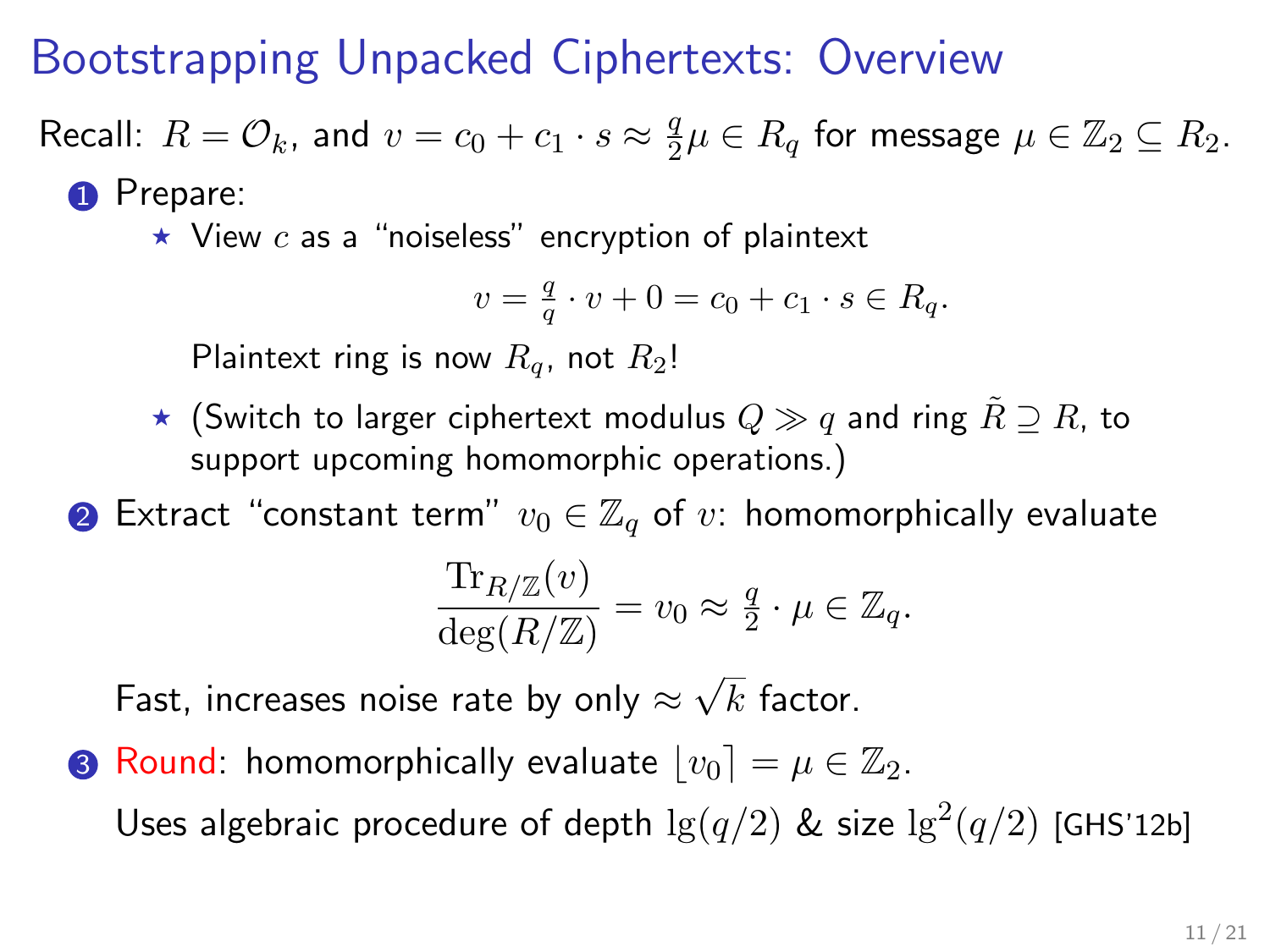Recall:  $R = \mathcal{O}_k$ , and  $v = c_0 + c_1 \cdot s \approx \frac{q}{2}$  $\frac{q}{2}\mu \in R_q$  for message  $\mu \in \mathbb{Z}_2 \subseteq R_2$ .

#### **1** Prepare:

 $\star$  View c as a "noiseless" encryption of plaintext

$$
v=\tfrac{q}{q}\cdot v+0=c_0+c_1\cdot s\in R_q.
$$

Plaintext ring is now  $R_q$ , not  $R_2!$ 

 $\star$  (Switch to larger ciphertext modulus  $Q \gg q$  and ring  $R \supset R$ , to support upcoming homomorphic operations.)

**②** Extract "constant term"  $v_0 \in \mathbb{Z}_q$  of  $v$ : homomorphically evaluate

$$
\frac{\text{Tr}_{R/\mathbb{Z}}(v)}{\deg(R/\mathbb{Z})} = v_0 \approx \frac{q}{2} \cdot \mu \in \mathbb{Z}_q.
$$

Fast, increases noise rate by only  $\approx$  $k$  factor.

**3** Round: homomorphically evaluate  $|v_0| = \mu \in \mathbb{Z}_2$ . Uses algebraic procedure of depth  $\lg(q/2)$  & size  $\lg^2(q/2)$  [GHS'12b]  $\star\star$  Now have an encryption of  $|v_0| = \mu$ . Done!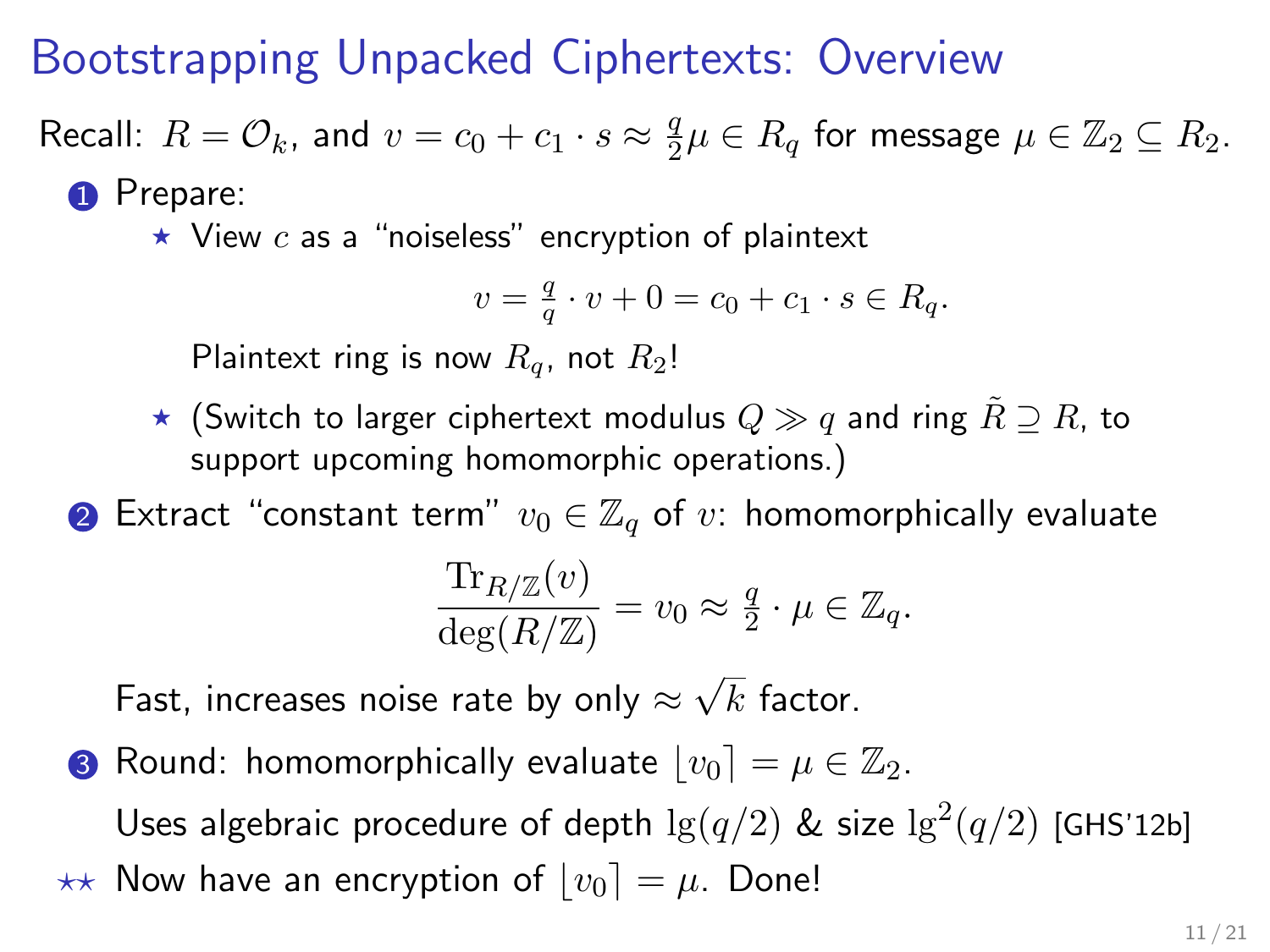- ?? Use "ring switching" [GHPS'12] ?
	- $\blacktriangledown$  Computes  $\text{Tr}_{R/R'}$  homomorphically, by taking  $\text{Tr}_{R/R'}$  of ciphertext.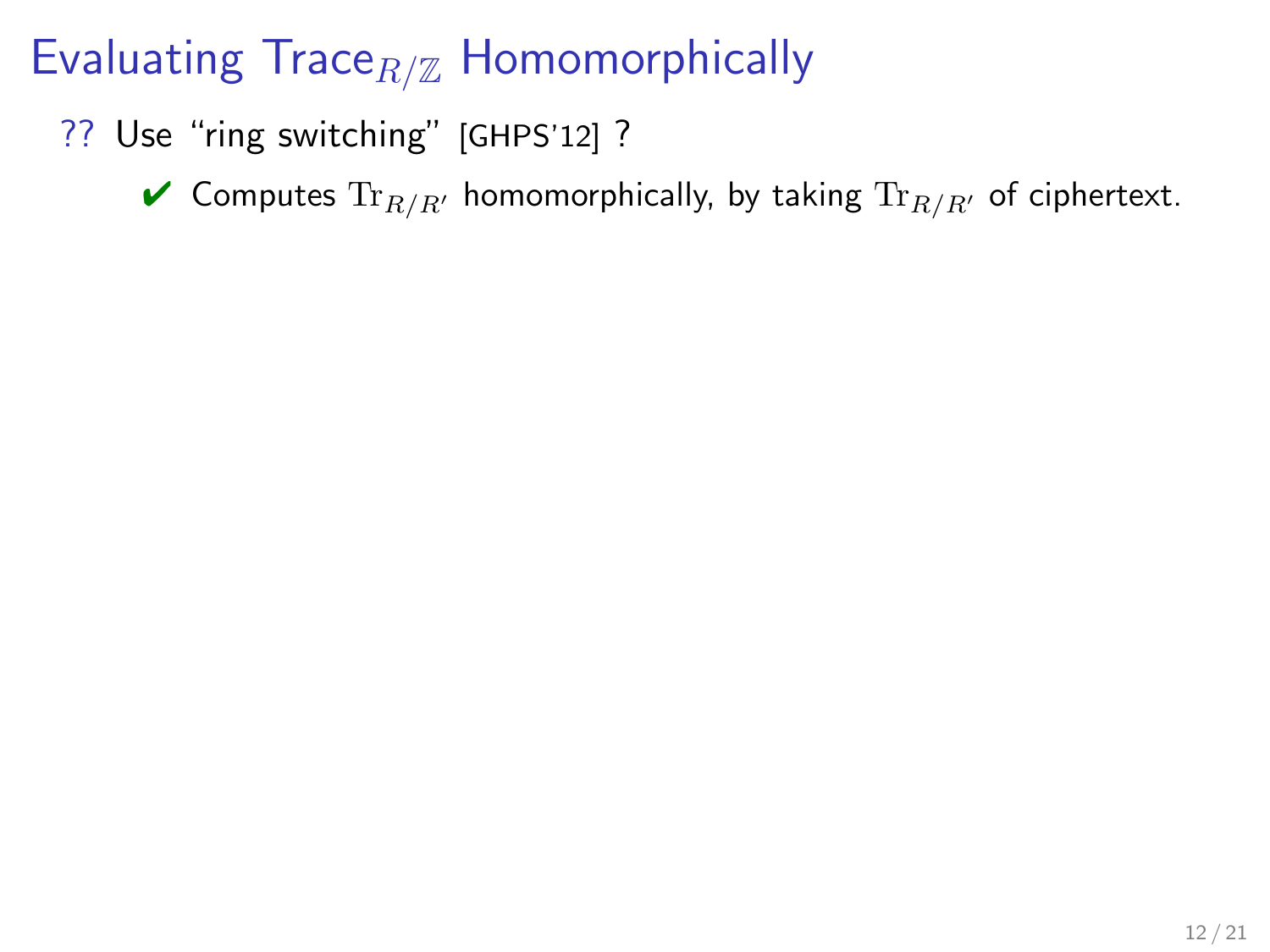- ?? Use "ring switching" [GHPS'12] ?
	- $\blacktriangledown$  Computes  $\text{Tr}_{R/R'}$  homomorphically, by taking  $\text{Tr}_{R/R'}$  of ciphertext.
		- **X** Requires hardness of ring-LWE in  $R'$  ... but here  $R' = \mathbb{Z}$ .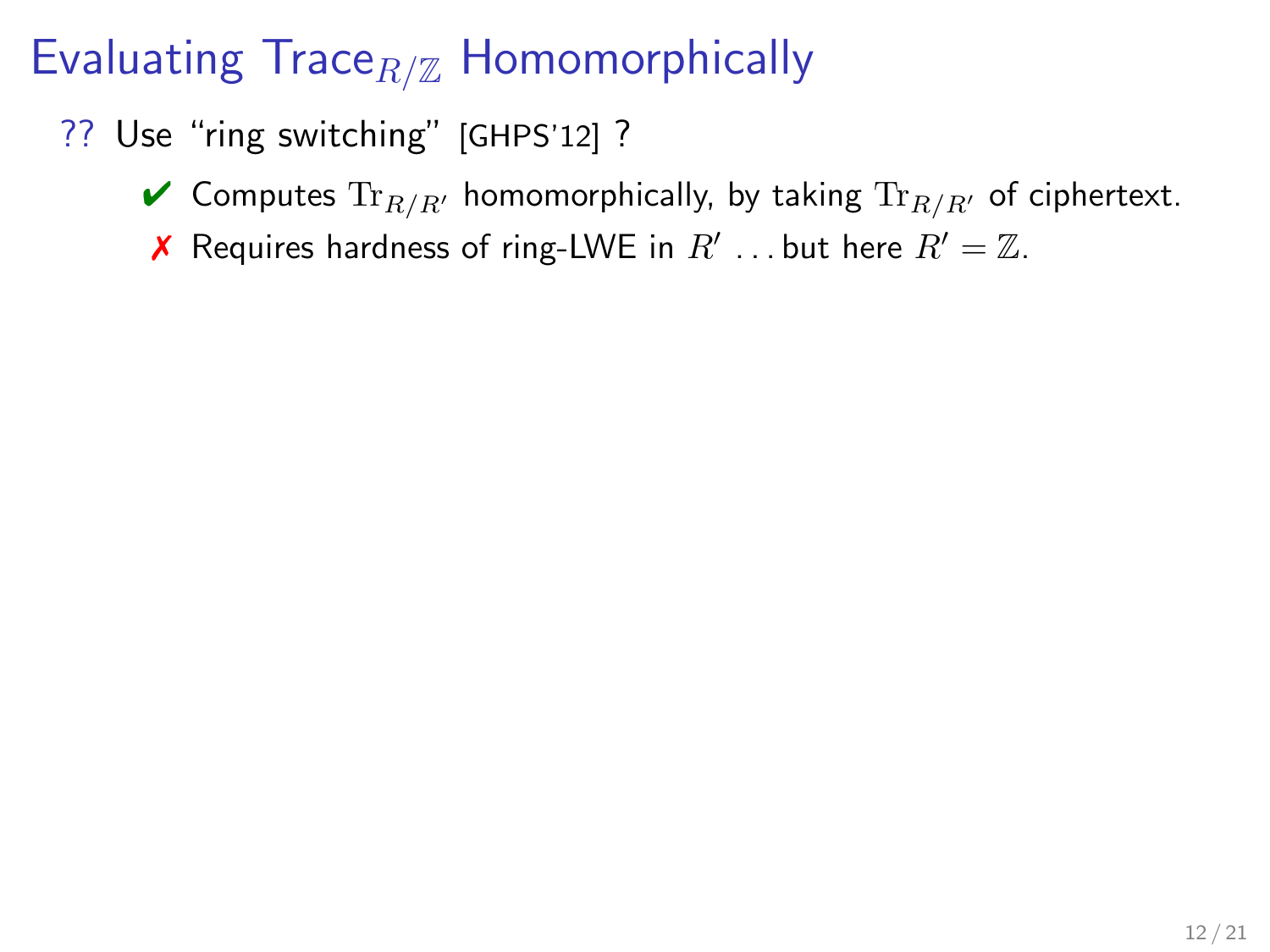- ?? Use "ring switching" [GHPS'12] ?
	- $\blacktriangleright$  Computes  $\text{Tr}_{R/R'}$  homomorphically, by taking  $\text{Tr}_{R/R'}$  of ciphertext.
		- **X** Requires hardness of ring-LWE in  $R'$  ... but here  $R' = \mathbb{Z}$ .

?? Directly apply all automorphisms  $\tau$  of  $R/\mathbb{Z}$  to ciphertext, then sum?

$$
\tau(c_0)+\tau(c_1)\cdot \tau(s)=\tau(v)\quad \stackrel{\text{key-switch}}{\Longrightarrow}\quad c_0'+c_1'\cdot s\approx \tau(v)
$$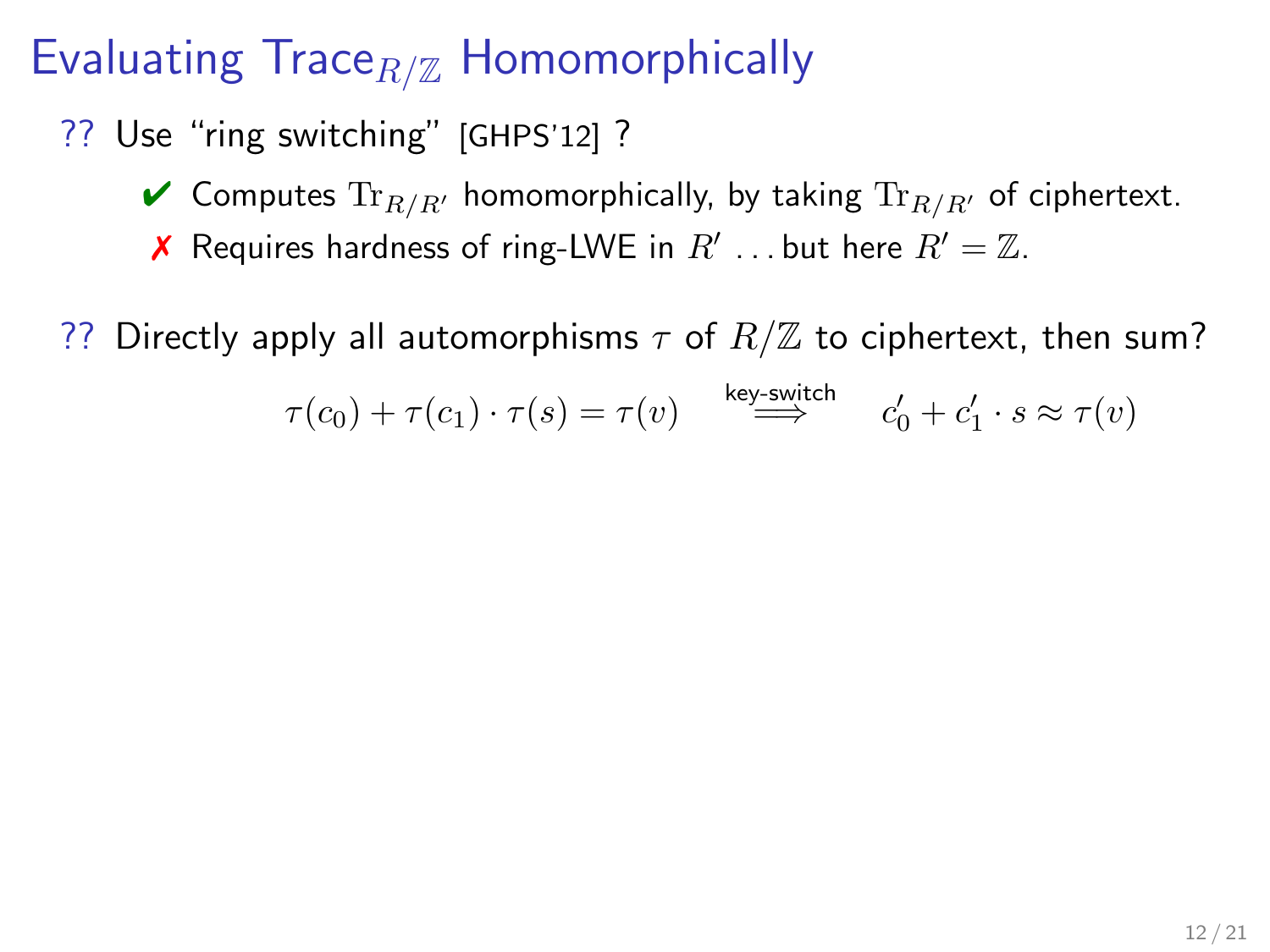- ?? Use "ring switching" [GHPS'12] ?
	- $\blacktriangleright$  Computes  $\text{Tr}_{R/R'}$  homomorphically, by taking  $\text{Tr}_{R/R'}$  of ciphertext.
		- **X** Requires hardness of ring-LWE in  $R'$  ... but here  $R' = \mathbb{Z}$ .

?? Directly apply all automorphisms  $\tau$  of  $R/\mathbb{Z}$  to ciphertext, then sum?

$$
\tau(c_0)+\tau(c_1)\cdot \tau(s)=\tau(v)\quad \stackrel{\text{key-switch}}{\Longrightarrow}\quad c_0'+c_1'\cdot s\approx \tau(v)
$$

 $\chi$  k/2 automorphisms & key-switches: quadratic work & space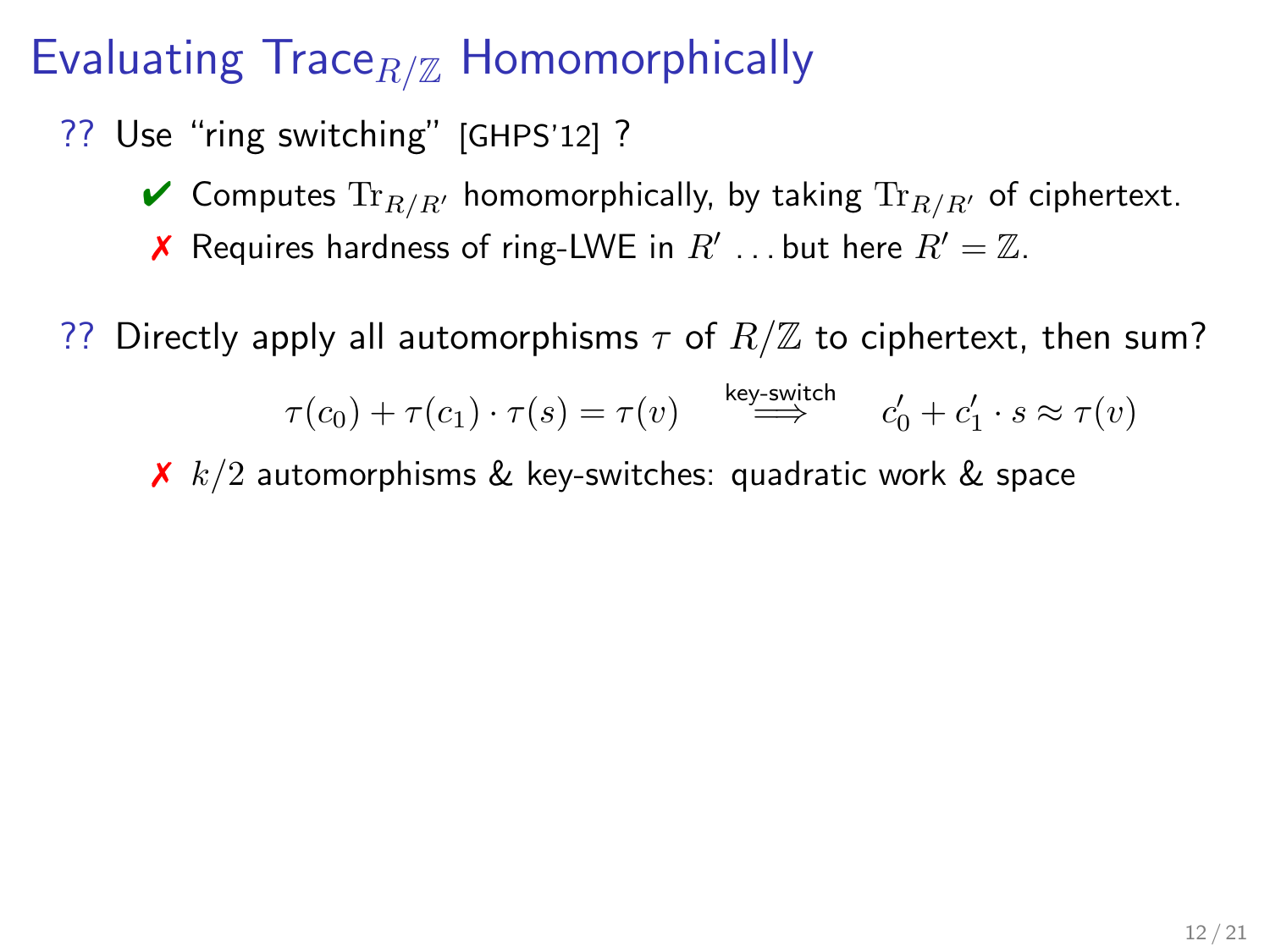- ?? Use "ring switching" [GHPS'12] ?
	- $\blacktriangleright$  Computes  $\text{Tr}_{R/R'}$  homomorphically, by taking  $\text{Tr}_{R/R'}$  of ciphertext.
		- **X** Requires hardness of ring-LWE in  $R'$  ... but here  $R' = \mathbb{Z}$ .

?? Directly apply all automorphisms  $\tau$  of  $R/\mathbb{Z}$  to ciphertext, then sum?

$$
\tau(c_0)+\tau(c_1)\cdot \tau(s)=\tau(v)\quad \stackrel{\text{key-switch}}{\Longrightarrow}\quad c_0'+c_1'\cdot s\approx \tau(v)
$$

 $\chi$  k/2 automorphisms & key-switches: quadratic work & space

 $\blacktriangleright$  Iteratively "trace down"  $R = \mathcal{O}_k \to \mathcal{O}_{k/2} \to \cdots \to \mathbb{Z}$ .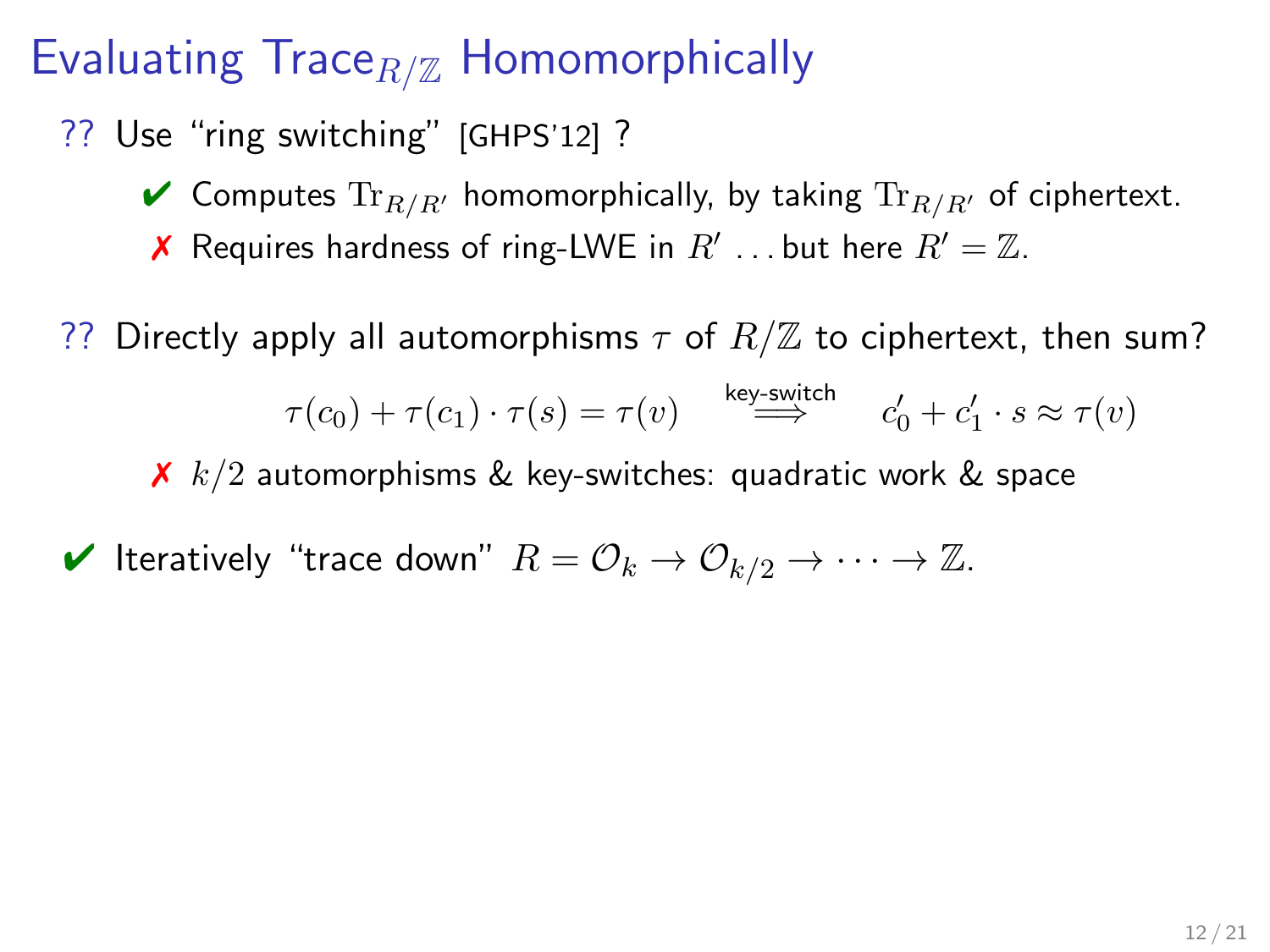- ?? Use "ring switching" [GHPS'12] ?
	- $\blacktriangleright$  Computes  $\text{Tr}_{R/R'}$  homomorphically, by taking  $\text{Tr}_{R/R'}$  of ciphertext.
		- **X** Requires hardness of ring-LWE in  $R'$  ... but here  $R' = \mathbb{Z}$ .
- ?? Directly apply all automorphisms  $\tau$  of  $R/\mathbb{Z}$  to ciphertext, then sum?

$$
\tau(c_0)+\tau(c_1)\cdot \tau(s)=\tau(v)\quad \stackrel{\text{key-switch}}{\Longrightarrow}\quad c_0'+c_1'\cdot s\approx \tau(v)
$$

- $\boldsymbol{\times}$  k/2 automorphisms & key-switches: quadratic work & space
- $\blacktriangleright$  Iteratively "trace down"  $R = \mathcal{O}_k \to \mathcal{O}_{k/2} \to \cdots \to \mathbb{Z}$ .
	- $\star$  Only need to apply the two automorphisms of each  $\mathcal{O}_i/\mathcal{O}_{i/2}$ .
	- ★ Total  $\lg(k)$  automorphisms & key-switches  $\Rightarrow \tilde{O}(k)$  work.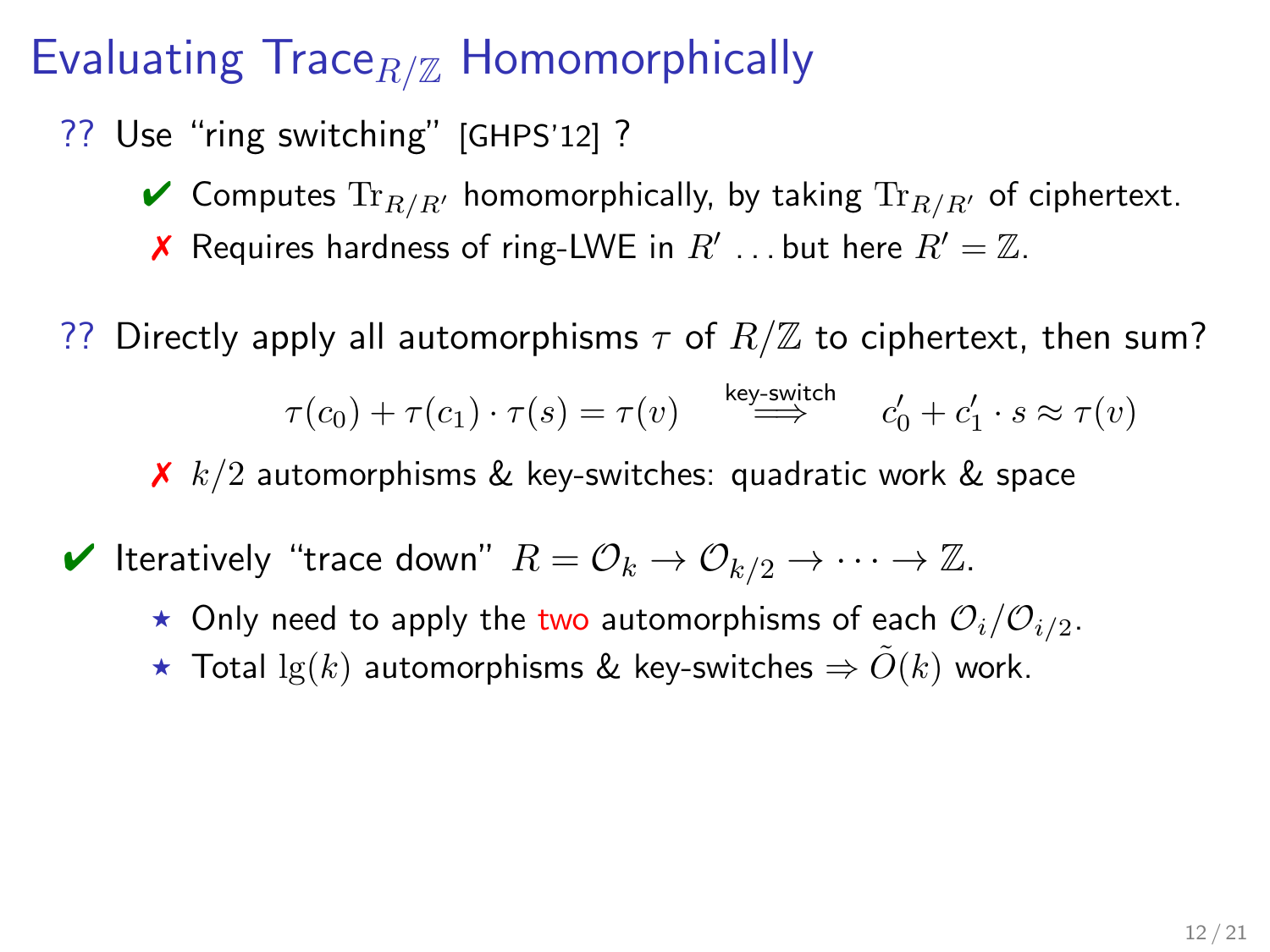- ?? Use "ring switching" [GHPS'12] ?
	- $\blacktriangleright$  Computes  $\text{Tr}_{R/R'}$  homomorphically, by taking  $\text{Tr}_{R/R'}$  of ciphertext.
		- **X** Requires hardness of ring-LWE in  $R'$  ... but here  $R' = \mathbb{Z}$ .
- ?? Directly apply all automorphisms  $\tau$  of  $R/\mathbb{Z}$  to ciphertext, then sum?

$$
\tau(c_0)+\tau(c_1)\cdot \tau(s)=\tau(v)\quad \stackrel{\text{key-switch}}{\Longrightarrow}\quad c_0'+c_1'\cdot s\approx \tau(v)
$$

- $\chi$  k/2 automorphisms & key-switches: quadratic work & space
- $\blacktriangleright$  Iteratively "trace down"  $R = \mathcal{O}_k \to \mathcal{O}_{k/2} \to \cdots \to \mathbb{Z}$ .
	- $\star$  Only need to apply the two automorphisms of each  $\mathcal{O}_i/\mathcal{O}_{i/2}$ .
	- ★ Total  $\lg(k)$  automorphisms & key-switches  $\Rightarrow O(k)$  work.
- Detail #1: ciphertexts are over  $\tilde{R} \supseteq R$ , so use automorphisms of  $\tilde{R}$  that coincide with those of  $\mathcal{O}_i/\mathcal{O}_{i/2}$ .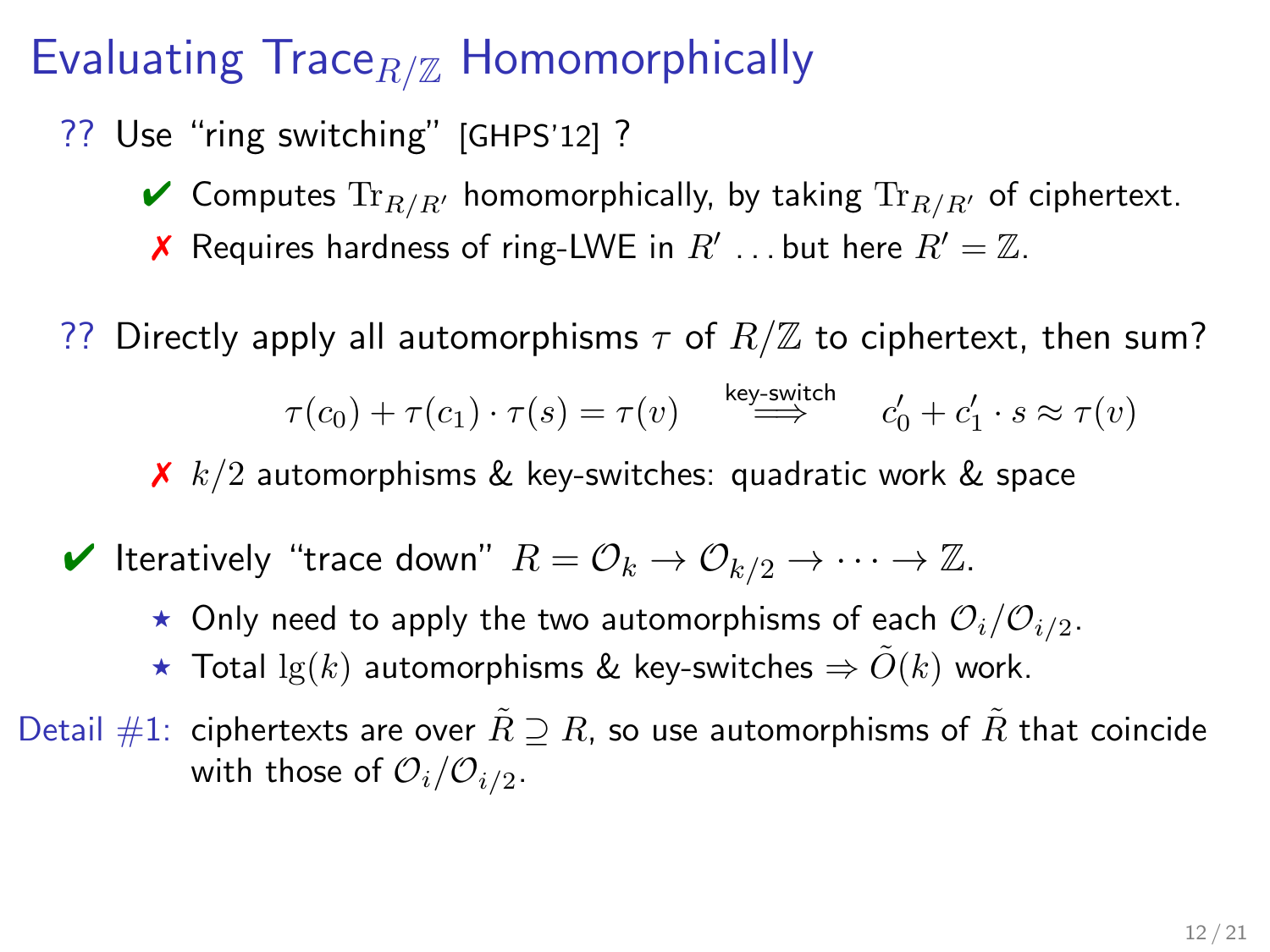- ?? Use "ring switching" [GHPS'12] ?
	- $\blacktriangleright$  Computes  $\text{Tr}_{R/R'}$  homomorphically, by taking  $\text{Tr}_{R/R'}$  of ciphertext.
		- **X** Requires hardness of ring-LWE in  $R'$  ... but here  $R' = \mathbb{Z}$ .
- ?? Directly apply all automorphisms  $\tau$  of  $R/\mathbb{Z}$  to ciphertext, then sum?

$$
\tau(c_0)+\tau(c_1)\cdot \tau(s)=\tau(v)\quad \stackrel{\text{key-switch}}{\Longrightarrow}\quad c_0'+c_1'\cdot s\approx \tau(v)
$$

- $\chi$  k/2 automorphisms & key-switches: quadratic work & space
- $\blacktriangleright$  Iteratively "trace down"  $R = \mathcal{O}_k \to \mathcal{O}_{k/2} \to \cdots \to \mathbb{Z}$ .
	- $\star$  Only need to apply the two automorphisms of each  $\mathcal{O}_i/\mathcal{O}_{i/2}$ .
	- ★ Total  $\lg(k)$  automorphisms & key-switches  $\Rightarrow \tilde{O}(k)$  work.
- Detail #1: ciphertexts are over  $\tilde{R} \supset R$ , so use automorphisms of  $\tilde{R}$  that coincide with those of  $\mathcal{O}_i/\mathcal{O}_{i/2}$ .

Detail  $\#2$ : each  $Tr(\mathcal{O}_i) = 2\mathcal{O}_{i/2}$ , so lift to plaintext modulus  $2q$ , then halve result.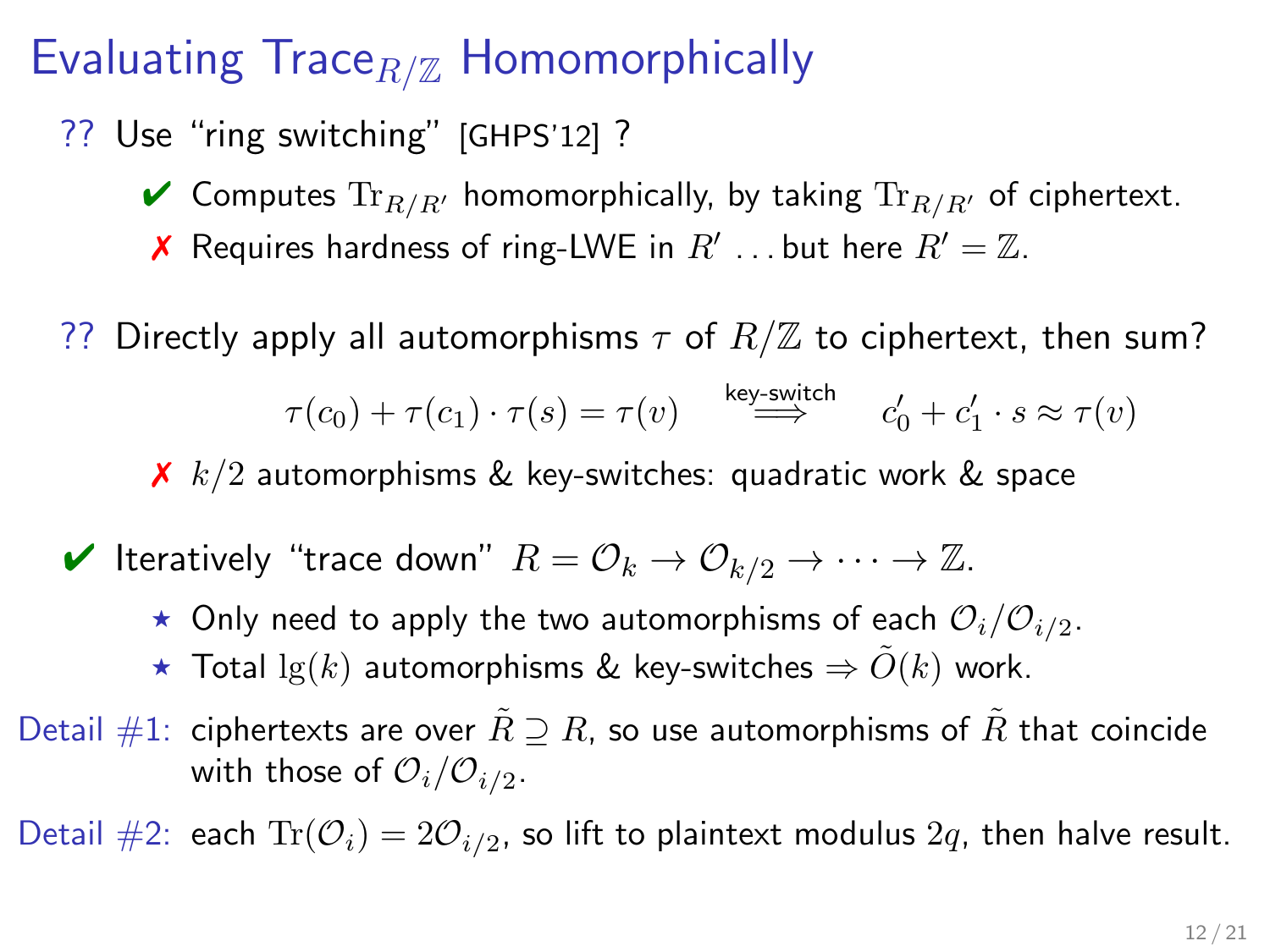Main Result: Bootstrapping Packed Ciphertexts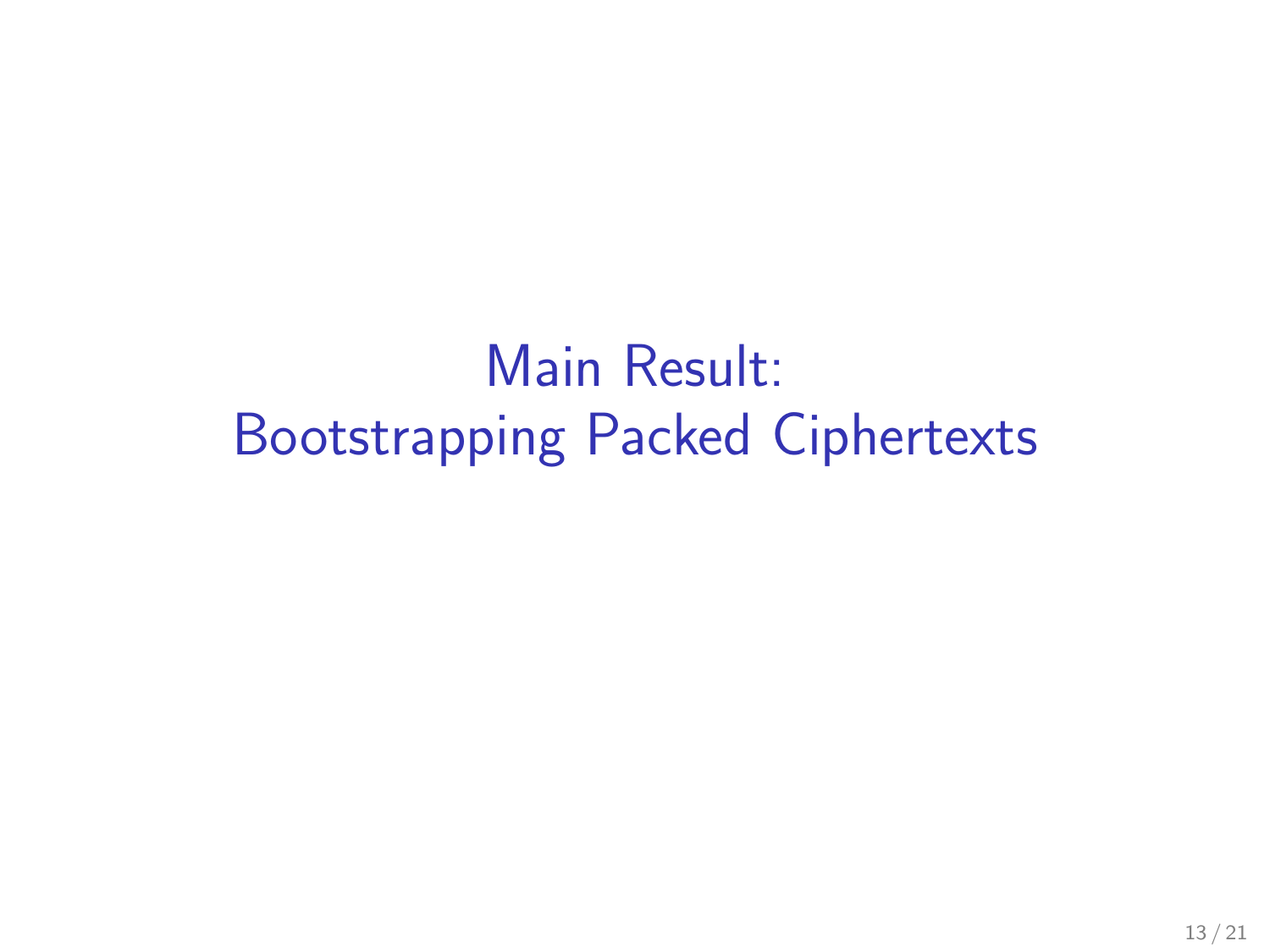**1** Prepare: as before, view  $c$  as a "noiseless" encryption of plaintext

$$
v = c_0 + c_1 \cdot s = \sum_j v_j \cdot b_j \in R_q.
$$

Recall:  $\mu = \lfloor v \rfloor = \sum_j \lfloor v_j \rceil \cdot b_j \in R_2$  (where  $b_j = \zeta^j$ ).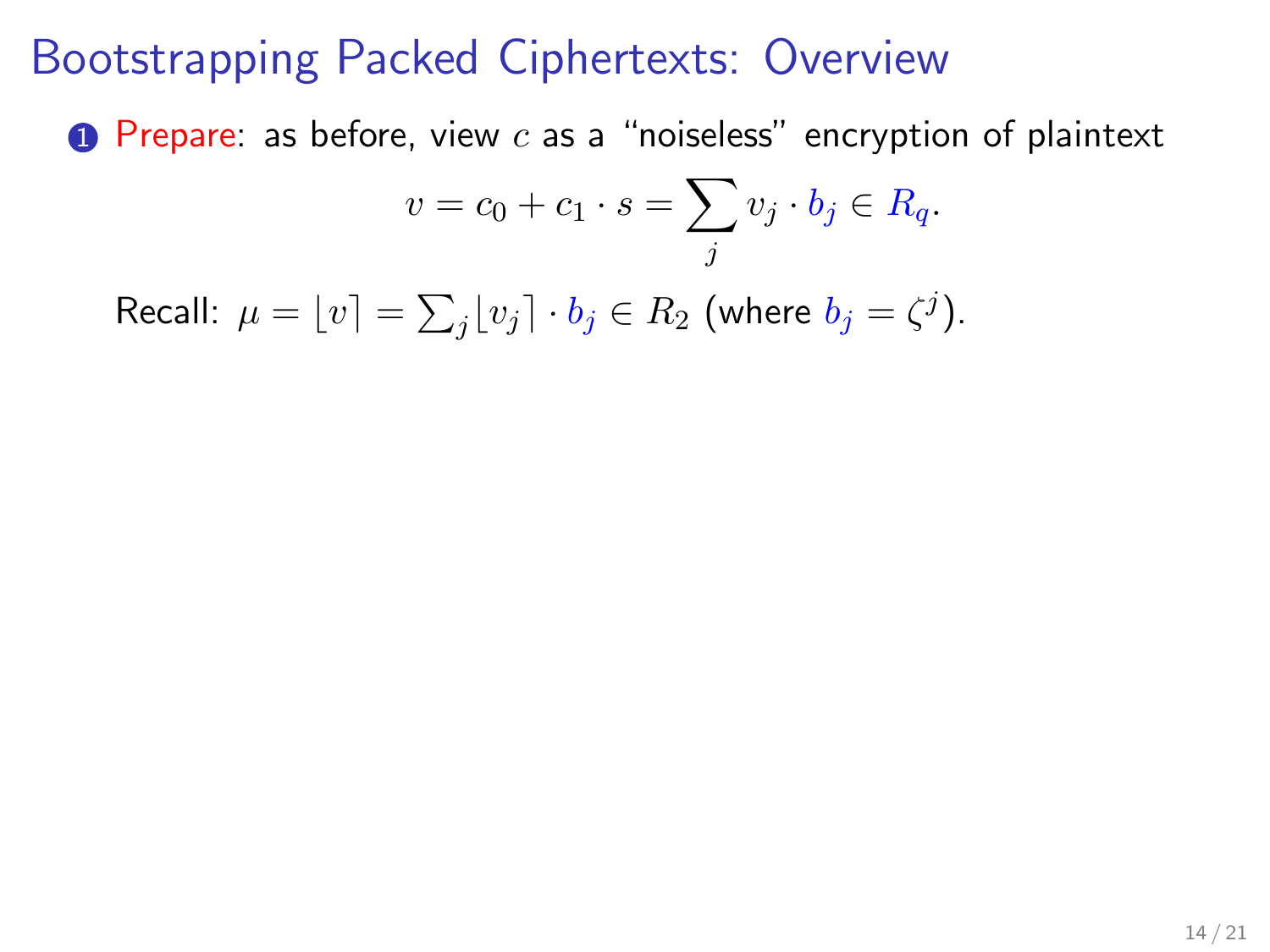**1** Prepare: as before, view  $c$  as a "noiseless" encryption of plaintext

$$
v = c_0 + c_1 \cdot s = \sum_j v_j \cdot b_j \in R_q.
$$

Recall:  $\mu = \lfloor v \rfloor = \sum_j \lfloor v_j \rceil \cdot b_j \in R_2$  (where  $b_j = \zeta^j$ ).

**2** Homomorphically map coeffs  $v_i$  to " $\mathbb{Z}_q$ -slots" of certain ring  $S_q$ .

$$
\sum v_j \cdot b_j \in R_q \quad \longmapsto \quad \sum v_j \cdot c_j \in S_q.
$$

(Change of basis, analogous to homomorphic DFT.)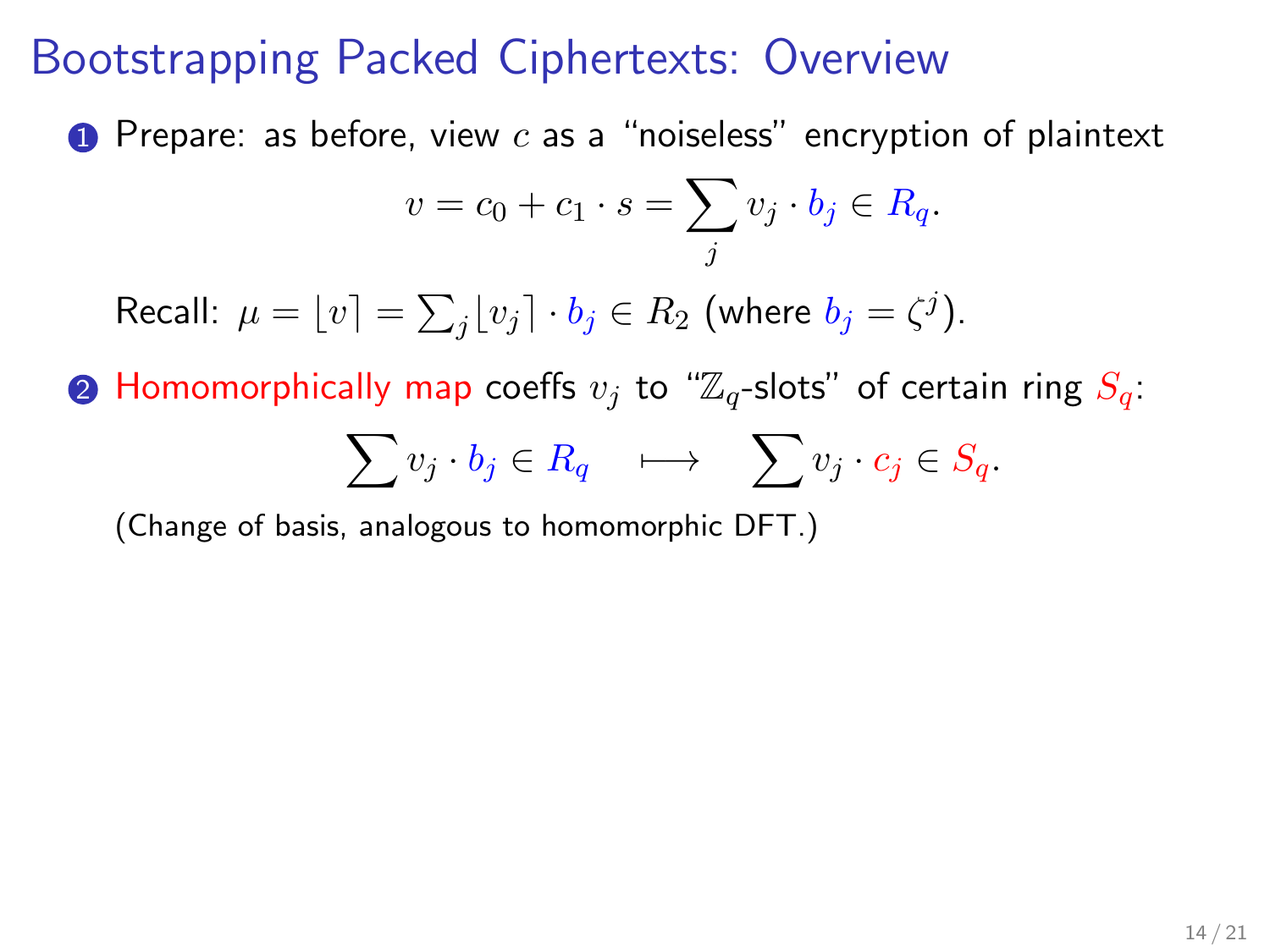**1** Prepare: as before, view  $c$  as a "noiseless" encryption of plaintext

$$
v = c_0 + c_1 \cdot s = \sum_j v_j \cdot b_j \in R_q.
$$

Recall:  $\mu = \lfloor v \rfloor = \sum_j \lfloor v_j \rceil \cdot b_j \in R_2$  (where  $b_j = \zeta^j$ ).

**2** Homomorphically map coeffs  $v_j$  to " $\mathbb{Z}_q$ -slots" of certain ring  $S_q$ :  $\sum v_j \cdot b_j \in R_q \quad \longmapsto \quad \sum v_j \cdot c_j \in S_q.$ 

(Change of basis, analogous to homomorphic DFT.)

**3** Batch-round: homom'ly apply  $|\cdot|$  on all  $\mathbb{Z}_q$ -slots at once [SV'11]:

$$
\sum v_j \cdot c_j \in S_q \quad \longmapsto \quad \sum \lfloor v_j \rfloor \cdot c_j \in S_2.
$$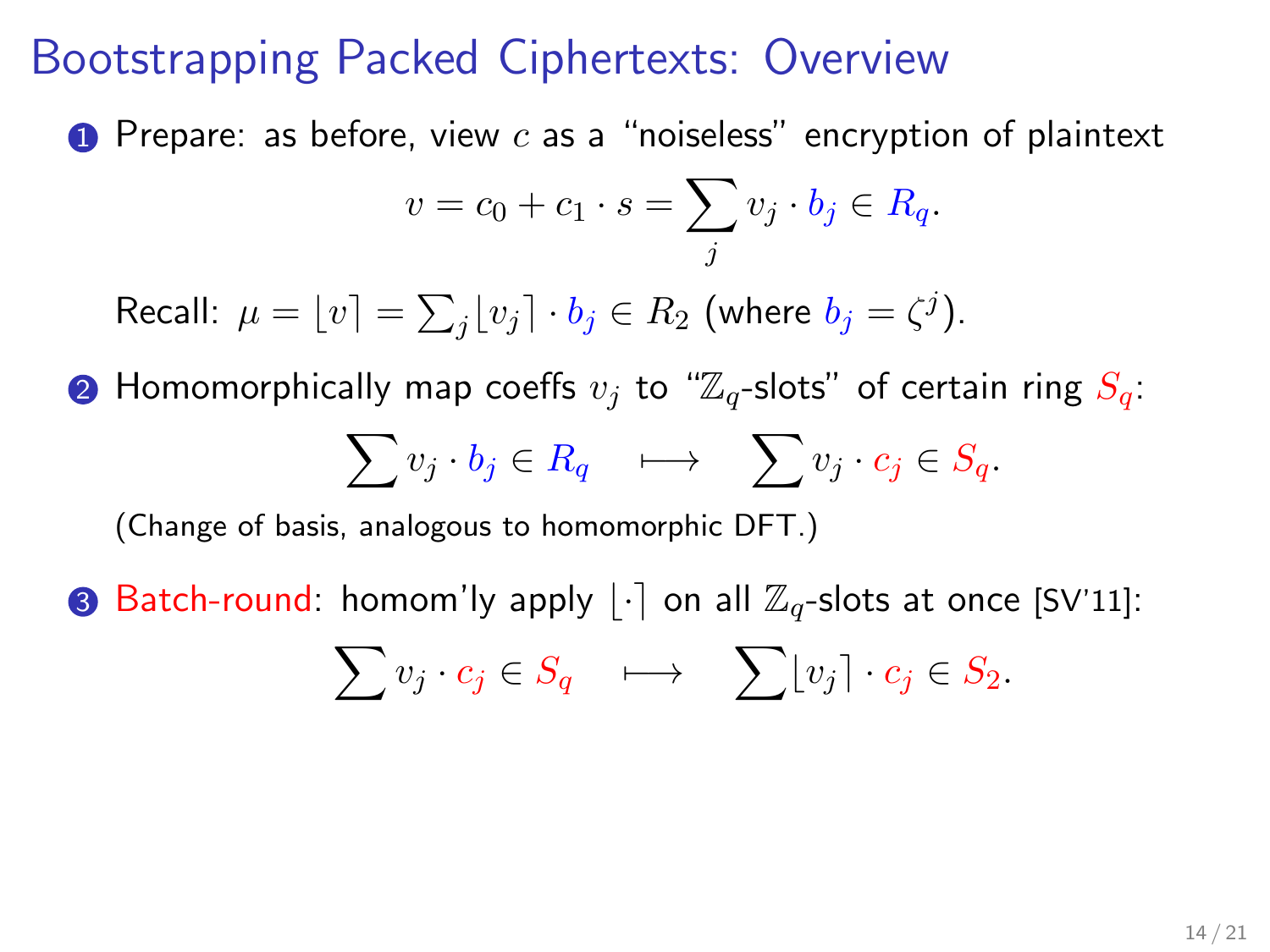**1** Prepare: as before, view  $c$  as a "noiseless" encryption of plaintext

$$
v = c_0 + c_1 \cdot s = \sum_j v_j \cdot b_j \in R_q.
$$

Recall:  $\mu = \lfloor v \rfloor = \sum_j \lfloor v_j \rceil \cdot b_j \in R_2$  (where  $b_j = \zeta^j$ ).

**2** Homomorphically map coeffs  $v_i$  to " $\mathbb{Z}_q$ -slots" of certain ring  $S_q$ :  $\sum v_j \cdot b_j \in R_q \quad \longmapsto \quad \sum v_j \cdot c_j \in S_q.$ 

(Change of basis, analogous to homomorphic DFT.)

**3** Batch-round: homom'ly apply  $|\cdot|$  on all  $\mathbb{Z}_q$ -slots at once [SV'11]:

$$
\sum v_j \cdot c_j \in S_q \quad \longmapsto \quad \sum \lfloor v_j \rfloor \cdot c_j \in S_2.
$$

**4** Homomorphically reverse-map  $\mathbb{Z}_2$ -slots back to  $B$ -coeffs:

$$
\sum \lfloor v_j \rceil \cdot c_j \in S_2 \quad \longmapsto \quad \sum \lfloor v_j \rceil \cdot b_j = \mu \in R_2.
$$

(Akin to homomorphic  $DFT^{-1}$ .)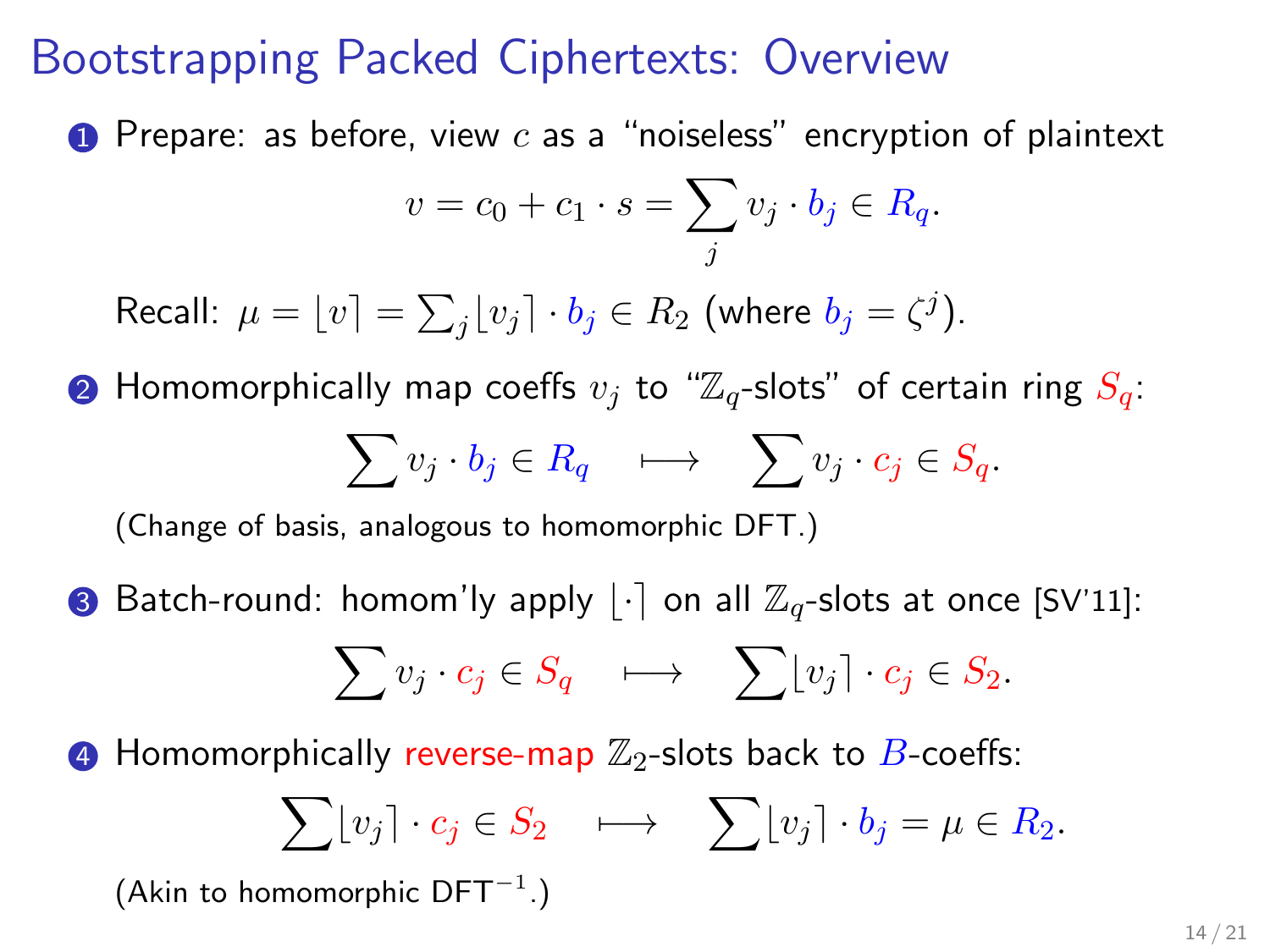\n- Let 
$$
1 = \ell_0 | \ell_1 | \ell_2 | \cdots
$$
 (all odd), and  $S^{(i)} = \mathcal{O}_{\ell_i} = \mathbb{Z}[\zeta_{\ell_i}].$    
 Identifying  $\zeta_{\ell_i}^{\ell_i / \ell_{i-1}} = \zeta_{\ell_{i-1}}$ , we get a tower  $S^{(i)}/S^{(i-1)}/\cdots/\mathbb{Z}$ .
\n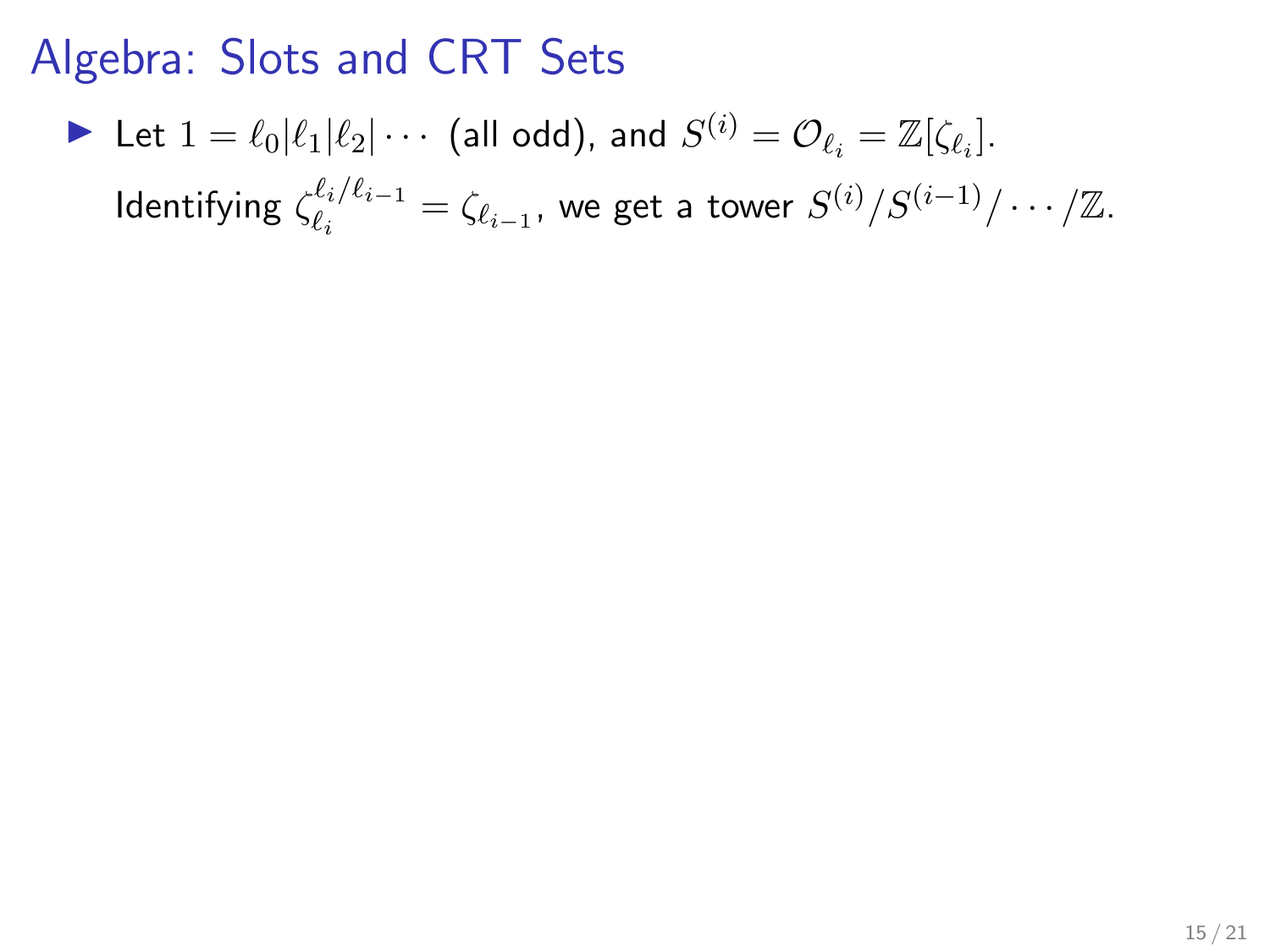- $\blacktriangleright$  Let  $1 = \ell_0 | \ell_1 | \ell_2 | \cdots$  (all odd), and  $S^{(i)} = \mathcal{O}_{\ell_i} = \mathbb{Z}[\zeta_{\ell_i}].$ Identifying  $\zeta_{\ell_i}^{\ell_i/\ell_{i-1}}$  $\frac{\ell_i}{\ell_i}$   $\ell_i = \zeta_{\ell_{i-1}}$ , we get a tower  $S^{(i)}/S^{(i-1)}/\cdots/\mathbb{Z}$ .
- In  $S = S^{(i)}$ , 2 factors into distinct prime ideals, like so:

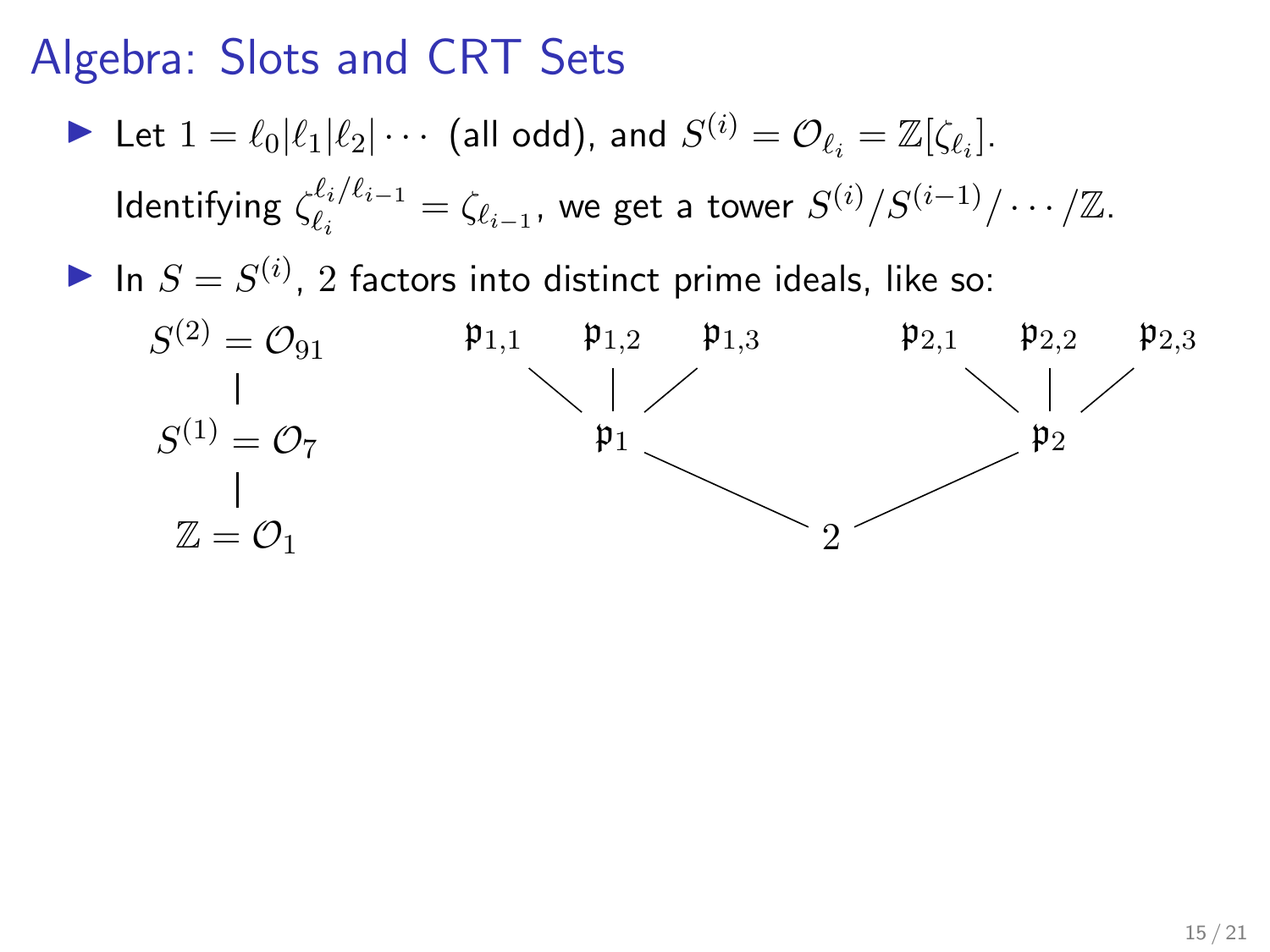- $\blacktriangleright$  Let  $1 = \ell_0 | \ell_1 | \ell_2 | \cdots$  (all odd), and  $S^{(i)} = \mathcal{O}_{\ell_i} = \mathbb{Z}[\zeta_{\ell_i}].$ Identifying  $\zeta_{\ell_i}^{\ell_i/\ell_{i-1}}$  $\frac{\ell_i}{\ell_i}$   $\ell_i = \zeta_{\ell_{i-1}}$ , we get a tower  $S^{(i)}/S^{(i-1)}/\cdots/\mathbb{Z}$ .
- In  $S = S^{(i)}$ , 2 factors into distinct prime ideals, like so:



► By Chinese Rem Thm,  $S_2 \cong \bigoplus_j (S/\mathfrak{p}_j)$  via natural homomorphism.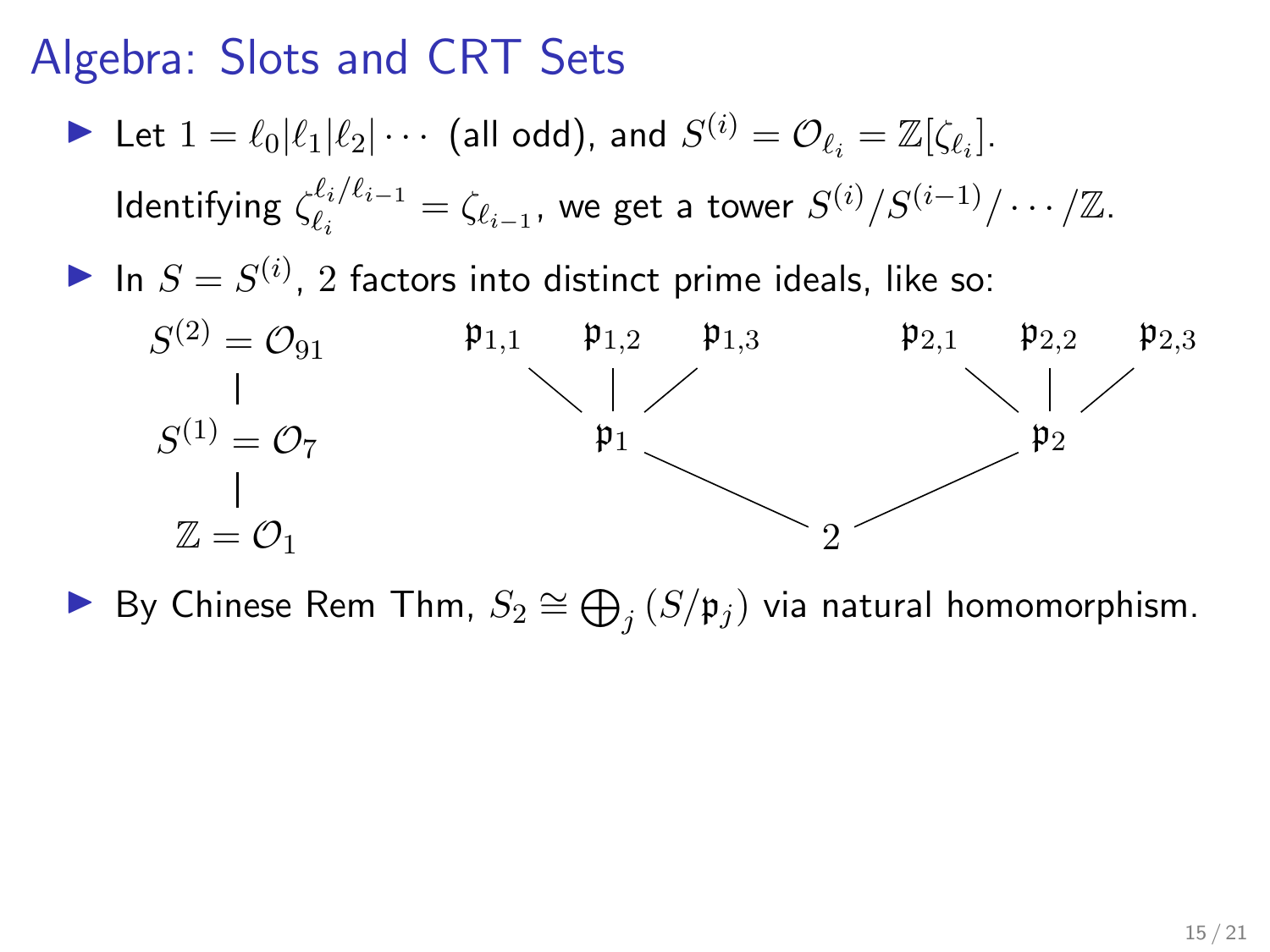- $\blacktriangleright$  Let  $1 = \ell_0 | \ell_1 | \ell_2 | \cdots$  (all odd), and  $S^{(i)} = \mathcal{O}_{\ell_i} = \mathbb{Z}[\zeta_{\ell_i}].$ Identifying  $\zeta_{\ell_i}^{\ell_i/\ell_{i-1}}$  $\frac{\ell_i}{\ell_i}$   $\ell_i = \zeta_{\ell_{i-1}}$ , we get a tower  $S^{(i)}/S^{(i-1)}/\cdots/\mathbb{Z}$ .
- In  $S = S^{(i)}$ , 2 factors into distinct prime ideals, like so:



► By Chinese Rem Thm,  $S_2 \cong \bigoplus_j (S/\mathfrak{p}_j)$  via natural homomorphism. "CRT set:"  $C = \{c_i\} \subset S$  s.t.  $c_j = 1 \pmod{\mathfrak{p}_j} = 0 \pmod{\mathfrak{p}_{\neq j}}$ . Mapping  $v_i \in \mathbb{Z}_2 \mapsto v_i \cdot c_i \in S_2$  embeds  $\mathbb{Z}_2$  into jth "slot" of  $S_2$ .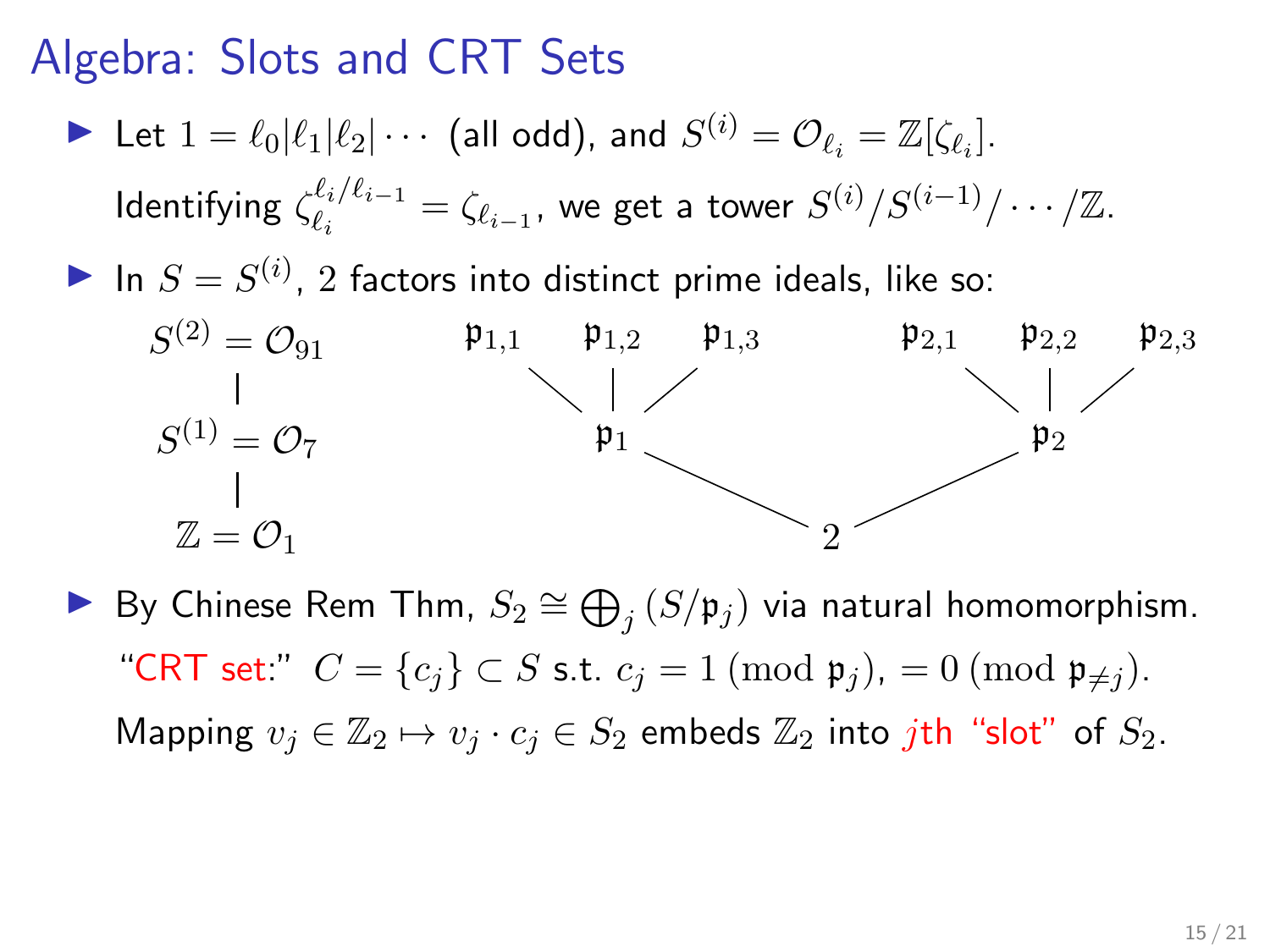- $\blacktriangleright$  Let  $1 = \ell_0 | \ell_1 | \ell_2 | \cdots$  (all odd), and  $S^{(i)} = \mathcal{O}_{\ell_i} = \mathbb{Z}[\zeta_{\ell_i}].$ Identifying  $\zeta_{\ell_i}^{\ell_i/\ell_{i-1}}$  $\frac{\ell_i}{\ell_i}$   $\ell_i = \zeta_{\ell_{i-1}}$ , we get a tower  $S^{(i)}/S^{(i-1)}/\cdots/\mathbb{Z}$ .
- In  $S = S^{(i)}$ , 2 factors into distinct prime ideals, like so:



► By Chinese Rem Thm,  $S_2 \cong \bigoplus_j (S/\mathfrak{p}_j)$  via natural homomorphism. "CRT set:"  $C = \{c_i\} \subset S$  s.t.  $c_j = 1 \pmod{\mathfrak{p}_j} = 0 \pmod{\mathfrak{p}_{\neq j}}$ . Mapping  $v_j \in \mathbb{Z}_2 \mapsto v_j \cdot c_j \in S_2$  embeds  $\mathbb{Z}_2$  into jth "slot" of  $S_2$ . ► Can factor  $C_i = C'_i \cdot C_{i-1}$ : let  $c'_k = 1 \pmod{\mathfrak{p}_{\star,k}}$ ,  $= 0 \pmod{\mathfrak{p}_{\star,\neq k}}$ .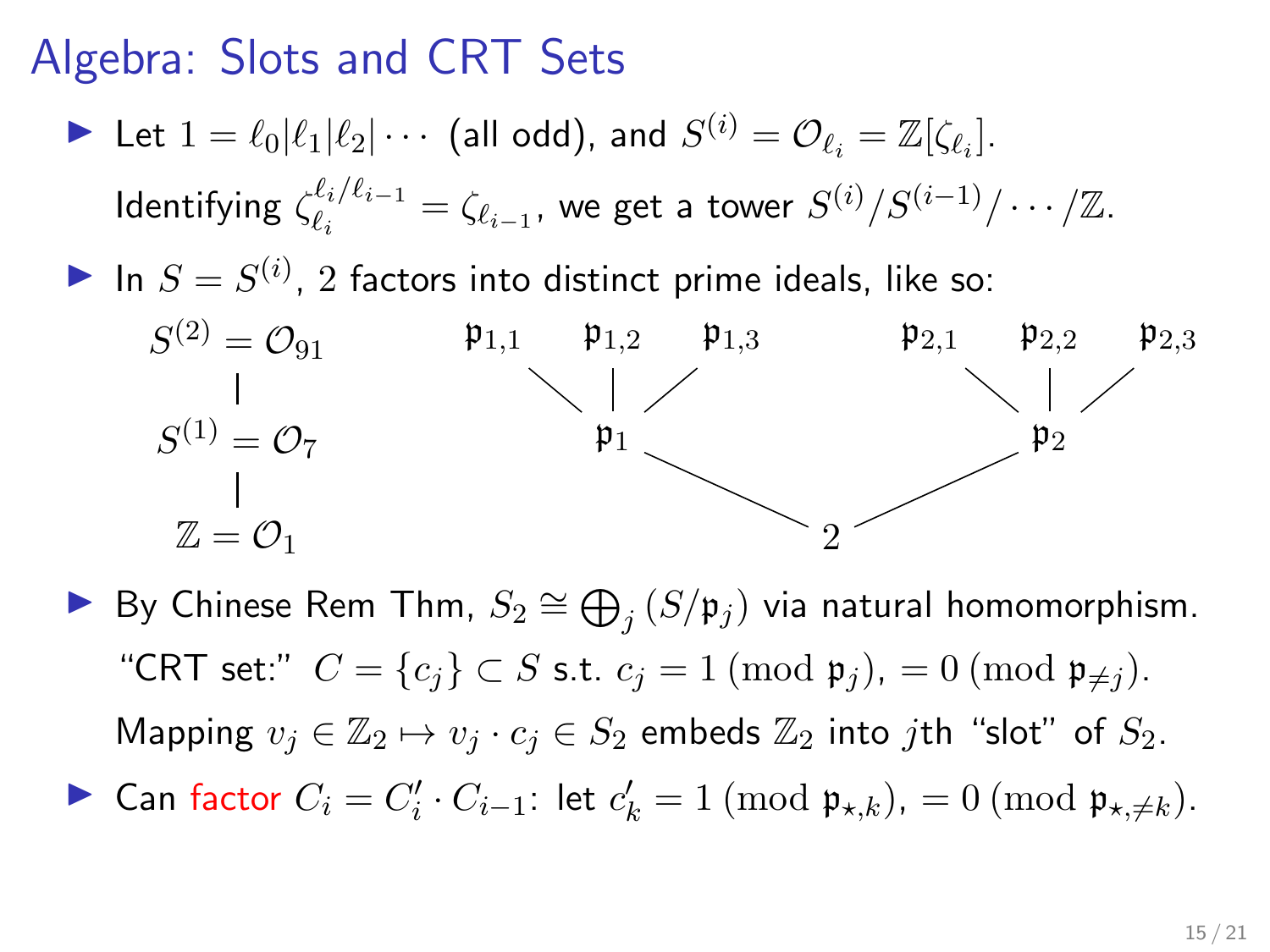- $\blacktriangleright$  Let  $1 = \ell_0 | \ell_1 | \ell_2 | \cdots$  (all odd), and  $S^{(i)} = \mathcal{O}_{\ell_i} = \mathbb{Z}[\zeta_{\ell_i}].$ Identifying  $\zeta_{\ell_i}^{\ell_i/\ell_{i-1}}$  $\frac{\ell_i}{\ell_i}$   $\ell_i = \zeta_{\ell_{i-1}}$ , we get a tower  $S^{(i)}/S^{(i-1)}/\cdots/\mathbb{Z}$ .
- In  $S = S^{(i)}$ , 2 factors into distinct prime ideals, like so:



- ► By Chinese Rem Thm,  $S_2 \cong \bigoplus_j (S/\mathfrak{p}_j)$  via natural homomorphism. "CRT set:"  $C = \{c_i\} \subset S$  s.t.  $c_j = 1 \pmod{\mathfrak{p}_j} = 0 \pmod{\mathfrak{p}_{\neq j}}$ . Mapping  $v_j \in \mathbb{Z}_2 \mapsto v_j \cdot c_j \in S_2$  embeds  $\mathbb{Z}_2$  into jth "slot" of  $S_2$ .
- ► Can factor  $C_i = C'_i \cdot C_{i-1}$ : let  $c'_k = 1 \pmod{\mathfrak{p}_{\star,k}}$ ,  $= 0 \pmod{\mathfrak{p}_{\star,\neq k}}$ .

$$
\blacktriangleright \text{ Similarly for } S_q \cong \bigoplus_j \left( S / \mathfrak{p}_j^{\lg q} \right).
$$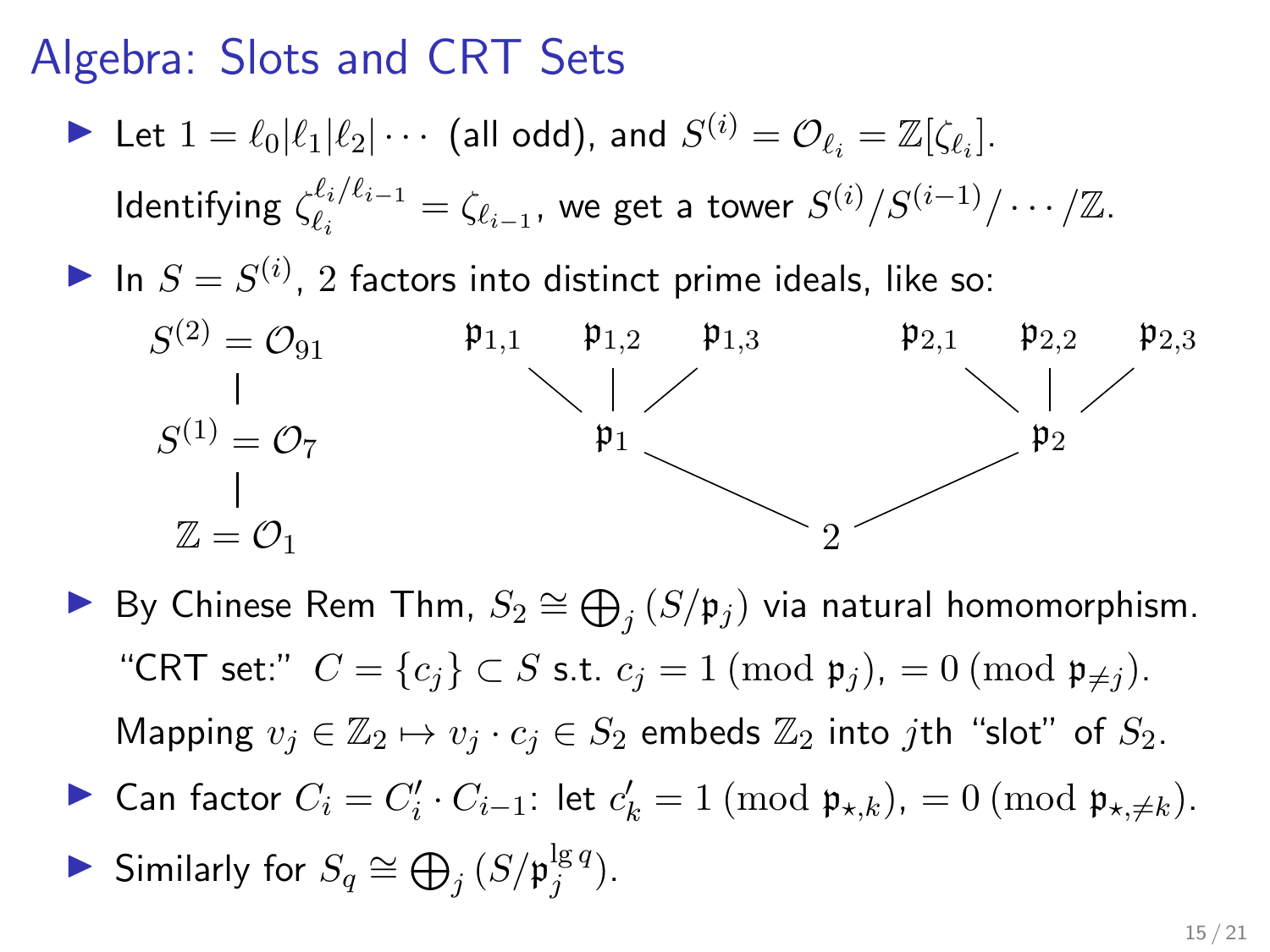## Mapping Coeffs to Slots: Overview

▶ Choose S so that  $S_q$  has  $\geq \deg(R/\mathbb{Z})$   $\mathbb{Z}_q$ -slots, via:

$$
(v_j) \in \mathbb{Z}_q^{k/2} \ \longmapsto \ \sum v_j \cdot c_j \bmod q
$$

for an appropriate CRT set  $C = \{c_j\} \subset S$  of size  $k/2$ .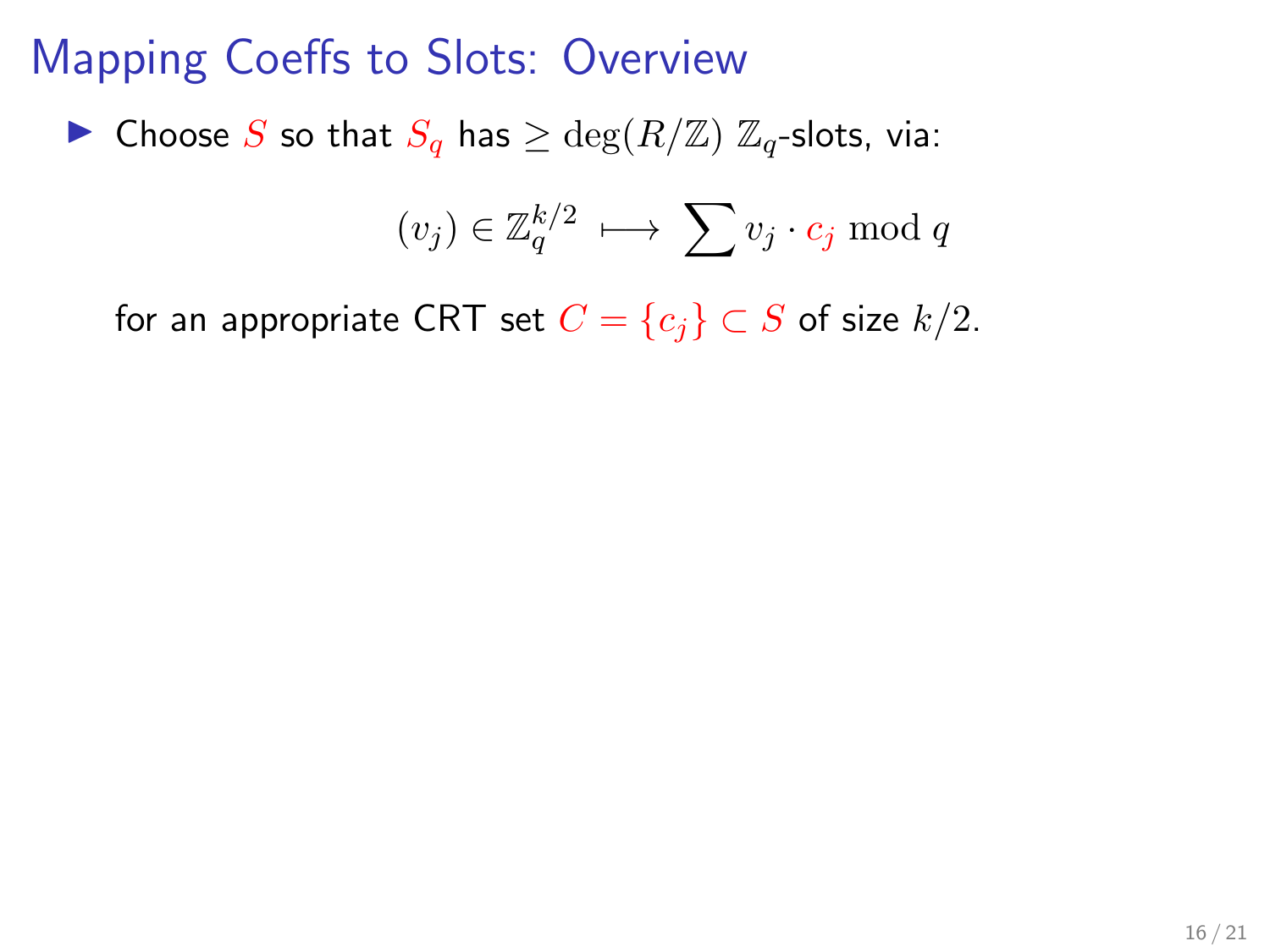# Mapping Coeffs to Slots: Overview

▶ Choose S so that  $S_q$  has  $\geq \deg(R/\mathbb{Z})$   $\mathbb{Z}_q$ -slots, via:

$$
(v_j) \in \mathbb{Z}_q^{k/2} \; \longmapsto \; \sum v_j \cdot c_j \bmod q
$$

for an appropriate CRT set  $C = \{c_j\} \subset S$  of size  $k/2$ .

 $\triangleright$  Our goal: homomorphically map  $\sum v_i \cdot b_i \in R_q \mapsto \sum v_i \cdot c_i \in S_q$ .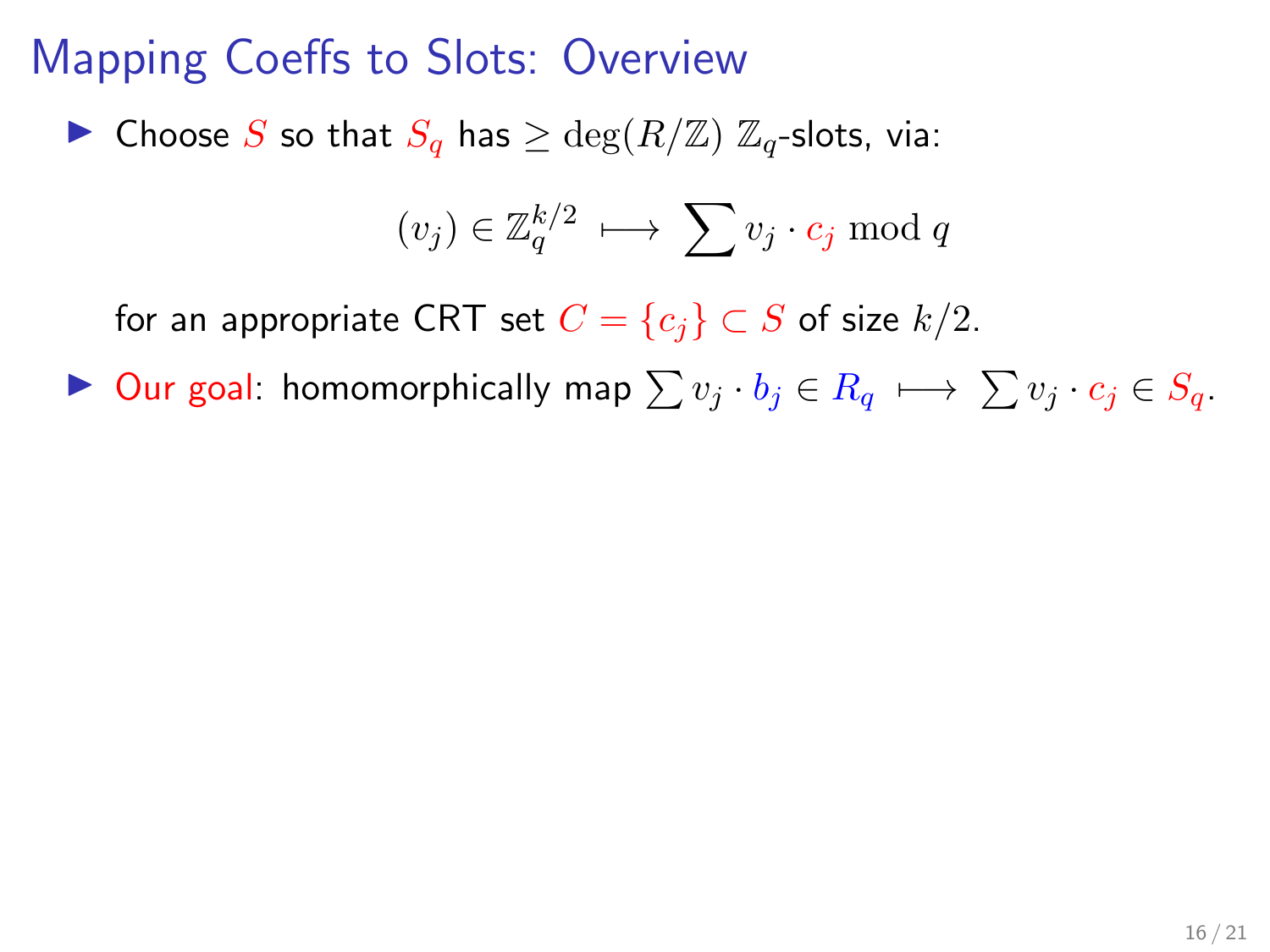▶ Choose S so that  $S_q$  has  $\geq \deg(R/\mathbb{Z})$   $\mathbb{Z}_q$ -slots, via:

$$
(v_j) \in \mathbb{Z}_q^{k/2} \, \longmapsto \, \sum v_j \cdot c_j \bmod q
$$

for an appropriate CRT set  $C = \{c_i\} \subset S$  of size  $k/2$ .

 $\triangleright$  Our goal: homomorphically map  $\sum v_i \cdot b_i \in R_q \mapsto \sum v_i \cdot c_i \in S_q$ . Equivalently, evaluate the  $\mathbb{Z}$ -linear<sup>\*</sup> map  $L: R \rightarrow S$  defined by

$$
L(b_j)=c_j.
$$

$$
^*\mathbb{Z}\text{-linear: }L(b+b')=L(b)+L(b'),\ L(v\cdot b)=v\cdot L(b) \text{ for any } b,b'\in R, v\in \mathbb{Z}.\qquad \qquad \underset{16/21}{\underbrace{\phantom{A}}}
$$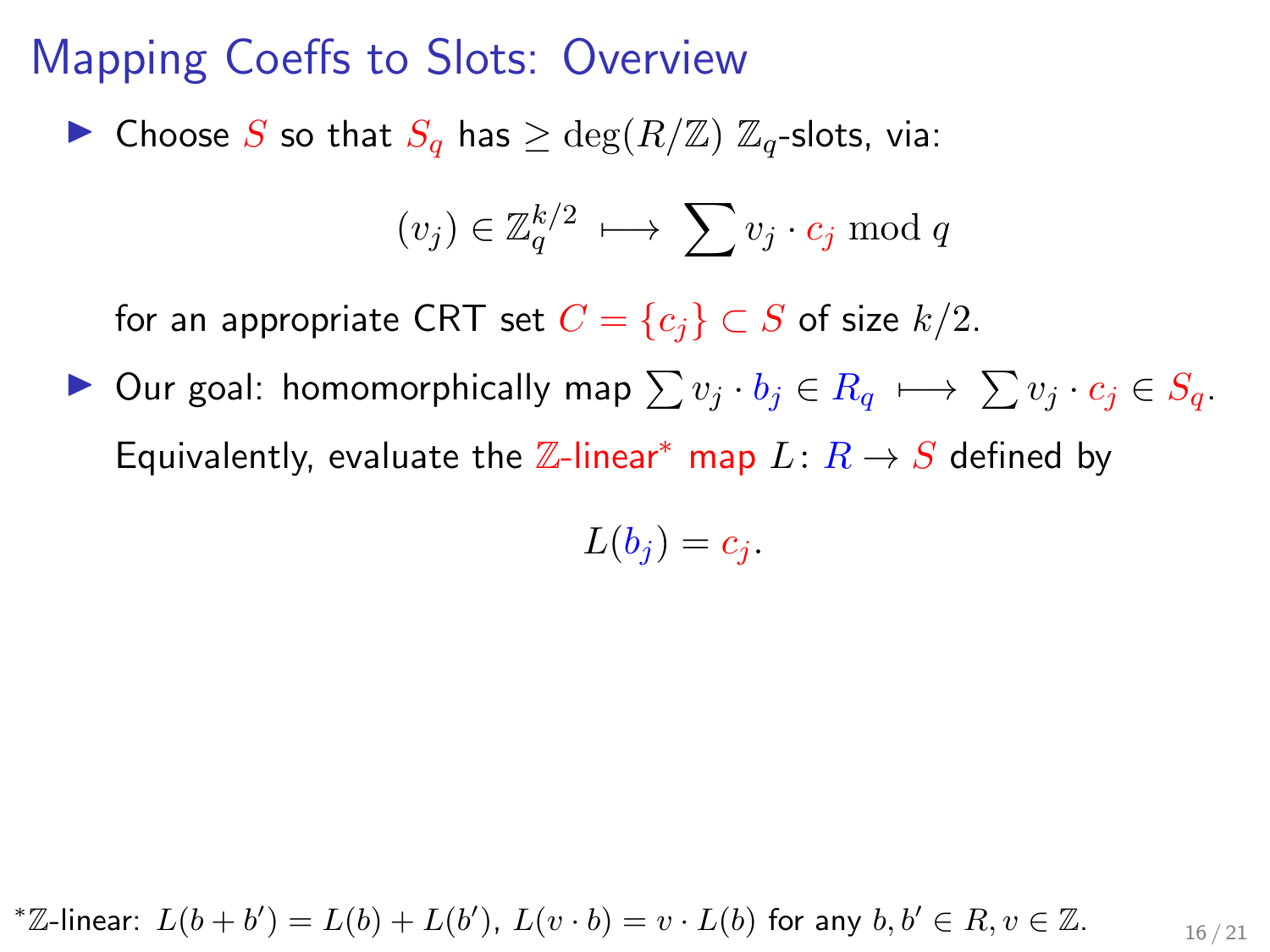▶ Choose S so that  $S_q$  has  $\geq \deg(R/\mathbb{Z})$   $\mathbb{Z}_q$ -slots, via:

$$
(v_j) \in \mathbb{Z}_q^{k/2} \, \longmapsto \, \sum v_j \cdot c_j \bmod q
$$

for an appropriate CRT set  $C = \{c_i\} \subset S$  of size  $k/2$ .

 $\triangleright$  Our goal: homomorphically map  $\sum v_i \cdot b_i \in R_q \mapsto \sum v_i \cdot c_i \in S_q$ . Equivalently, evaluate the  $\mathbb{Z}$ -linear<sup>\*</sup> map  $L: R \rightarrow S$  defined by

$$
L(b_j) = c_j.
$$

▶ Ring-switching [GHPS'12] lets us eval any R'-linear map  $L: R \rightarrow R'$ 

$$
^*\mathbb{Z}\text{-linear: }L(b+b')=L(b)+L(b'),~L(v\cdot b)=v\cdot L(b)~\text{for any}~b,b'\in R, v\in \mathbb{Z}.
$$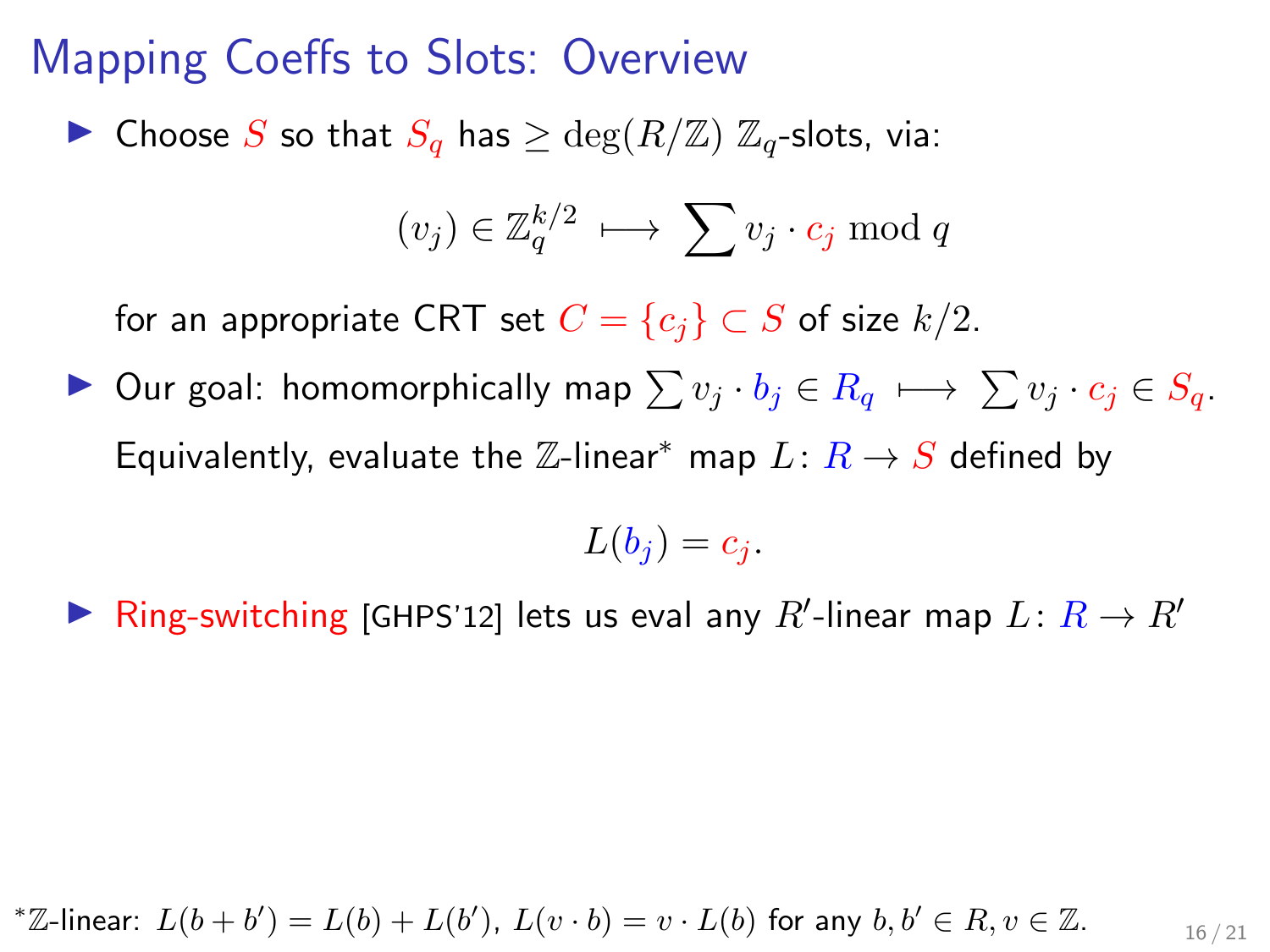▶ Choose S so that  $S_q$  has  $\geq \deg(R/\mathbb{Z})$   $\mathbb{Z}_q$ -slots, via:

$$
(v_j) \in \mathbb{Z}_q^{k/2} \, \longmapsto \, \sum v_j \cdot c_j \bmod q
$$

for an appropriate CRT set  $C = \{c_i\} \subset S$  of size  $k/2$ .

 $\triangleright$  Our goal: homomorphically map  $\sum v_i \cdot b_i \in R_q \mapsto \sum v_i \cdot c_i \in S_q$ . Equivalently, evaluate the  $\mathbb{Z}$ -linear<sup>\*</sup> map  $L: R \rightarrow S$  defined by

$$
L(b_j) = c_j.
$$

▶ Ring-switching [GHPS'12] lets us eval any  $R'$ -linear map  $L: R \rightarrow R'$ ... but only for a subring  $R' \subseteq R$ .

$$
^*\mathbb{Z}\text{-linear: }L(b+b')=L(b)+L(b'),~L(v\cdot b)=v\cdot L(b)~\text{for any}~b,b'\in R, v\in \mathbb{Z}.
$$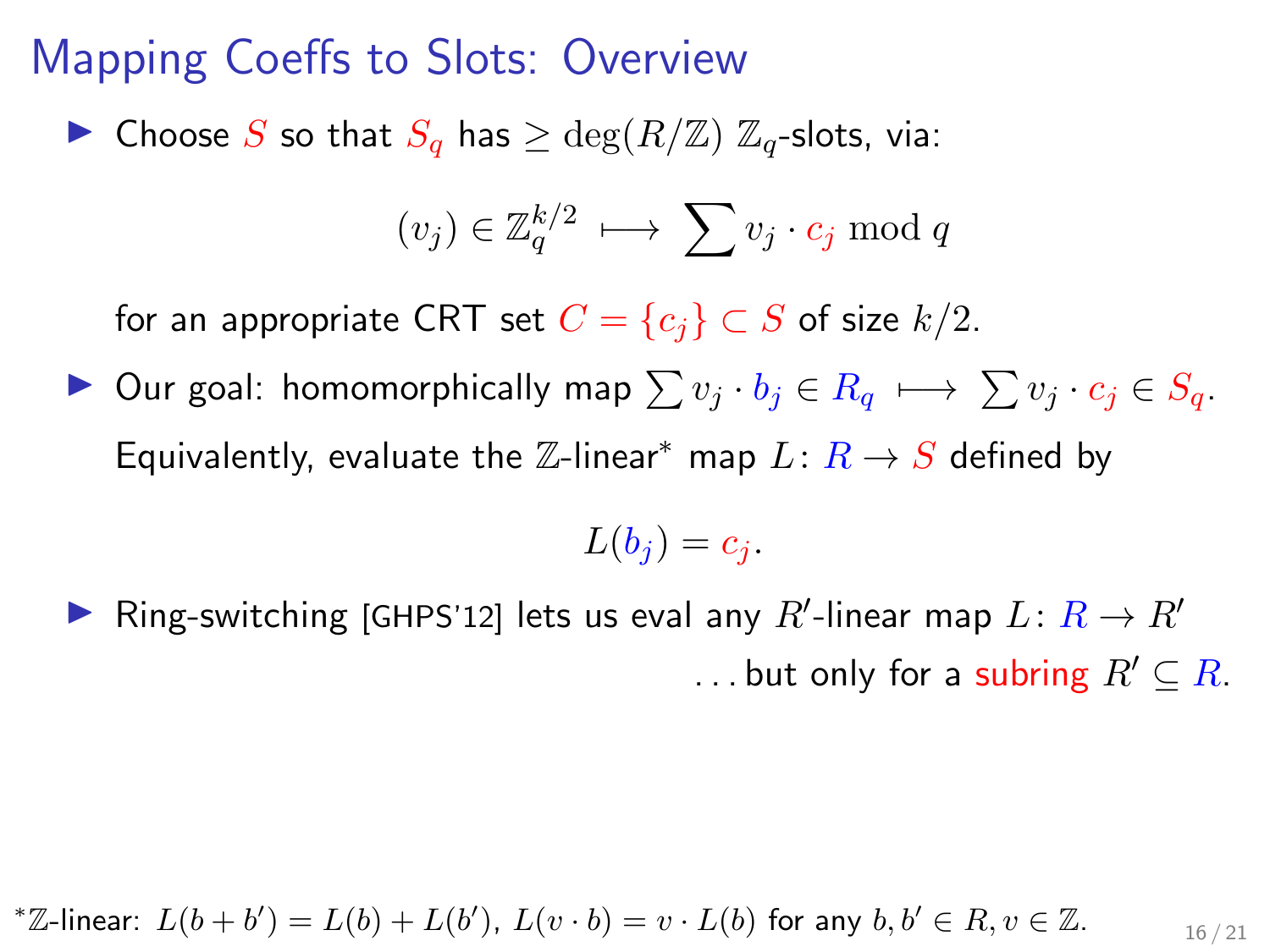▶ Choose S so that  $S_q$  has  $\geq \deg(R/\mathbb{Z})$   $\mathbb{Z}_q$ -slots, via:

$$
(v_j) \in \mathbb{Z}_q^{k/2} \, \longmapsto \, \sum v_j \cdot c_j \bmod q
$$

for an appropriate CRT set  $C = \{c_i\} \subset S$  of size  $k/2$ .

 $\triangleright$  Our goal: homomorphically map  $\sum v_i \cdot b_i \in R_q \mapsto \sum v_i \cdot c_i \in S_q$ . Equivalently, evaluate the  $\mathbb{Z}$ -linear<sup>\*</sup> map  $L: R \rightarrow S$  defined by

$$
L(b_j) = c_j.
$$

▶ Ring-switching [GHPS'12] lets us eval any  $R'$ -linear map  $L: R \rightarrow R'$ ... but only for a subring  $R' \subseteq R$ .

#### Goal for Remainder of Talk

Extend ring-switching to (efficiently) handle Z-linear maps  $L: R \rightarrow S$ .

21

\*
$$
\mathbb{Z}\text{-linear: }L(b+b')=L(b)+L(b'), L(v\cdot b)=v\cdot L(b) \text{ for any } b,b'\in R, v\in \mathbb{Z}.
$$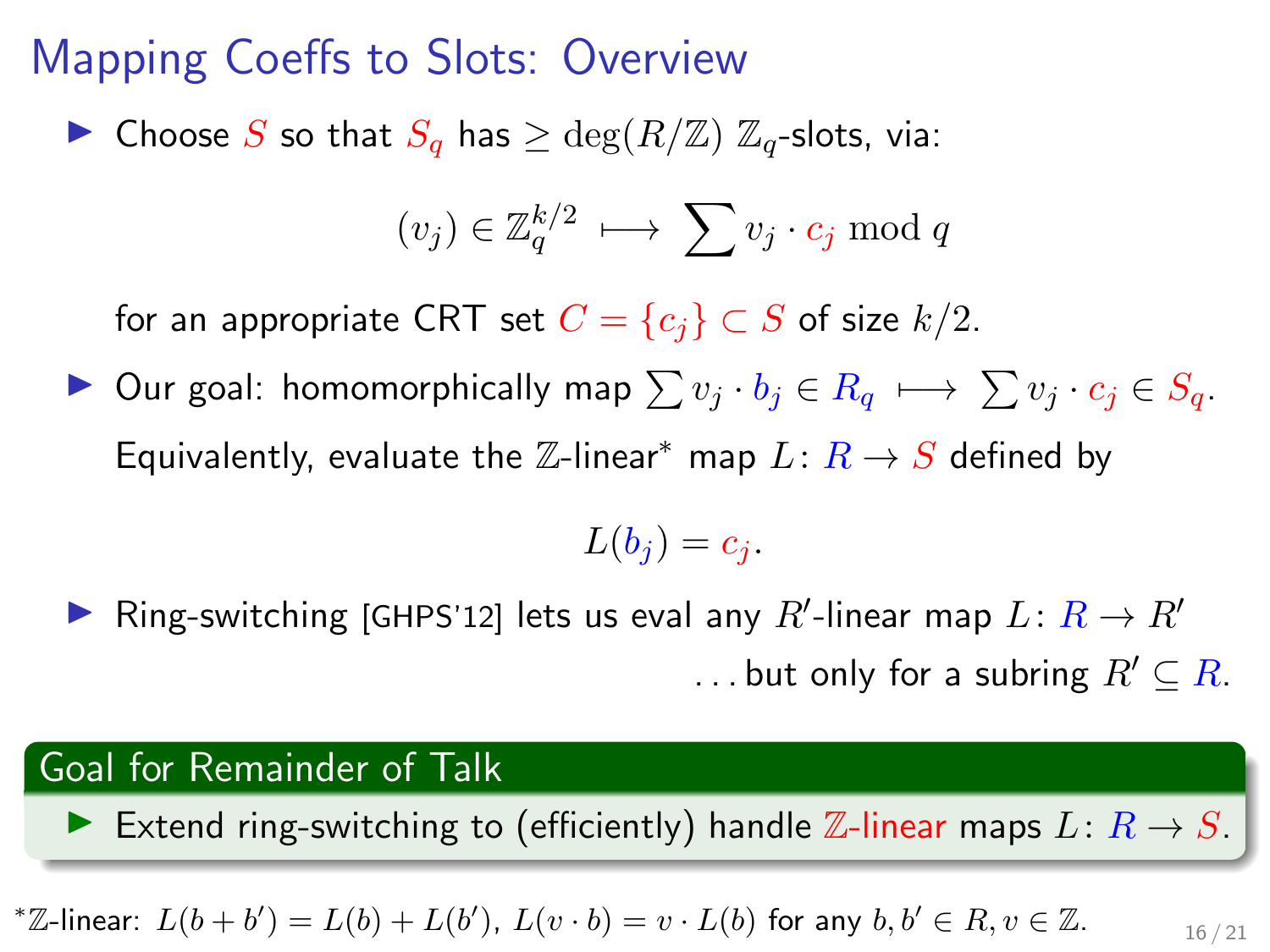Let  $R = \mathcal{O}_k$ ,  $S = \mathcal{O}_\ell$ . Let  $d = \gcd(k, \ell)$  and  $m = \text{lcm}(k, \ell)$ .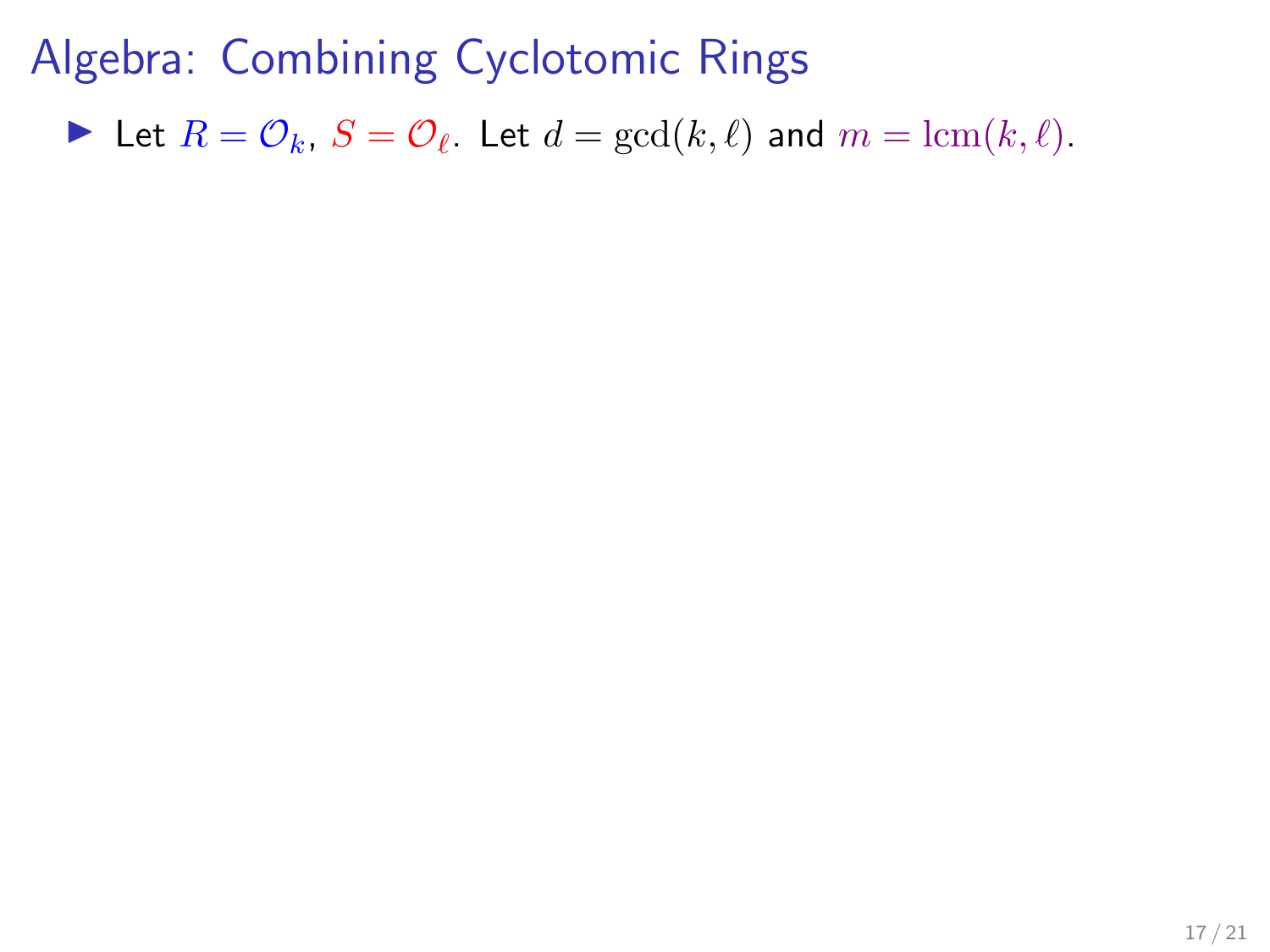Let  $R = \mathcal{O}_k$ ,  $S = \mathcal{O}_\ell$ . Let  $d = \gcd(k, \ell)$  and  $m = \text{lcm}(k, \ell)$ .

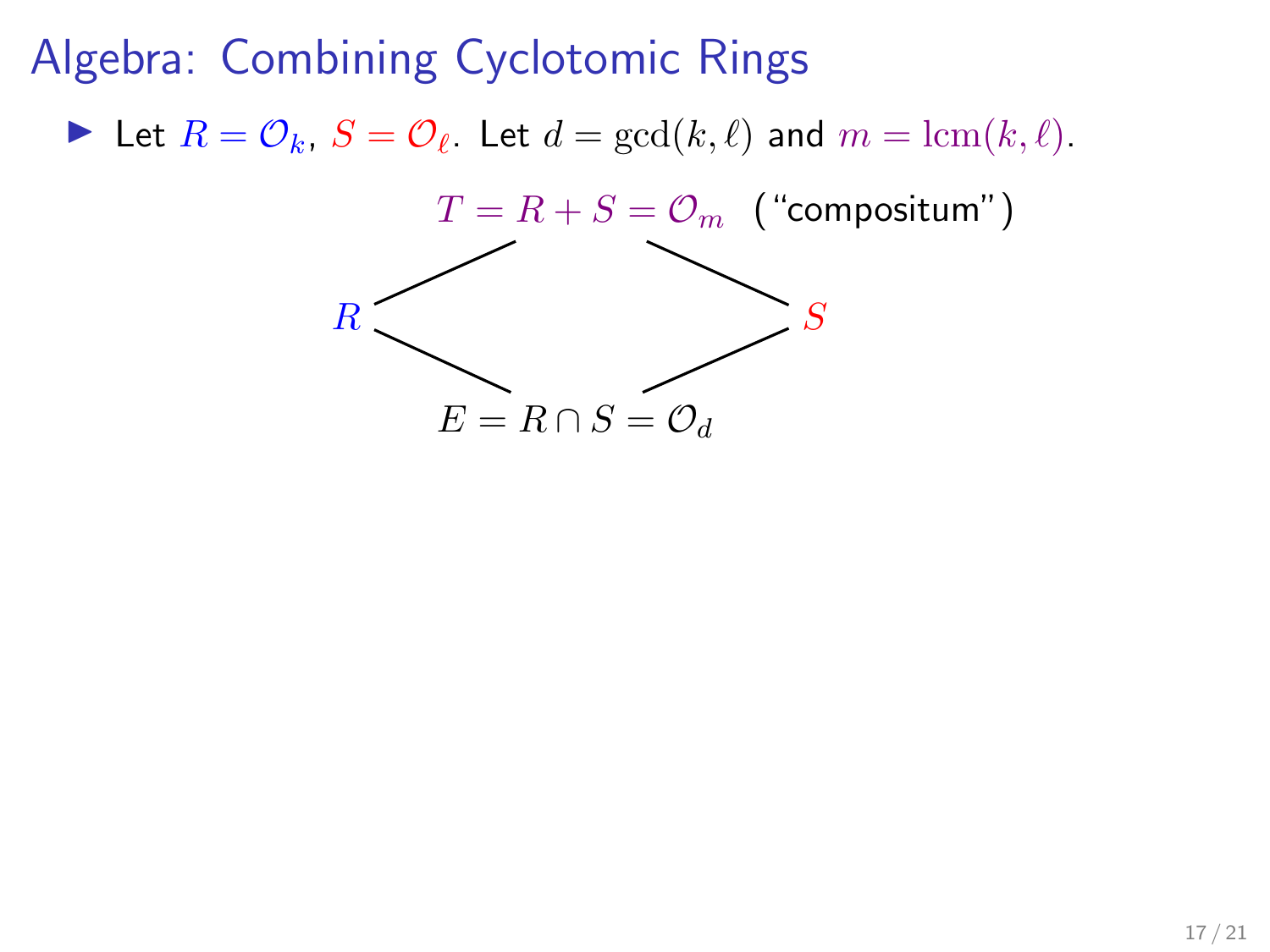Let  $R = \mathcal{O}_k$ ,  $S = \mathcal{O}_\ell$ . Let  $d = \gcd(k, \ell)$  and  $m = \text{lcm}(k, \ell)$ .



▶ Compositum T as a tensor product of  $R, S$ , where  $\otimes$  is E-bilinear:  $T \cong (R/E) \otimes (S/E) := \left\{ \sum e_{i,j} (r_i \otimes s_j) : e_{i,j} \in E, r_i \in R, s_j \in S \right\}.$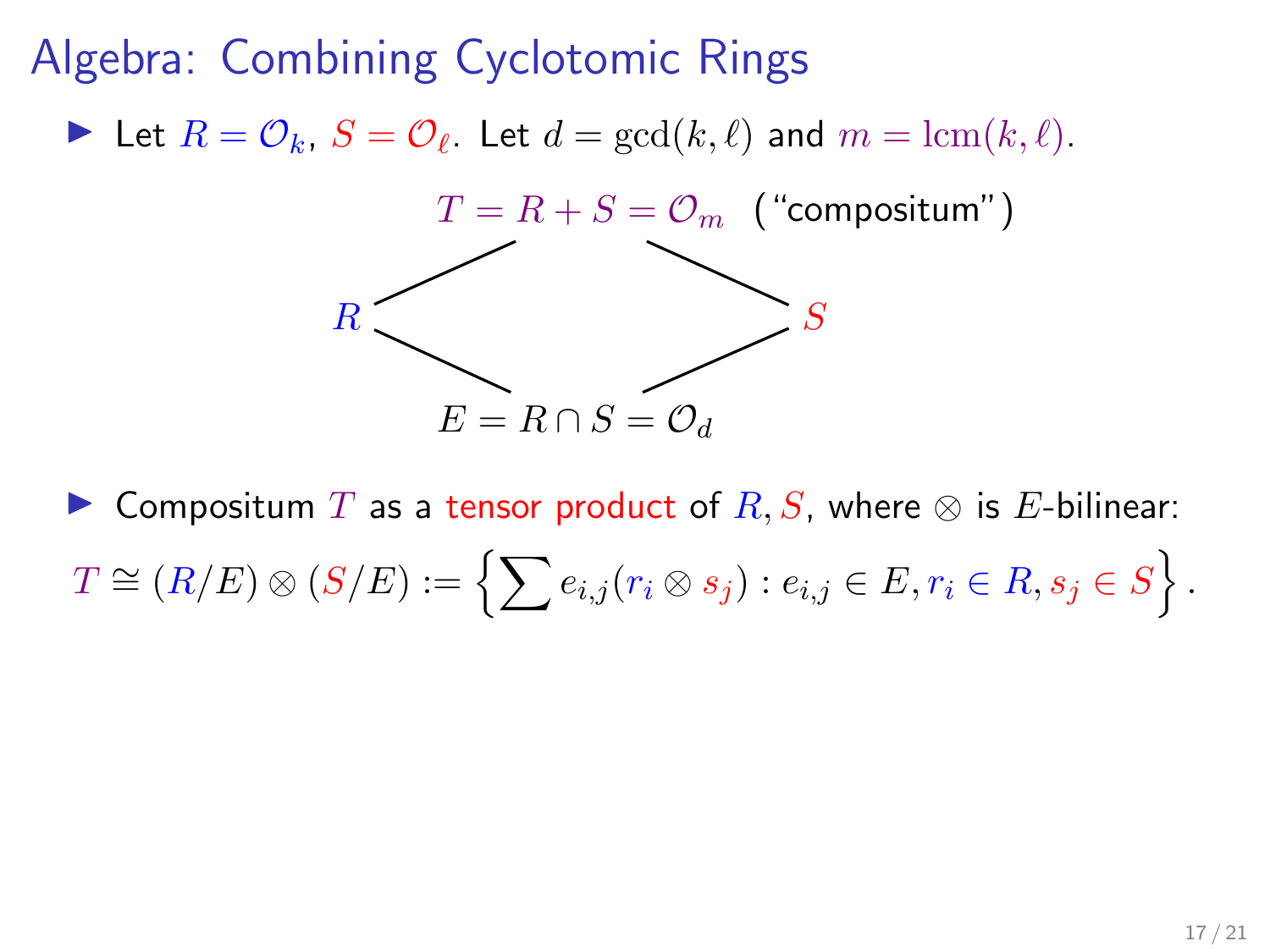Let  $R = \mathcal{O}_k$ ,  $S = \mathcal{O}_\ell$ . Let  $d = \gcd(k, \ell)$  and  $m = \text{lcm}(k, \ell)$ .



▶ Compositum T as a tensor product of  $R, S$ , where  $\otimes$  is E-bilinear:  $T \cong (R/E) \otimes (S/E) := \left\{ \sum e_{i,j} (r_i \otimes s_j) : e_{i,j} \in E, r_i \in R, s_j \in S \right\}.$ 

#### Easy Lemma

▶ For any E-linear  $L: R \rightarrow S$ , there is an S-linear  $L: T \rightarrow S$  that agrees with  $L$  on  $R$ .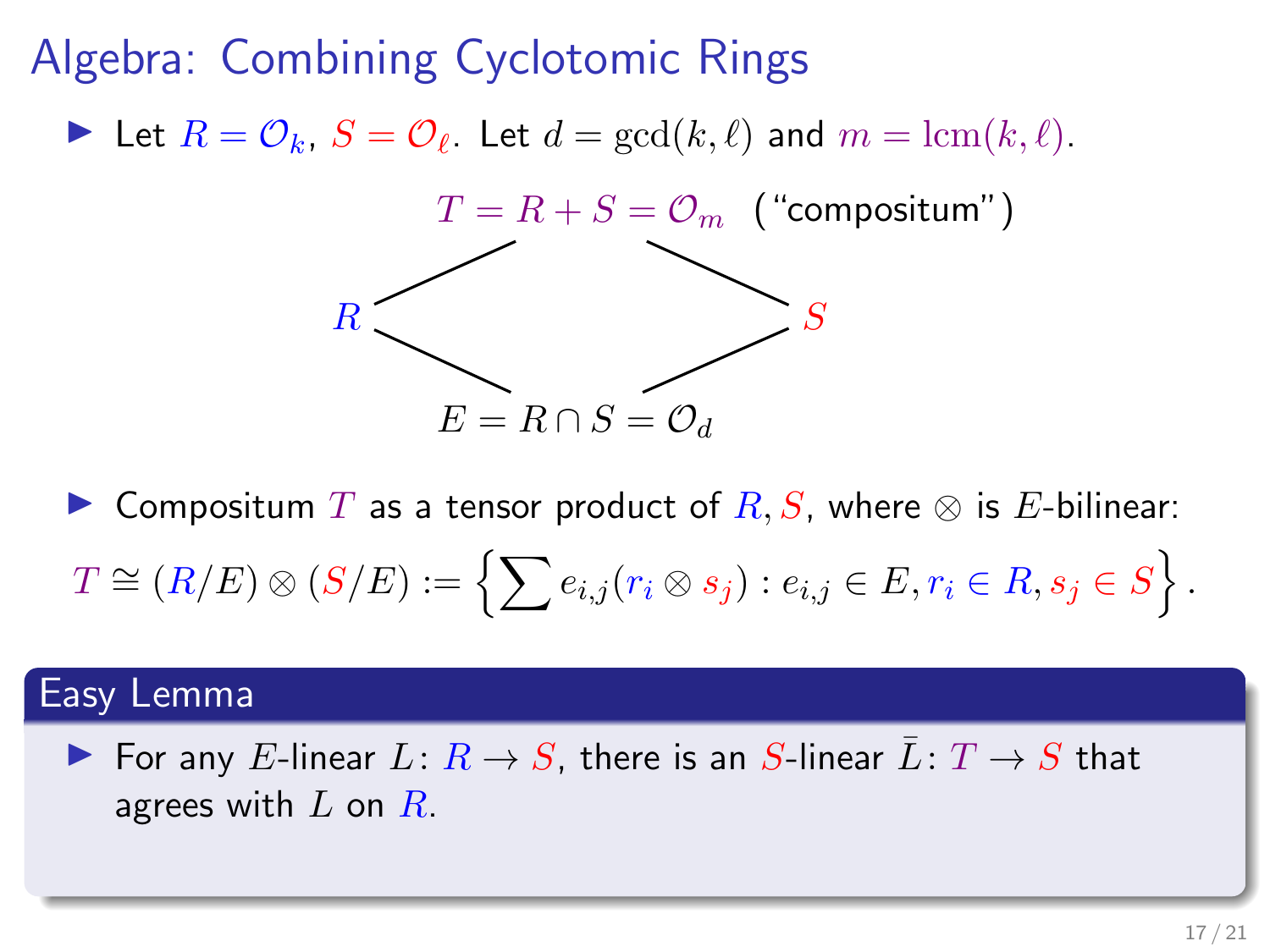Let  $R = \mathcal{O}_k$ ,  $S = \mathcal{O}_\ell$ . Let  $d = \gcd(k, \ell)$  and  $m = \text{lcm}(k, \ell)$ .



▶ Compositum T as a tensor product of  $R, S$ , where  $\otimes$  is E-bilinear:  $T \cong (R/E) \otimes (S/E) := \left\{ \sum e_{i,j} (r_i \otimes s_j) : e_{i,j} \in E, r_i \in R, s_j \in S \right\}.$ 

#### Easy Lemma

- ▶ For any E-linear  $L: R \rightarrow S$ , there is an S-linear  $L: T \rightarrow S$  that agrees with  $L$  on  $R$ .
- ▶ Proof: define L by  $L(r \otimes s) = L(r) \cdot s \in S$ .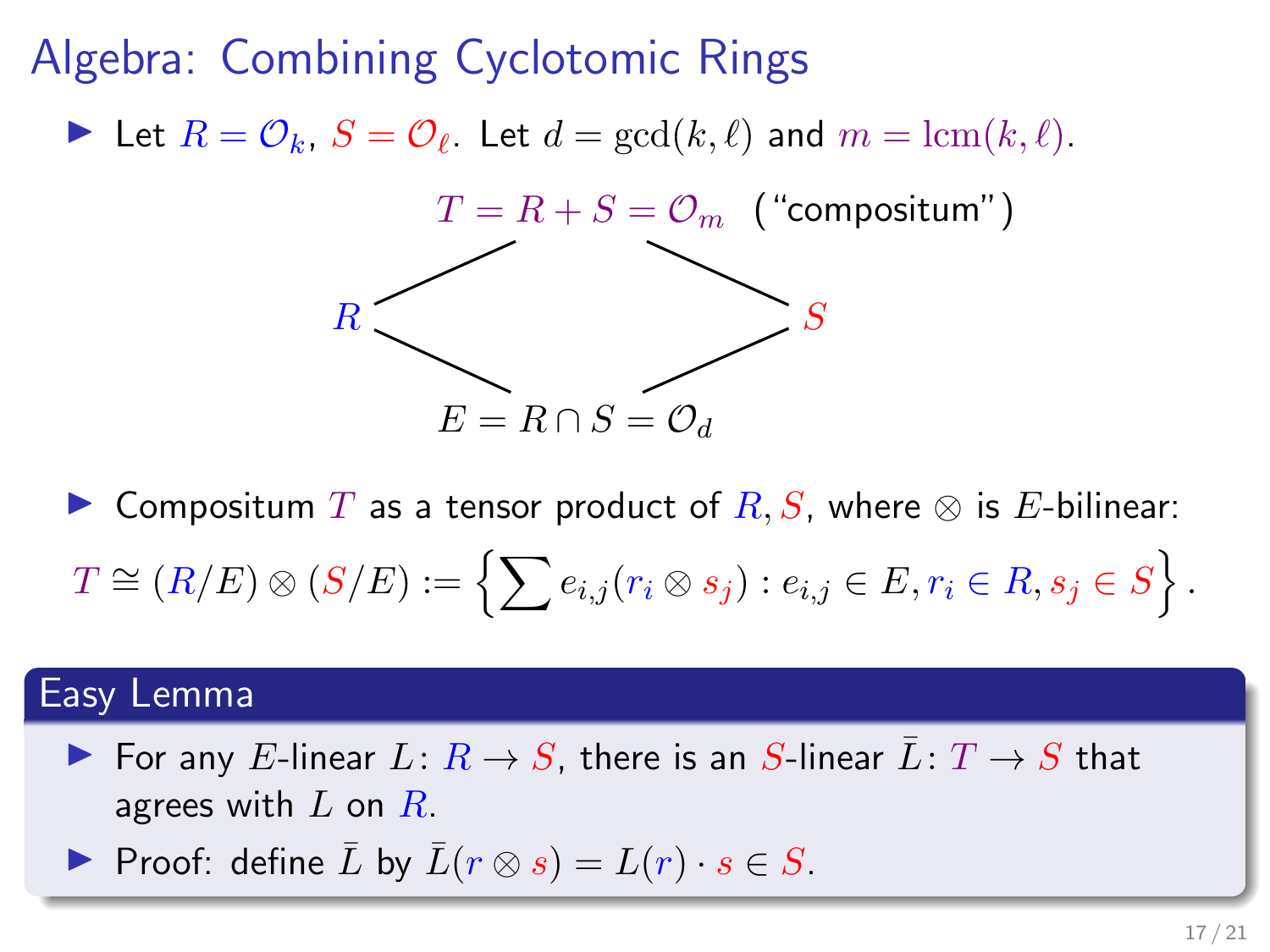In Let  $R = \mathcal{O}_k$ ,  $S = \mathcal{O}_\ell$  be s.t.  $gcd(k, \ell) = 1$ ,  $lcm(k, \ell) = k\ell$ .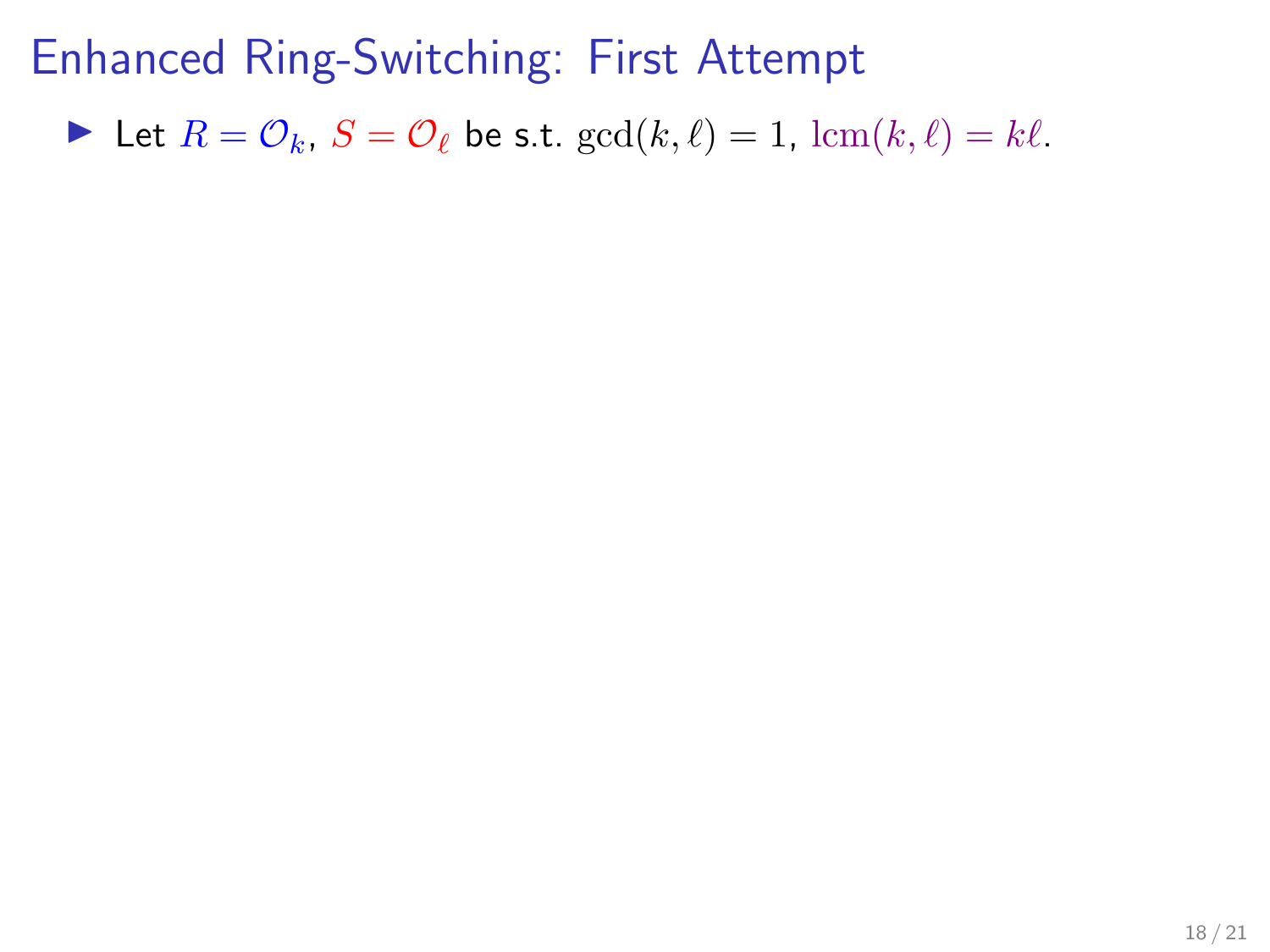In Let  $R = \mathcal{O}_k$ ,  $S = \mathcal{O}_\ell$  be s.t.  $gcd(k, \ell) = 1$ ,  $lcm(k, \ell) = k\ell$ .

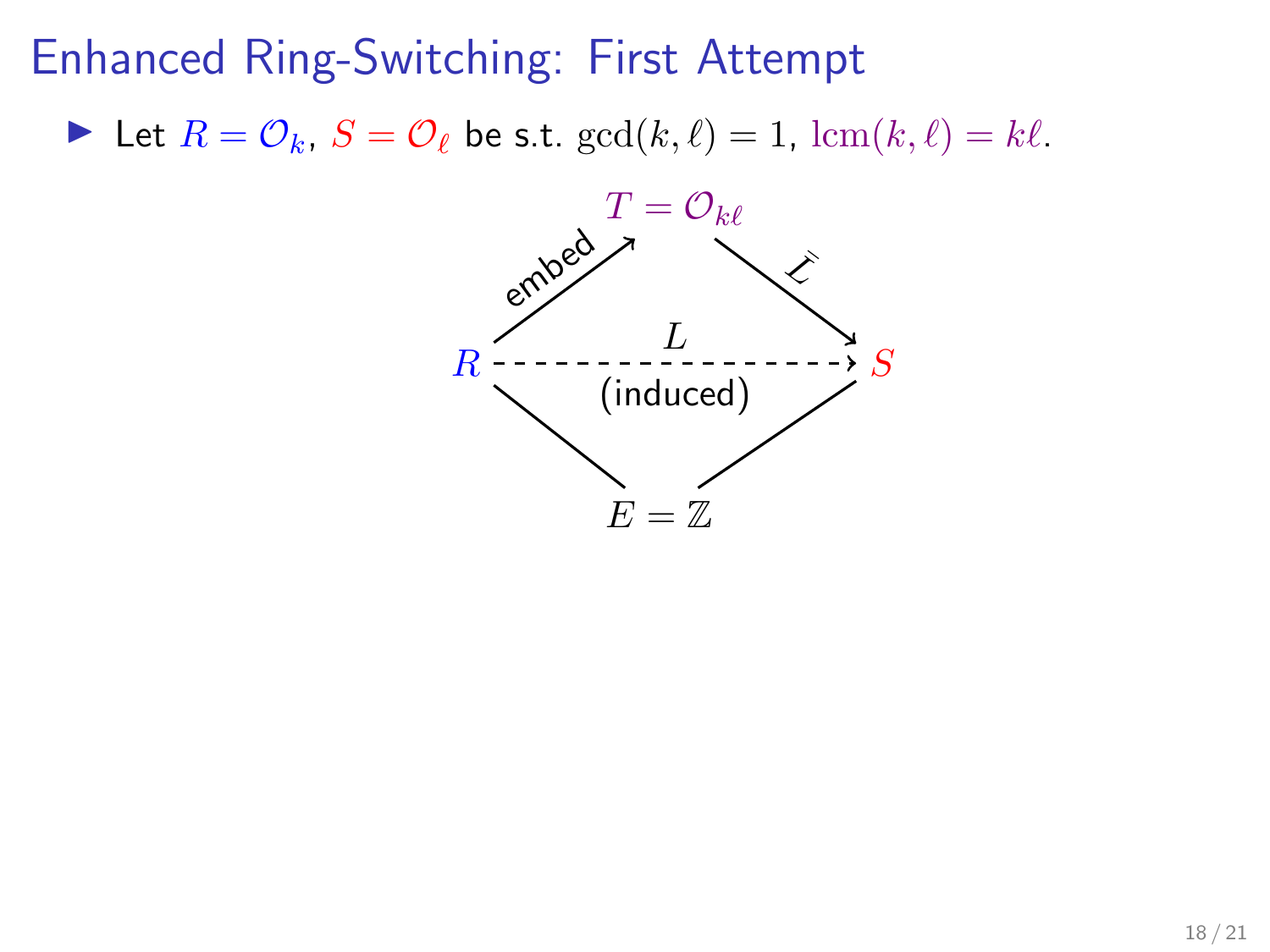In Let  $R = \mathcal{O}_k$ ,  $S = \mathcal{O}_\ell$  be s.t.  $gcd(k, \ell) = 1$ ,  $lcm(k, \ell) = k\ell$ .



▶ To homom'ly eval.  $\mathbb{Z}$ -linear  $L: R \to S$  on an encryption of  $v \in R_q$ ,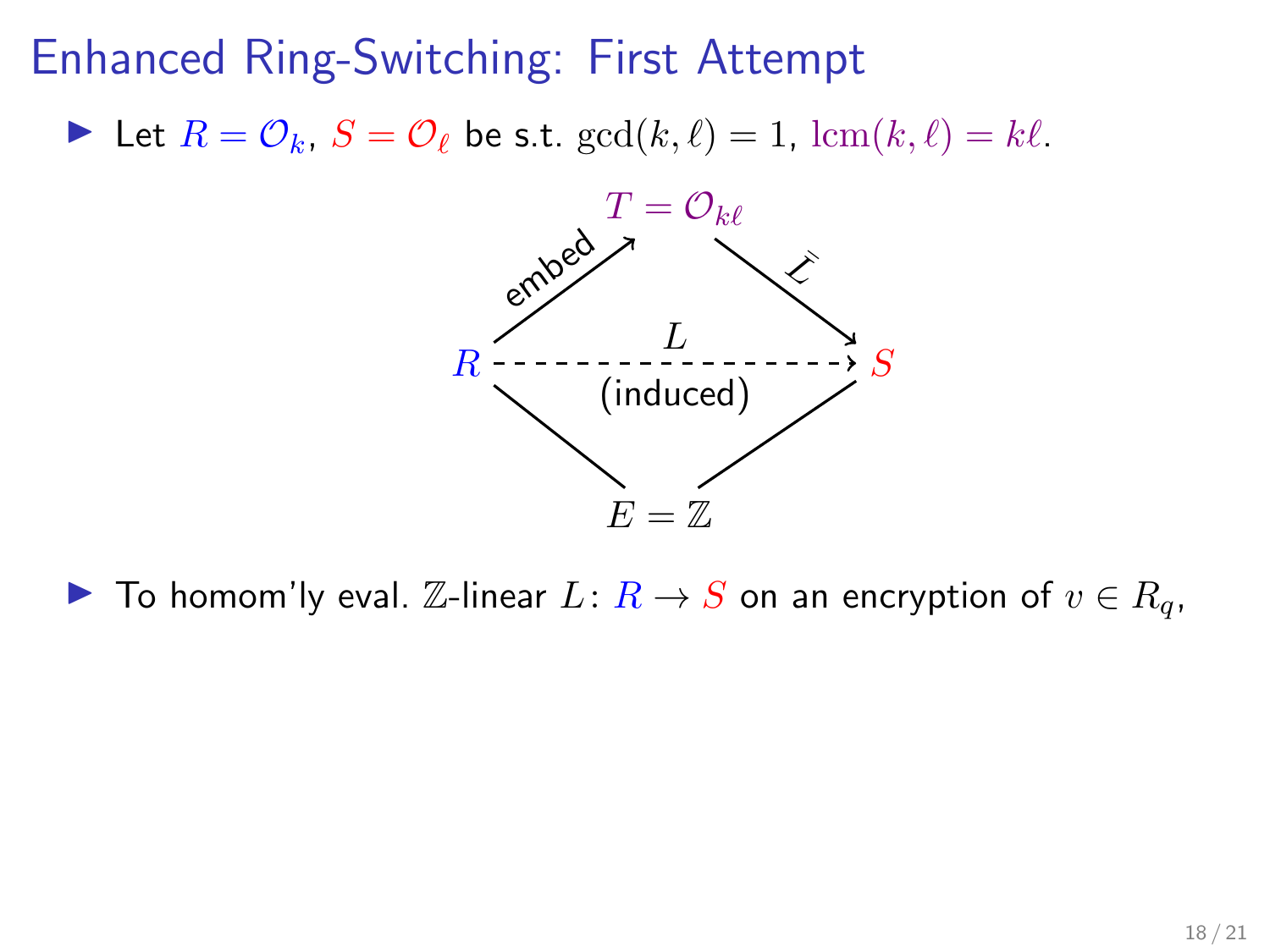In Let  $R = \mathcal{O}_k$ ,  $S = \mathcal{O}_\ell$  be s.t.  $gcd(k, \ell) = 1$ ,  $lcm(k, \ell) = k\ell$ .



- ▶ To homom'ly eval.  $\mathbb{Z}$ -linear  $L: R \to S$  on an encryption of  $v \in R_q$ ,
	- **1** Trivially embed ciphertext  $R \to T$  (still encrypts v).
	- **2** Homomorphically apply S-linear  $\overline{L}: T \to S$  using ring-switching.
	- $\vee$  We now have an encryption of  $\overline{L}(v) = L(v)$ !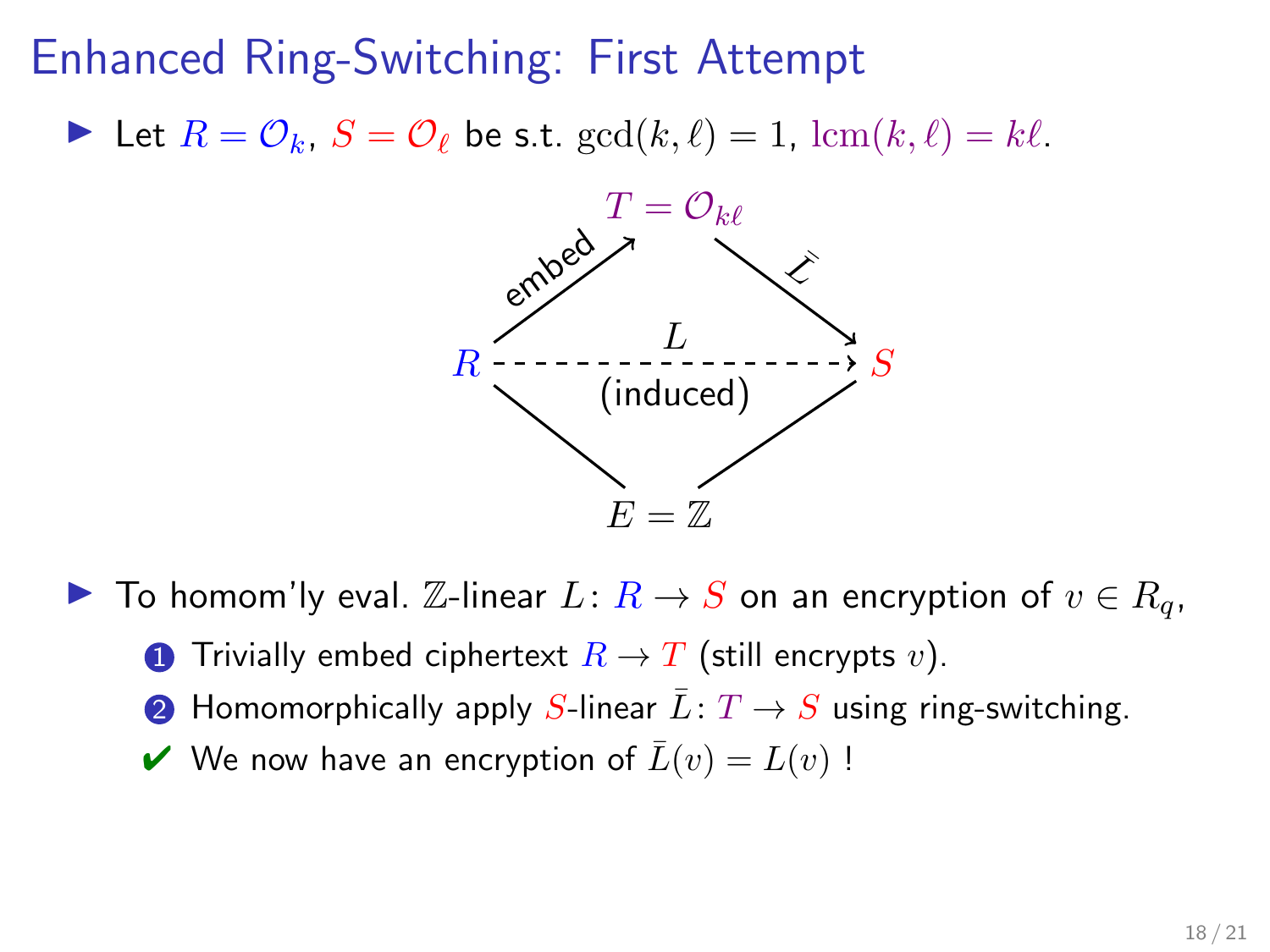In Let  $R = \mathcal{O}_k$ ,  $S = \mathcal{O}_\ell$  be s.t.  $gcd(k, \ell) = 1$ ,  $lcm(k, \ell) = k\ell$ .



- ▶ To homom'ly eval.  $\mathbb{Z}$ -linear  $L: R \to S$  on an encryption of  $v \in R_q$ ,
	- **1** Trivially embed ciphertext  $R \to T$  (still encrypts v).
	- **2** Homomorphically apply S-linear  $\overline{L}: T \to S$  using ring-switching.
	- $\vee$  We now have an encryption of  $\overline{L}(v) = L(v)$ !

**XX** Problem: degree of T is quadratic, therefore so is runtime & space.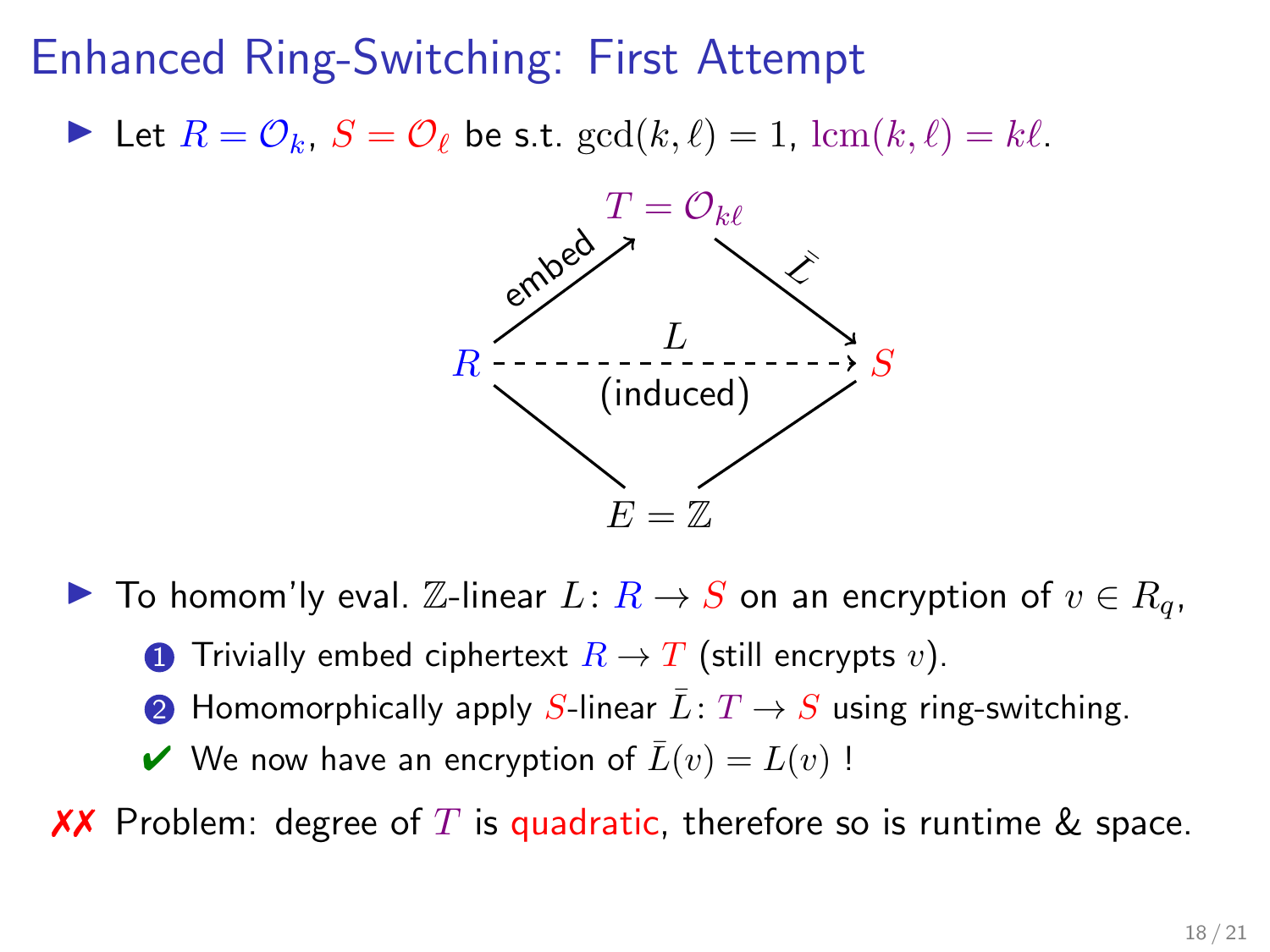In Let  $R = \mathcal{O}_k$ ,  $S = \mathcal{O}_\ell$  be s.t.  $gcd(k, \ell) = 1$ ,  $lcm(k, \ell) = k\ell$ .



- ▶ To homom'ly eval.  $\mathbb{Z}$ -linear  $L: R \to S$  on an encryption of  $v \in R_q$ ,
	- **1** Trivially embed ciphertext  $R \to T$  (still encrypts v).
	- **2** Homomorphically apply S-linear  $\overline{L}: T \to S$  using ring-switching.
	- $\vee$  We now have an encryption of  $\overline{L}(v) = L(v)$ !
- **XX** Problem: degree of T is quadratic, therefore so is runtime & space. This is inherent if we treat  $L$  as a generic  $\mathbb Z$ -linear map!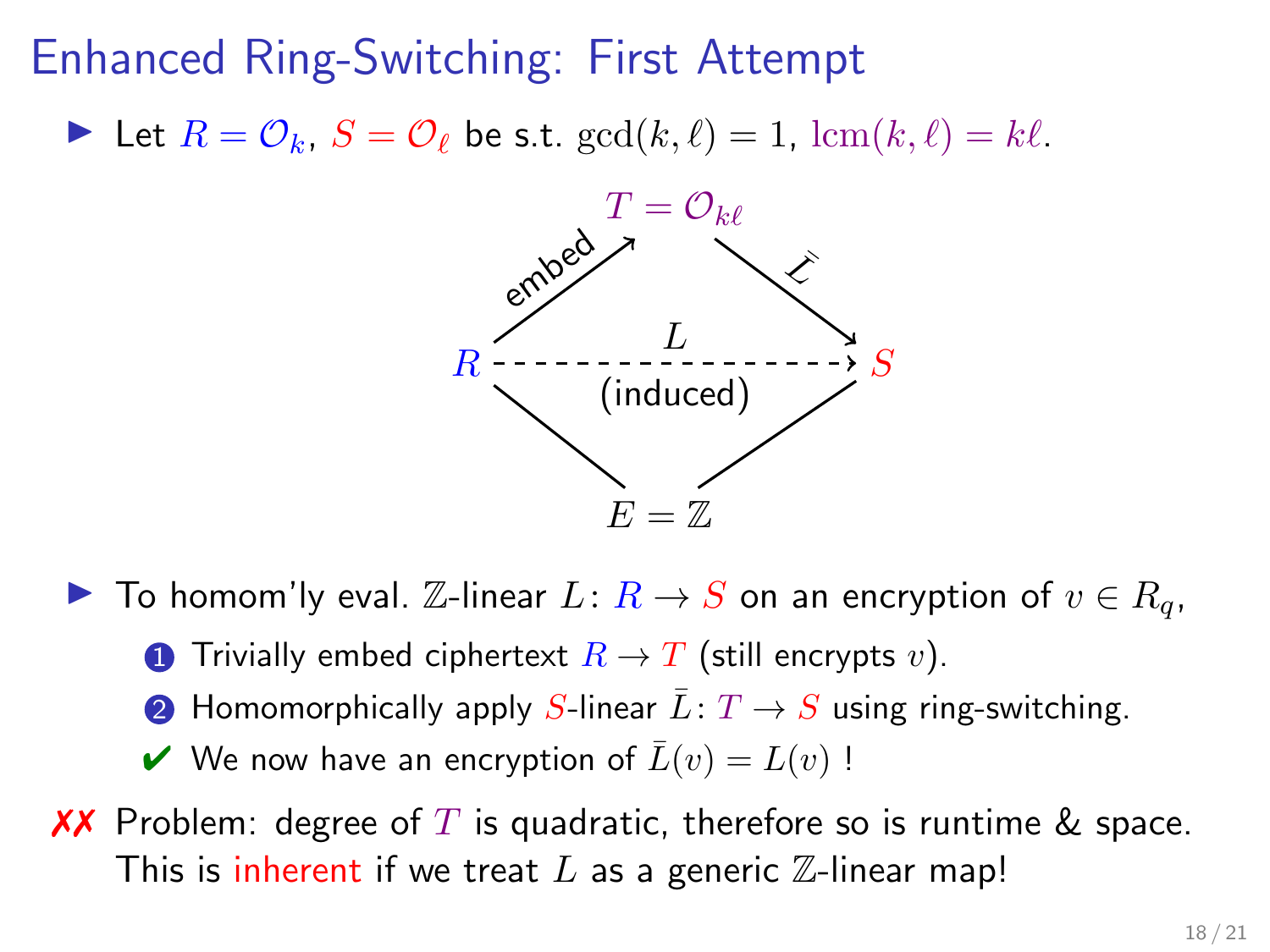# Enhanced Ring-Switching, Efficiently

### Key Ideas

▶ The Z-linear  $L: R \rightarrow S$  given by  $L(B) = C$  is "highly structured," because  $B, C$  are product sets.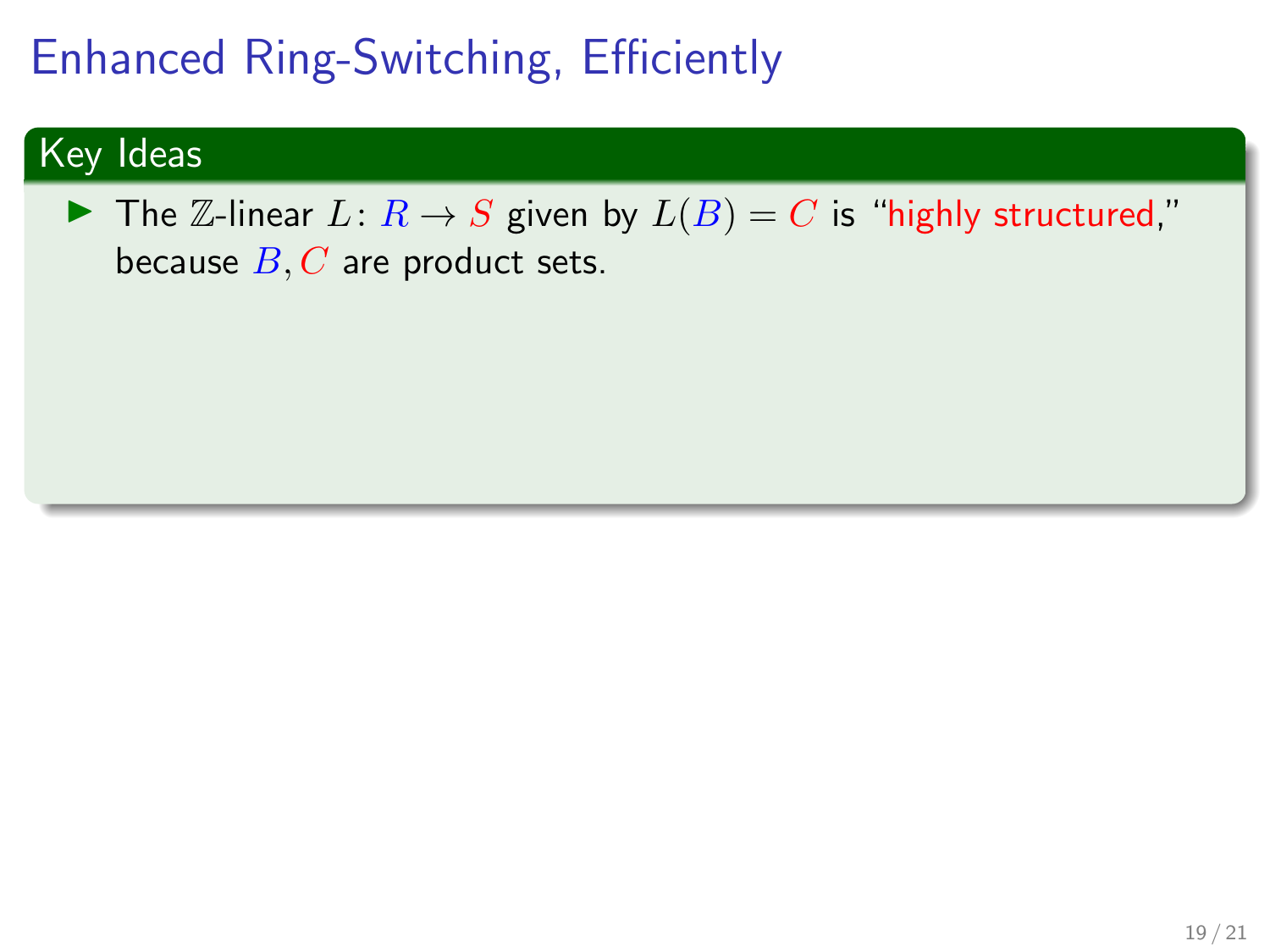# Enhanced Ring-Switching, Efficiently

### Key Ideas

- The Z-linear  $L: R \to S$  given by  $L(B) = C$  is "highly structured," because  $B, C$  are product sets.
- Gradually map B to C through a sequence of "hybrid rings"  $H^{(i)}$ , via  $E^{(i)}.$ linear functions that each send a factor of  $B$  to one of  $C.$

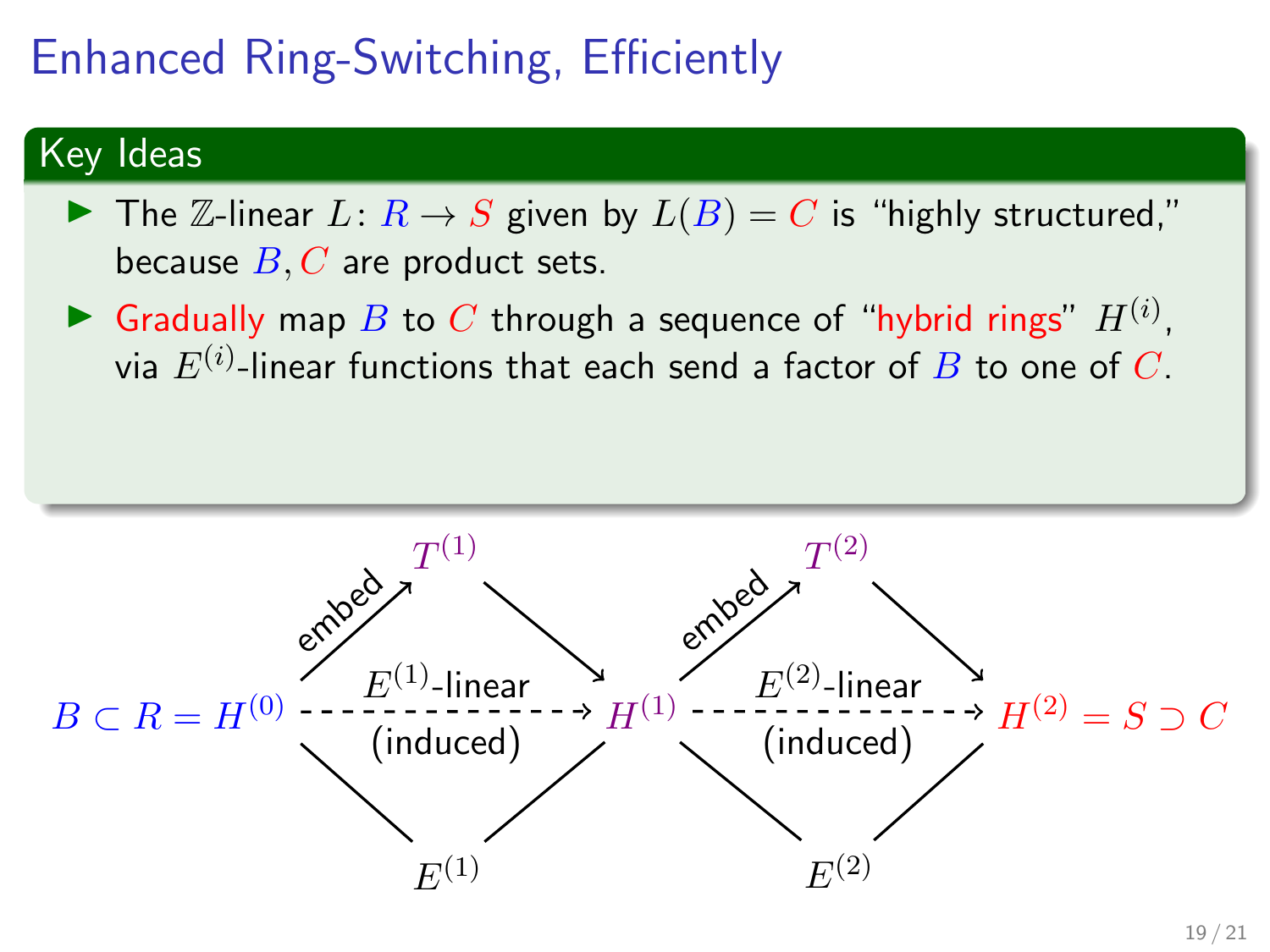# Enhanced Ring-Switching, Efficiently

### Key Ideas

- The Z-linear  $L: R \to S$  given by  $L(B) = C$  is "highly structured," because  $B, C$  are product sets.
- Gradually map B to C through a sequence of "hybrid rings"  $H^{(i)}$ , via  $E^{(i)}.$ linear functions that each send a factor of  $B$  to one of  $C.$
- ► Ensure small compositums  $T^{(i)} = H^{(i-1)} + H^{(i)}$  via large gcd's: replace prime factors of k with those of  $\ell$ , one at a time.

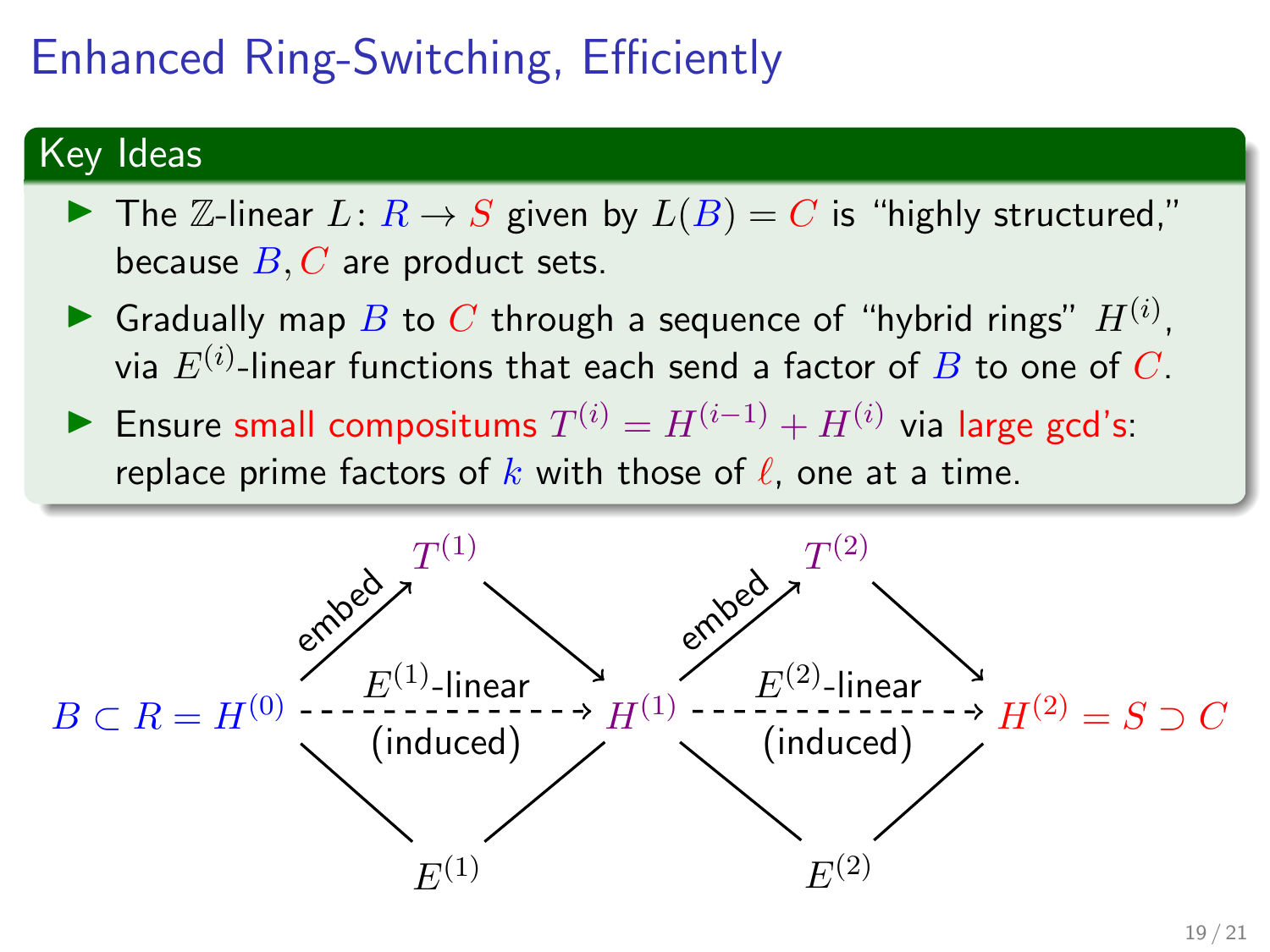$R = \mathcal{O}_8$ , basis  $B = B'_8 \cdot B'_4 = \{1, \zeta_8\} \cdot \{1, \zeta_4\}.$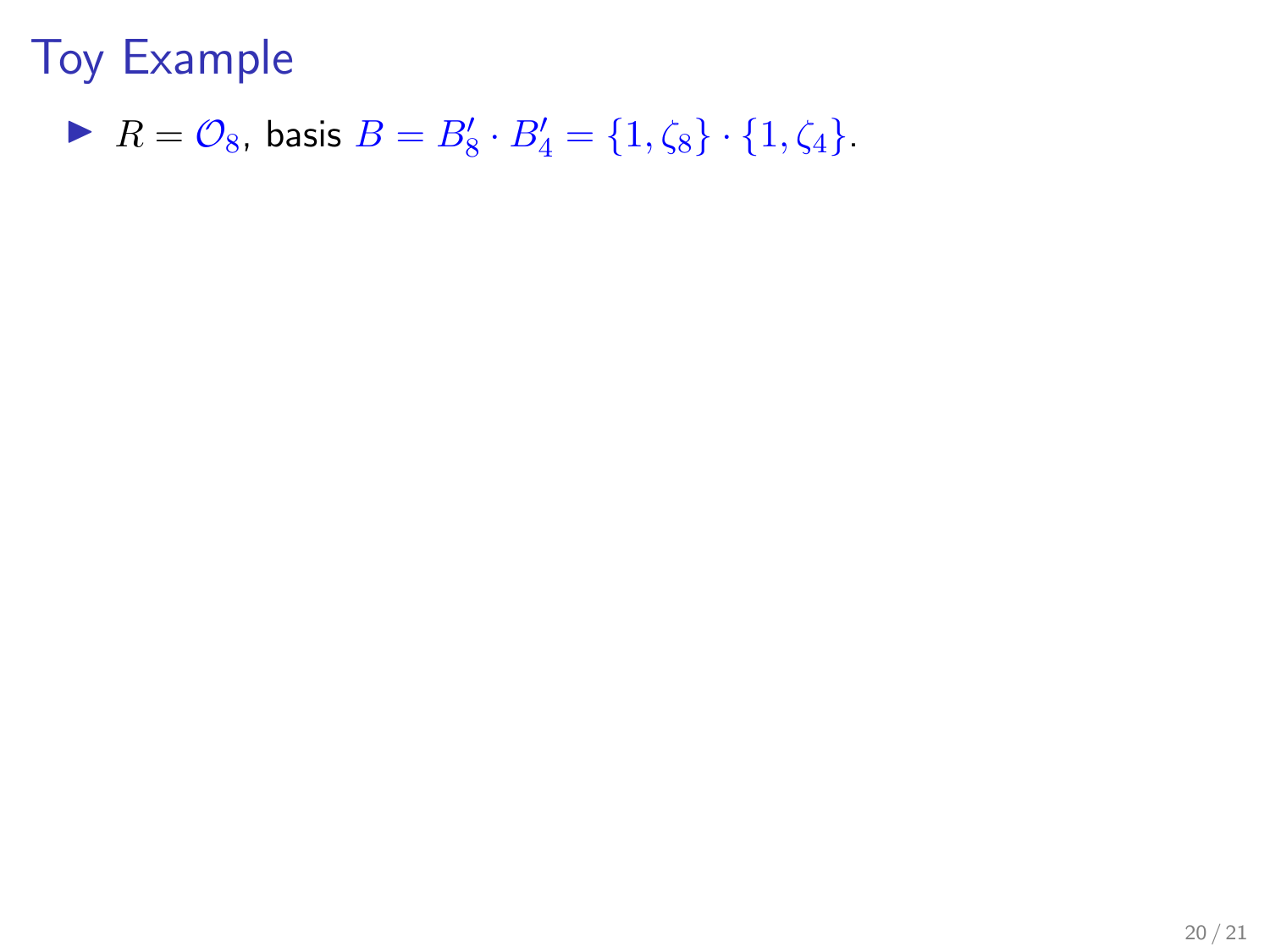- $R = \mathcal{O}_8$ , basis  $B = B'_8 \cdot B'_4 = \{1, \zeta_8\} \cdot \{1, \zeta_4\}.$
- $S = \mathcal{O}_{7 \cdot 13}$ , CRT set  $C = C'_7 \cdot C'_{91} = \{c_1, c_2\} \cdot \{c'_1, c'_2, c'_3\}.$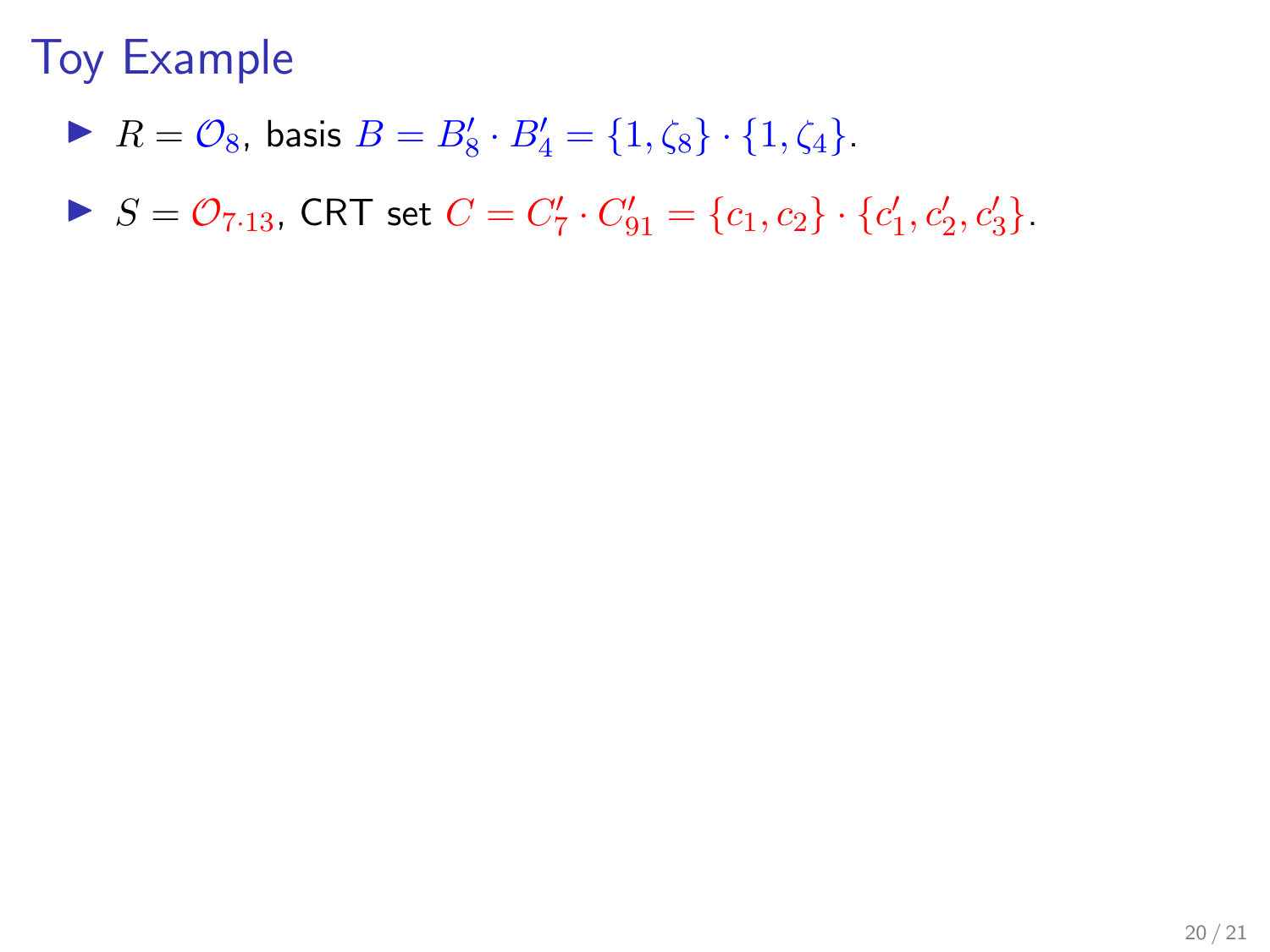- $R = \mathcal{O}_8$ , basis  $B = B'_8 \cdot B'_4 = \{1, \zeta_8\} \cdot \{1, \zeta_4\}.$
- $S = \mathcal{O}_{7 \cdot 13}$ , CRT set  $C = C'_7 \cdot C'_{91} = \{c_1, c_2\} \cdot \{c'_1, c'_2, c'_3\}.$

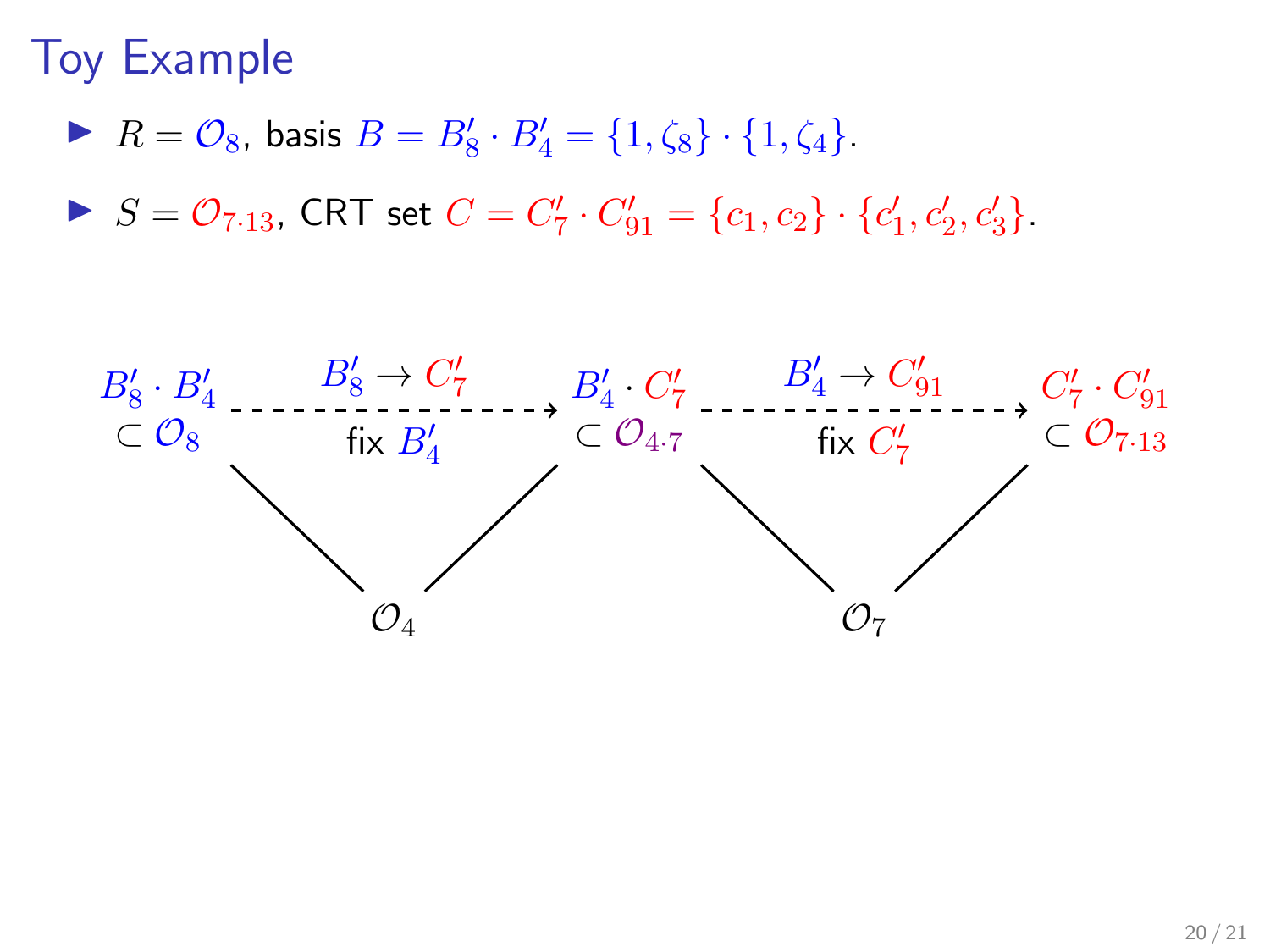- $R = \mathcal{O}_8$ , basis  $B = B'_8 \cdot B'_4 = \{1, \zeta_8\} \cdot \{1, \zeta_4\}.$
- $S = \mathcal{O}_{7 \cdot 13}$ , CRT set  $C = C'_7 \cdot C'_{91} = \{c_1, c_2\} \cdot \{c'_1, c'_2, c'_3\}.$



In general, switch through  $\leq \log(\deg(R/\mathbb{Z})) = \log(\lambda)$  hybrid rings, one for each prime factor of  $k$ .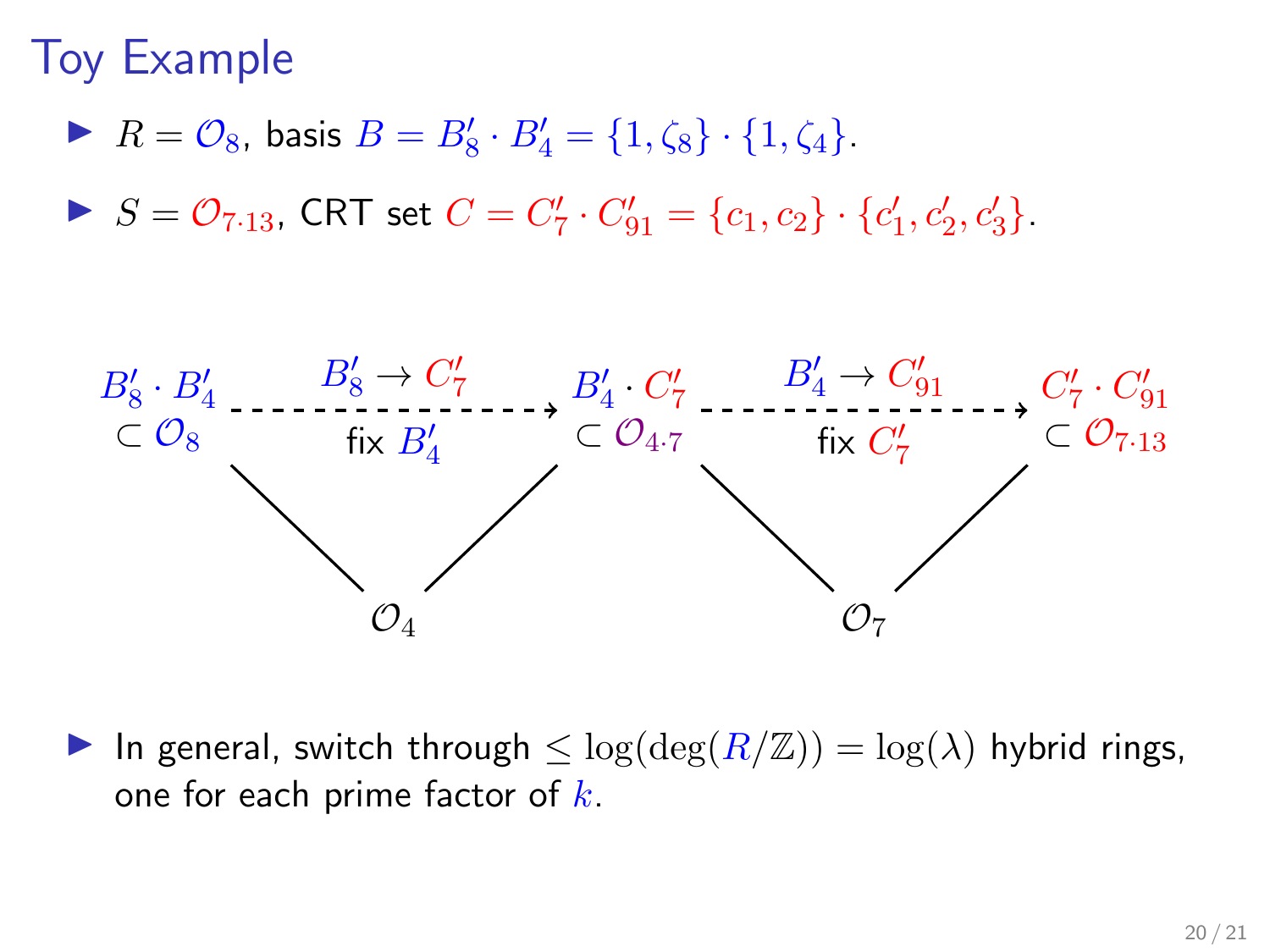Gradually converting  $B$  to  $C$  via hybrid rings is roughly analogous to a log-depth FFT butterfly network.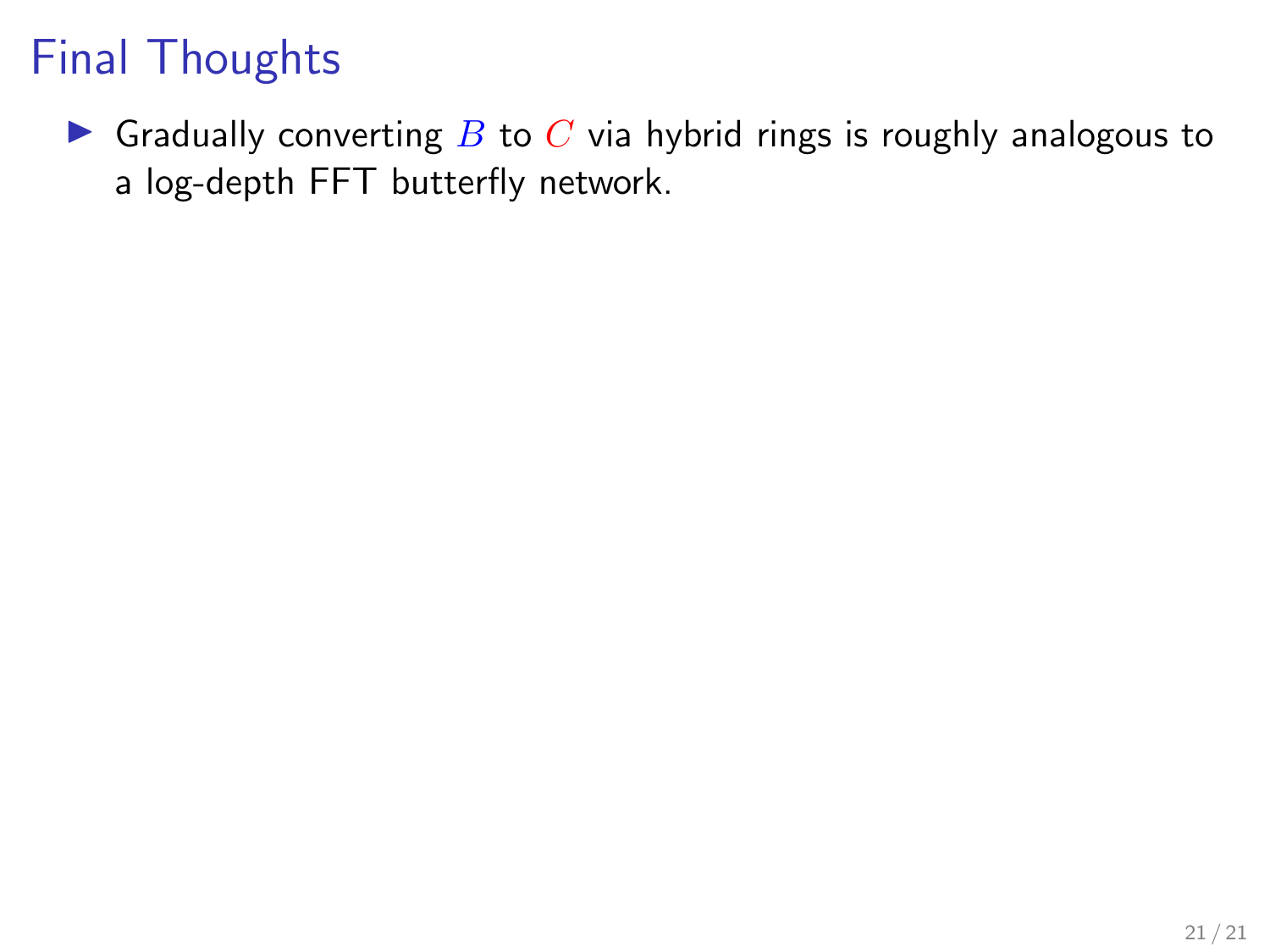- **If** Gradually converting B to C via hybrid rings is roughly analogous to a log-depth FFT butterfly network.
- $\triangleright$  Technique should also be useful for homomorphically evaluating other signal-processing transforms having "sparse decompositions."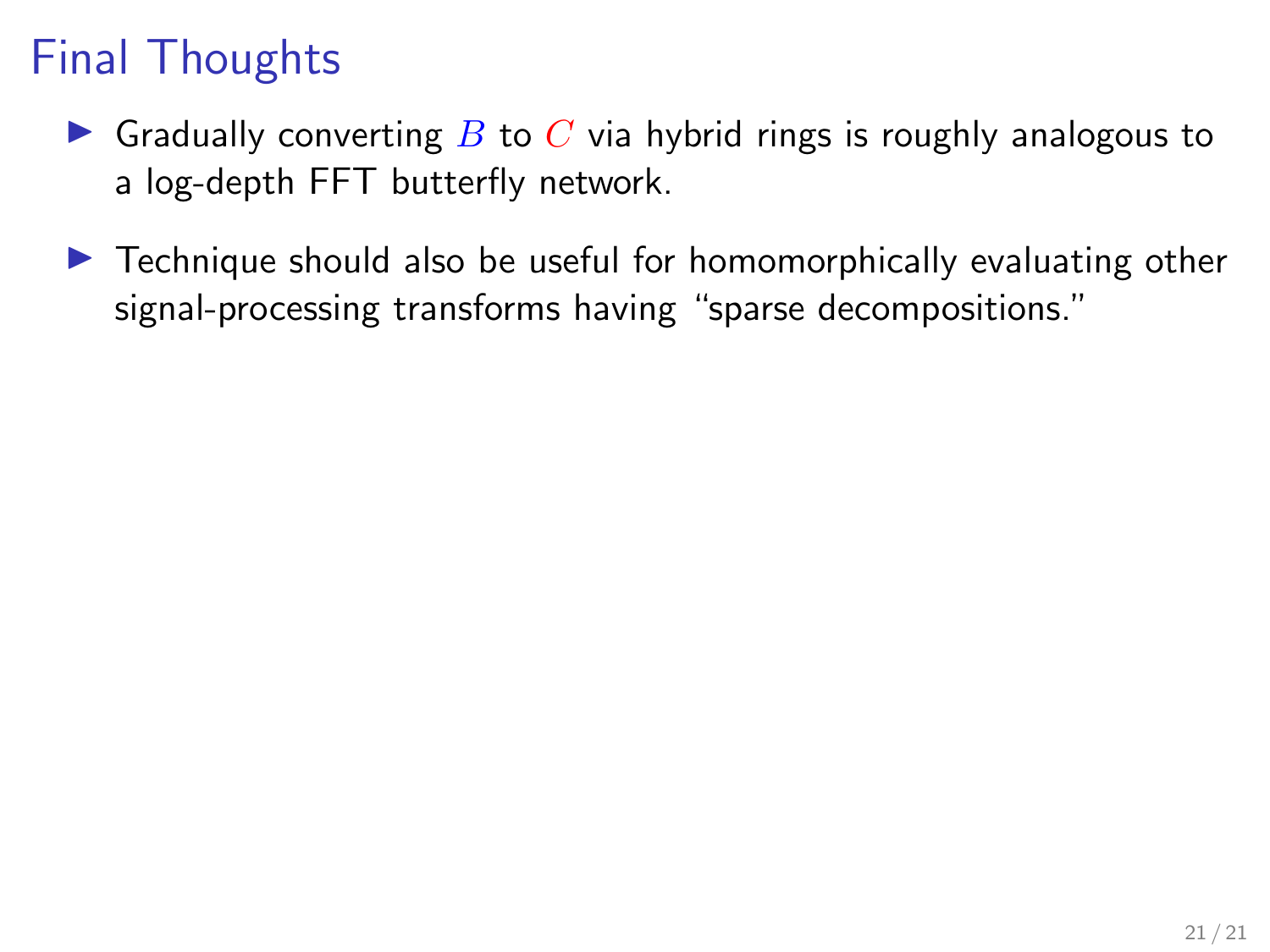- **In** Gradually converting B to C via hybrid rings is roughly analogous to a log-depth FFT butterfly network.
- $\triangleright$  Technique should also be useful for homomorphically evaluating other signal-processing transforms having "sparse decompositions."
- $\blacktriangleright$  Practical implementation and evaluation are underway.